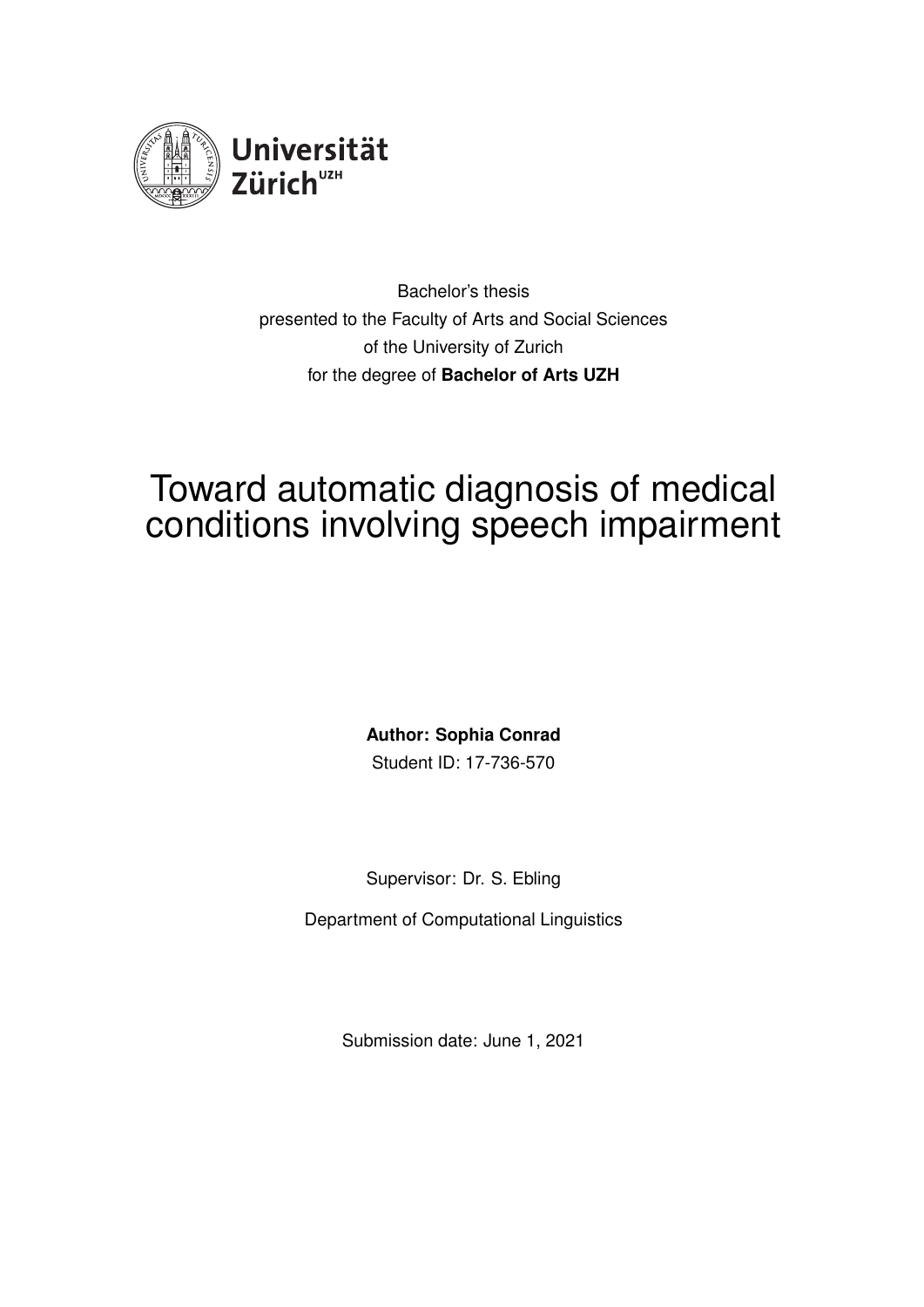### <span id="page-1-0"></span>**Abstract**

Up to now, few studies have explored speech impairments and their computerassisted analysis in German. This thesis introduces a pipeline of automatic transcription and manual annotation of German speech data. The pipeline's purpose is to collect data from impaired speakers in order to apply computational linguistic methods for analysis. These methods provide the opportunity to assist in the detection of medical conditions, which include speech or language anomalies. The annotated data can be used to train machine learning algorithms, which presents a promising approach towards the automatic detection of speech impairment.

### **Zusammenfassung**

Bisher gibt es nur wenige Studien, die sich mit Sprachstörungen und deren computerunterstützten Analyse im Deutschen befassen. Diese Arbeit stellt eine Pipeline für die automatische Transkription und manuelle Annotation Deutscher Sprachdaten vor. Der Zweck der Pipeline besteht darin, Daten von beeinträchtigten Sprechenden zu sammeln, um computerlinguistische Methoden fur ihre Analyse anzuwenden. Die- ¨ se Methoden bieten die Möglichkeit, die Erkennung von Krankheiten, die Sprachanomalien mit sich bringen, zu unterstützen. Die annotierten Daten können zum Trainieren von Algorithmen maschinellen Lernens verwendet werden, was einen aussichtsreichen Ansatz für die automatische Erkennung von Sprachbeeinträchtigungen darstellt.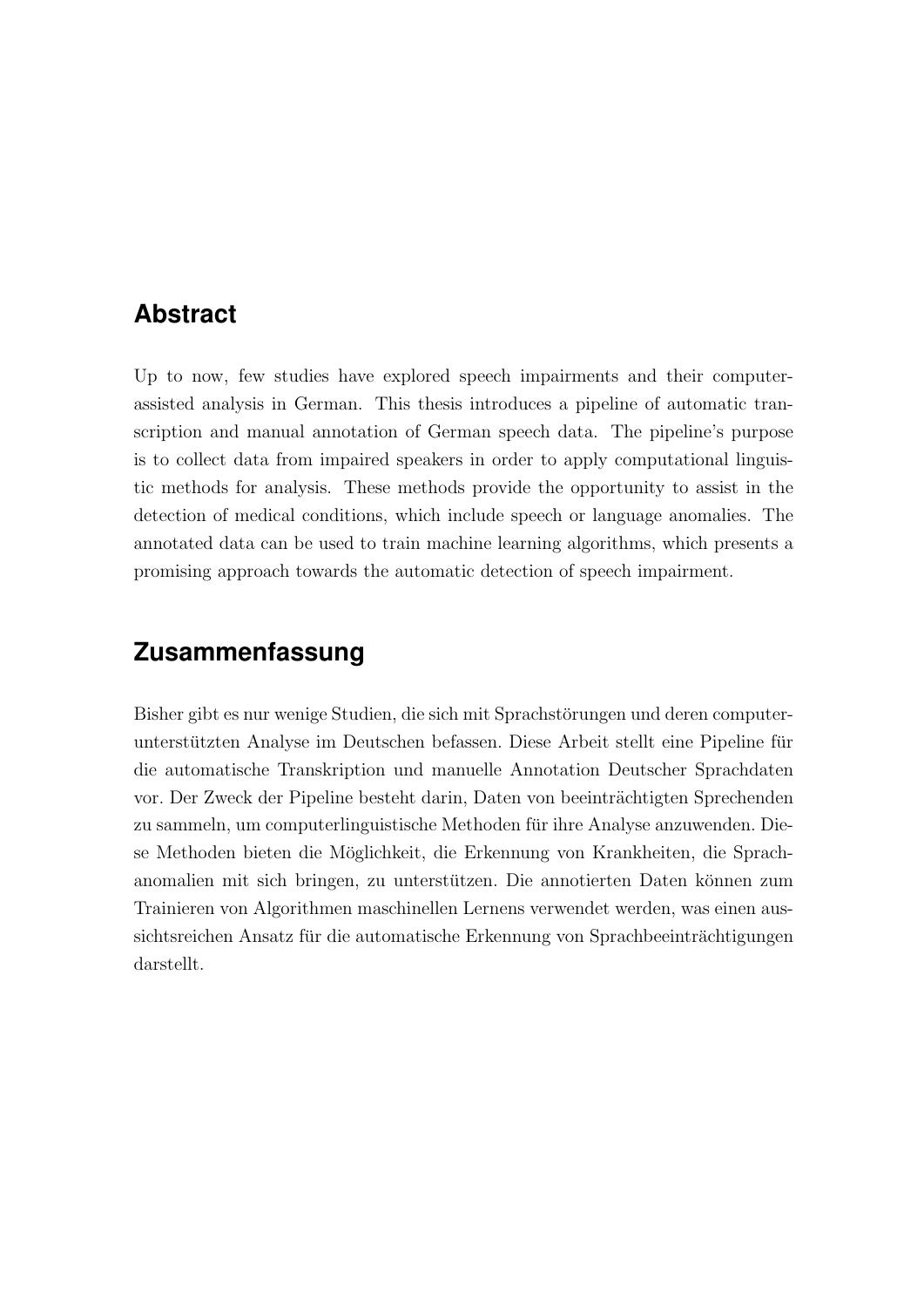## <span id="page-2-0"></span>**Acknowledgements**

First and foremost, I would like to thank my supervisor Dr. Sarah Ebling for her contagious enthusiasm for the subject of this thesis, sympathetic ear, and her meaningful suggestions which advanced my work. I would also like to thank Susanne Kempe for her contribution from the perspective of a speech-language pathologist and her inputs concerning vital future work. I am also grateful to my family and friends for their great interest in this thesis, and Domenica Polimeni for proofreading it.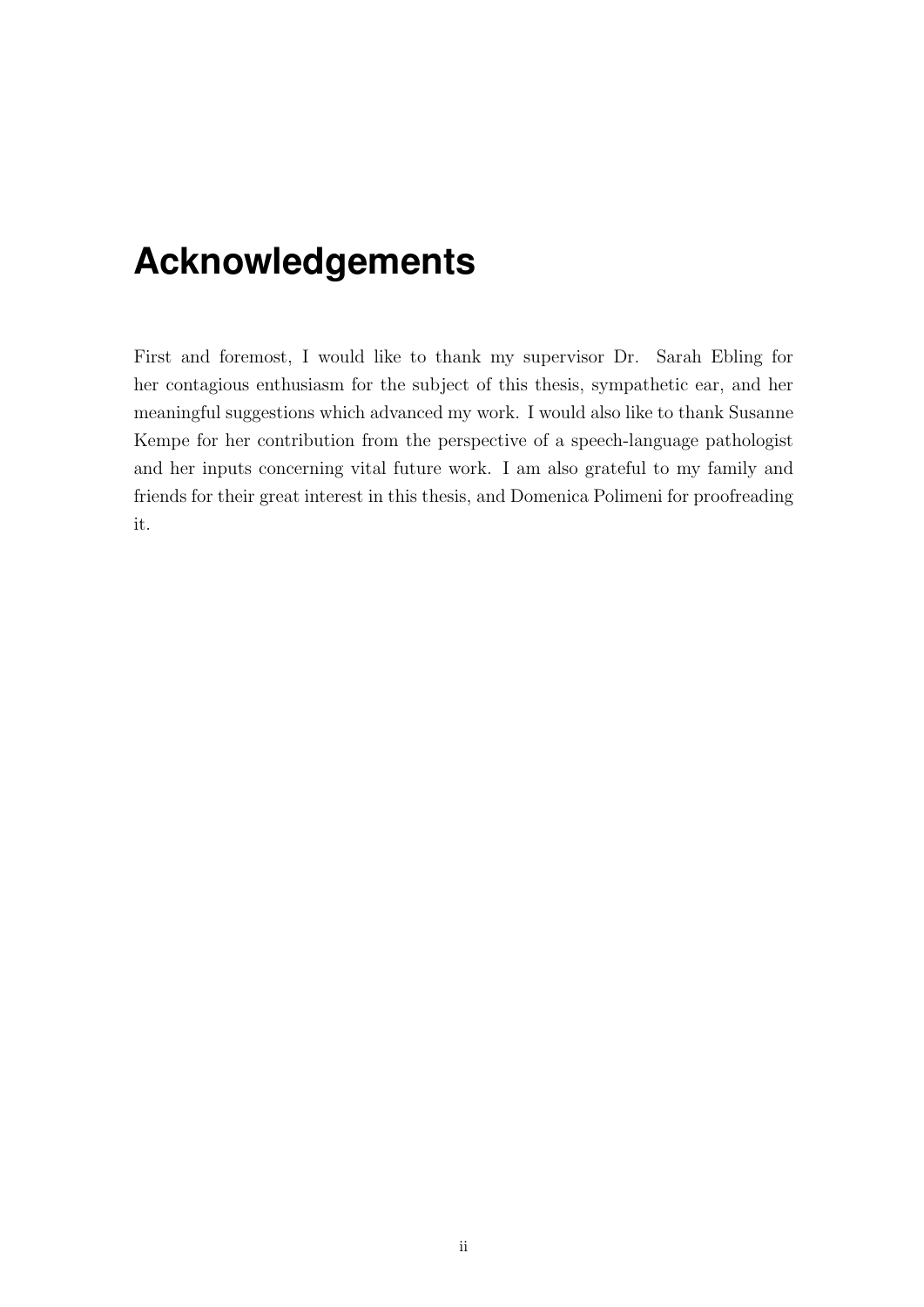# <span id="page-3-0"></span>**Contents**

|                               | <b>Abstract</b>                                                                              | $\mathbf{i}$   |  |  |  |  |
|-------------------------------|----------------------------------------------------------------------------------------------|----------------|--|--|--|--|
| ii<br><b>Acknowledgements</b> |                                                                                              |                |  |  |  |  |
|                               | iii<br><b>Contents</b>                                                                       |                |  |  |  |  |
|                               | <b>List of Figures</b>                                                                       | $\mathbf{V}$   |  |  |  |  |
|                               | <b>Acronyms</b>                                                                              | vi             |  |  |  |  |
| 1                             | <b>Introduction</b>                                                                          | 1              |  |  |  |  |
| $\mathbf 2$                   | Speech and language disorders and their characteristics                                      | 3              |  |  |  |  |
|                               | Developmental language disorder $\ldots \ldots \ldots \ldots \ldots \ldots \ldots$<br>2.1    | 3              |  |  |  |  |
|                               | 2.2<br>Dementia                                                                              | 5              |  |  |  |  |
|                               | 2.2.1                                                                                        | 5              |  |  |  |  |
|                               | 2.2.2                                                                                        | 8 <sup>8</sup> |  |  |  |  |
|                               | 2.3                                                                                          | 8 <sup>8</sup> |  |  |  |  |
| 3                             | Previous work on computer-assisted diagnosis of medical conditions                           |                |  |  |  |  |
|                               | affecting language                                                                           | 12             |  |  |  |  |
|                               | 3.1                                                                                          | 12             |  |  |  |  |
|                               | 3.2                                                                                          | 13             |  |  |  |  |
|                               | 3.3                                                                                          | 14             |  |  |  |  |
| 4                             | Annotation pipeline for speech therapists                                                    | 16             |  |  |  |  |
|                               | Automatic transcription of an audio file 17<br>4.1                                           |                |  |  |  |  |
|                               | Manual correction of the transcription $\ldots \ldots \ldots \ldots \ldots \ldots 17$<br>4.2 |                |  |  |  |  |
|                               | 4.3                                                                                          | 18             |  |  |  |  |
|                               | 4.4                                                                                          | 20             |  |  |  |  |
|                               | 4.4.1                                                                                        | 20             |  |  |  |  |
|                               | 4.4.2                                                                                        | 21             |  |  |  |  |
| 5                             | <b>Conclusion and outlook</b>                                                                | 22             |  |  |  |  |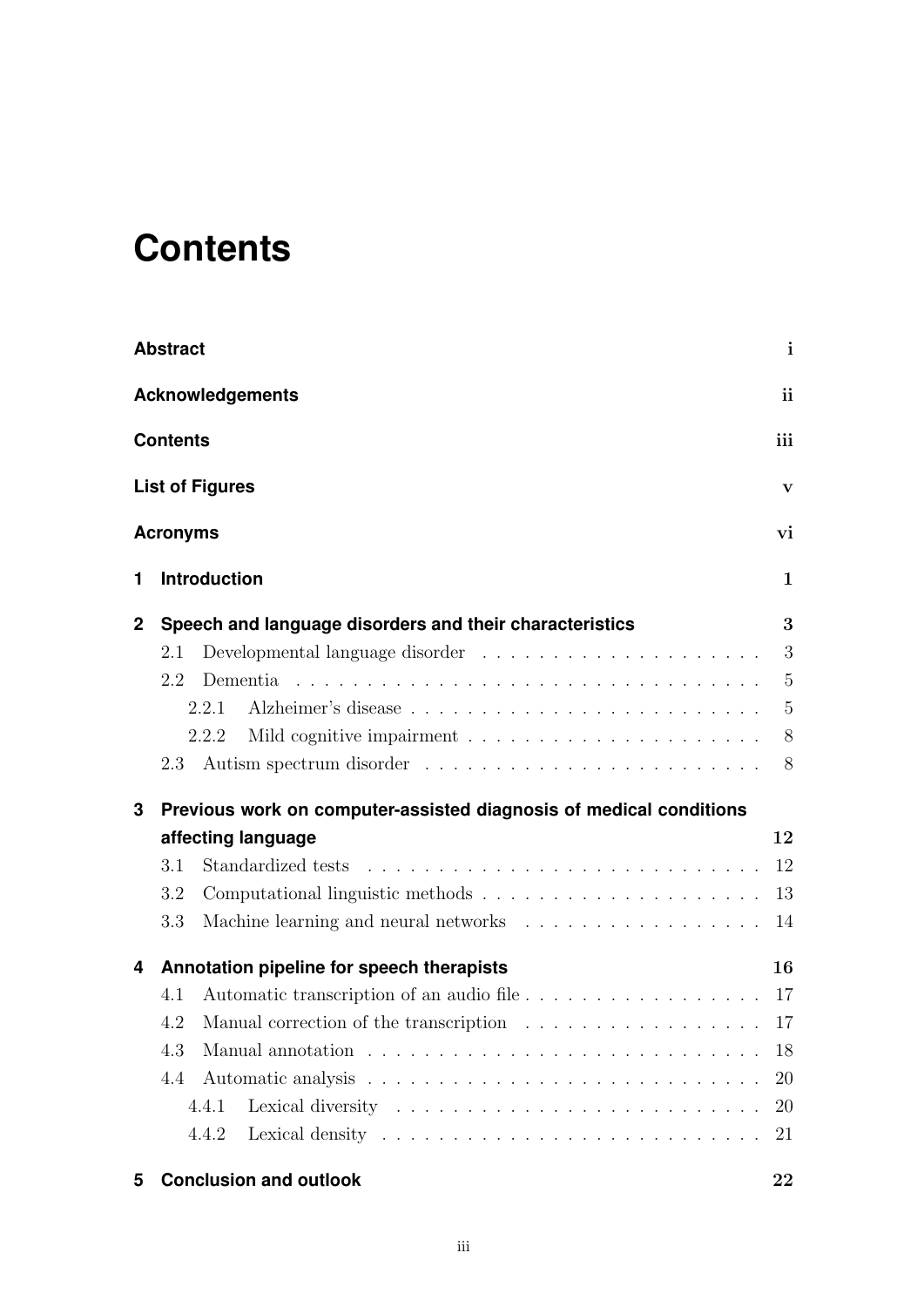#### **[References](#page-30-0)** 24

**[CV](#page-50-0)** 44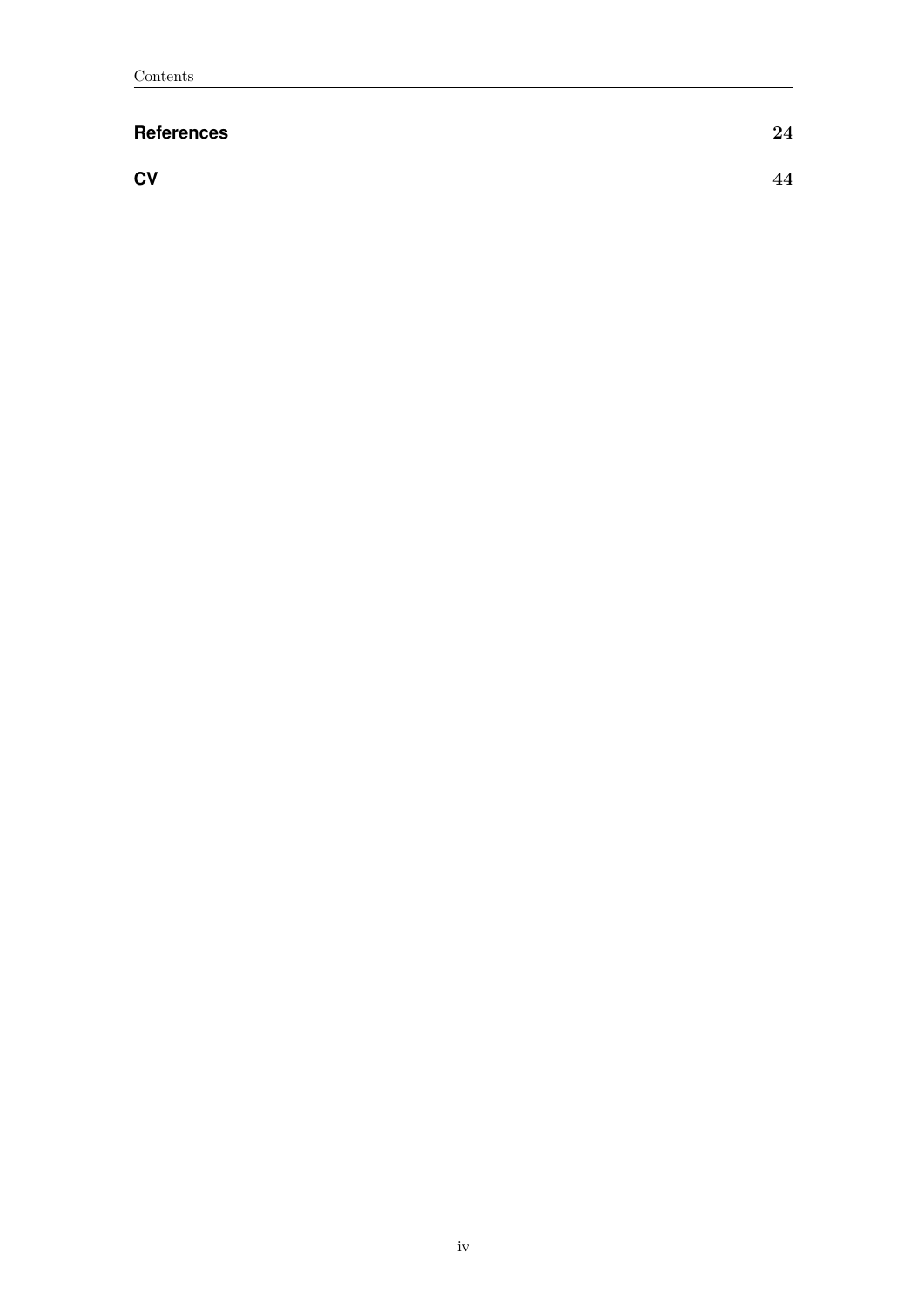# <span id="page-5-0"></span>**List of Figures**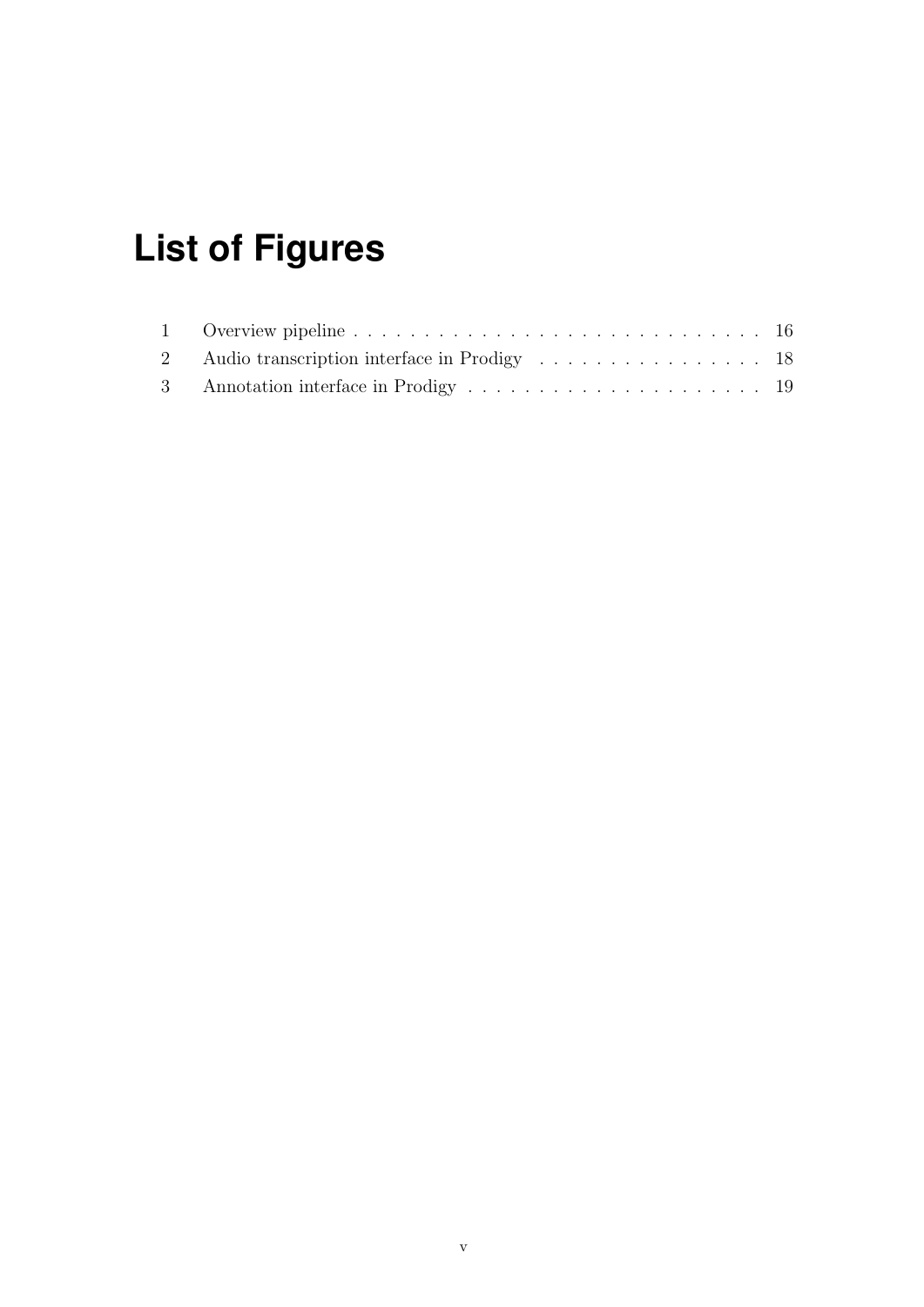# <span id="page-6-0"></span>**Acronyms**

| AD           | Alzheimer's disease                       |
|--------------|-------------------------------------------|
| ASD          | Autism spectrum disorder                  |
| ASR          | Automatic speech recognition              |
| <b>DLD</b>   | Developmental language disorder           |
| HC           | Healthy controls                          |
| <b>MATTR</b> | Moving-average type-token ratio           |
| MCI          | Mild cognitive impairment                 |
| МL           | Machine learning                          |
| <b>NLP</b>   | Natural language processing               |
| <b>NN</b>    | Neural network                            |
| <b>RSB</b>   | Reciprocal social behavior                |
| TD           | Typically developing                      |
| Tf-idf       | Term frequency-inverse document frequency |
| <b>TTR</b>   | Type-token ratio                          |
| WER          | Word error rate                           |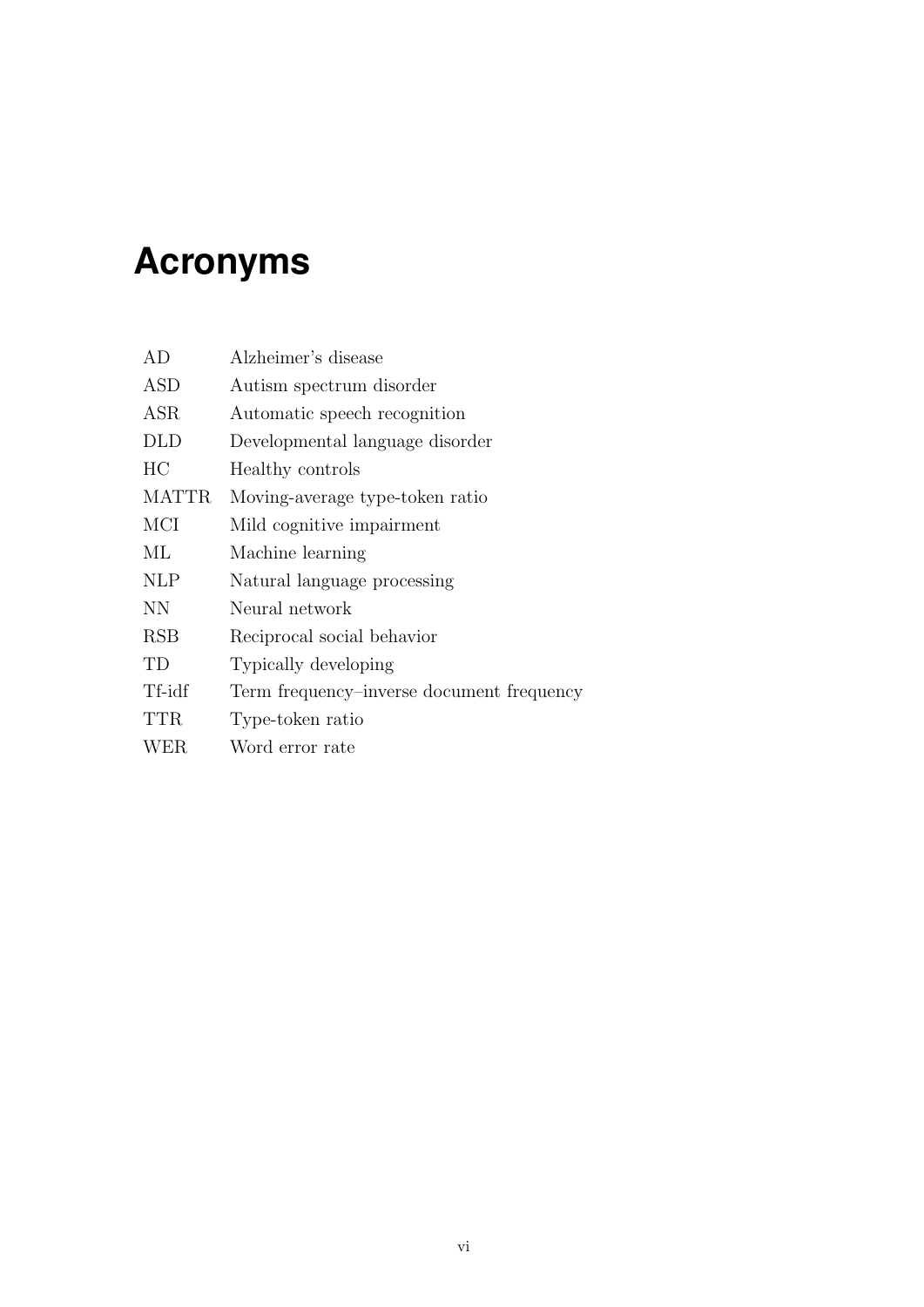# <span id="page-7-0"></span>**1 Introduction**

Early diagnosis is crucial for the effective treatment of any disorder or disease. In both neurodevelopmental disorders such as autism spectrum disorder and developmental language disorder as well as neurodegenerative diseases such as Alzheimer's disease, which are currently incurable, adequate education and therapy can help with the support of children and slowing down the decline of cognitive function of the elderly, respectively. Symptoms of these diseases often include speech or language impairment. There is experimental evidence in the literature that speech impairment is one of the earliest indicators of the aforesaid diseases, and some researchers suggest that language anomalies appear even years before a diagnosis is made [\[Ahmed et al., 2013\]](#page-30-1). Some language peculiarities are very subtle, and therefore, are not detectable by using standardized tests. Computer-aided analysis of natural speech can greatly improve diagnosis by quantifying certain language characteristics. In comparison to standardized tests, speech data can be collected easily in relatively natural settings and noninvasive ways, and it is possible to investigate the progression over potentially long periods of time [\[Fraser et al., 2014\]](#page-34-0).

Computational linguistic methods provide an opportunity to automate and thereby expedite the analysis of speech data. Of course, computational linguists would never replace doctors, but computer-assisted diagnosis can help to preselect potential patients in order to provide the best possible treatment. Such a preselection could also relieve the health system and allow the screening of many individuals (for example, large parts of the elderly population in order to prevent dementia), which is too expensive to be done with clinical tests [\[Lehr et al., 2012\]](#page-39-0).

Chapter [2](#page-9-0) provides an overview of the linguistic features of speech and language impairment in three different clinical conditions: developmental language disorder, dementia, and autism spectrum disorder.

Large parts of the research on speech and language impairment as well as experiments using computational methods including machine learning have been conducted with English data (see Chapter [3\)](#page-18-0). Most features appear to be language independent, but studies in other languages are important to develop an understanding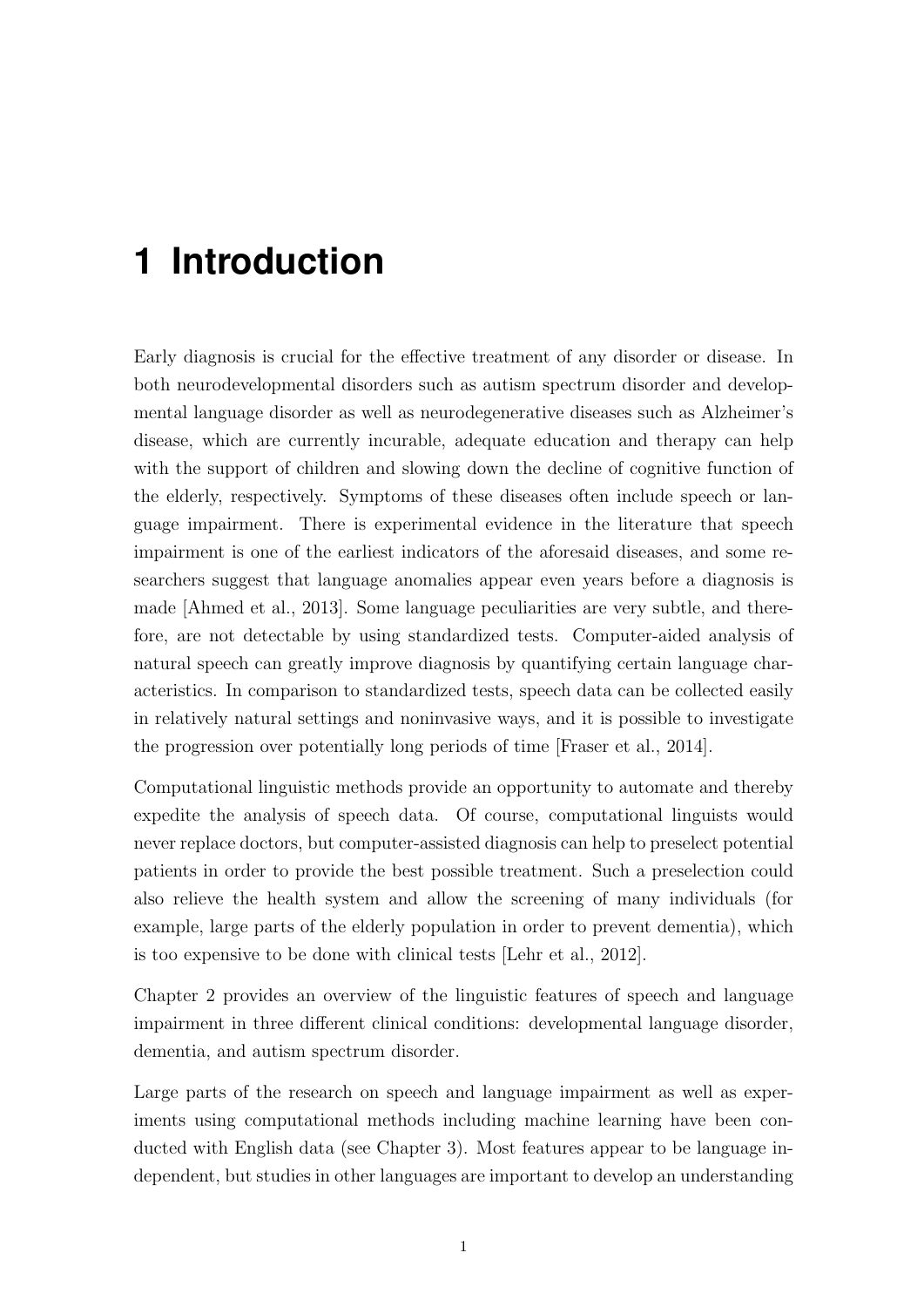of speech and language impairment in a more universal manner. Language-specific data will be indispensable to train machine learning models for automatic diagnosis, which has been done almost exclusively in English so far.

Therefore, within the framework of this thesis, a platform prototype was developed and is presented in Chapter [4.](#page-22-0) This platform automatically transcribes German speech samples and serves as an annotation interface in order to collect annotated speech data for future experiments on machine-learning-driven diagnosis in German.

Finally, Chapter [5](#page-28-0) provides a summary of this thesis and outlines the next steps to advance the automatic diagnosis of cognitive diseases based on German speech data.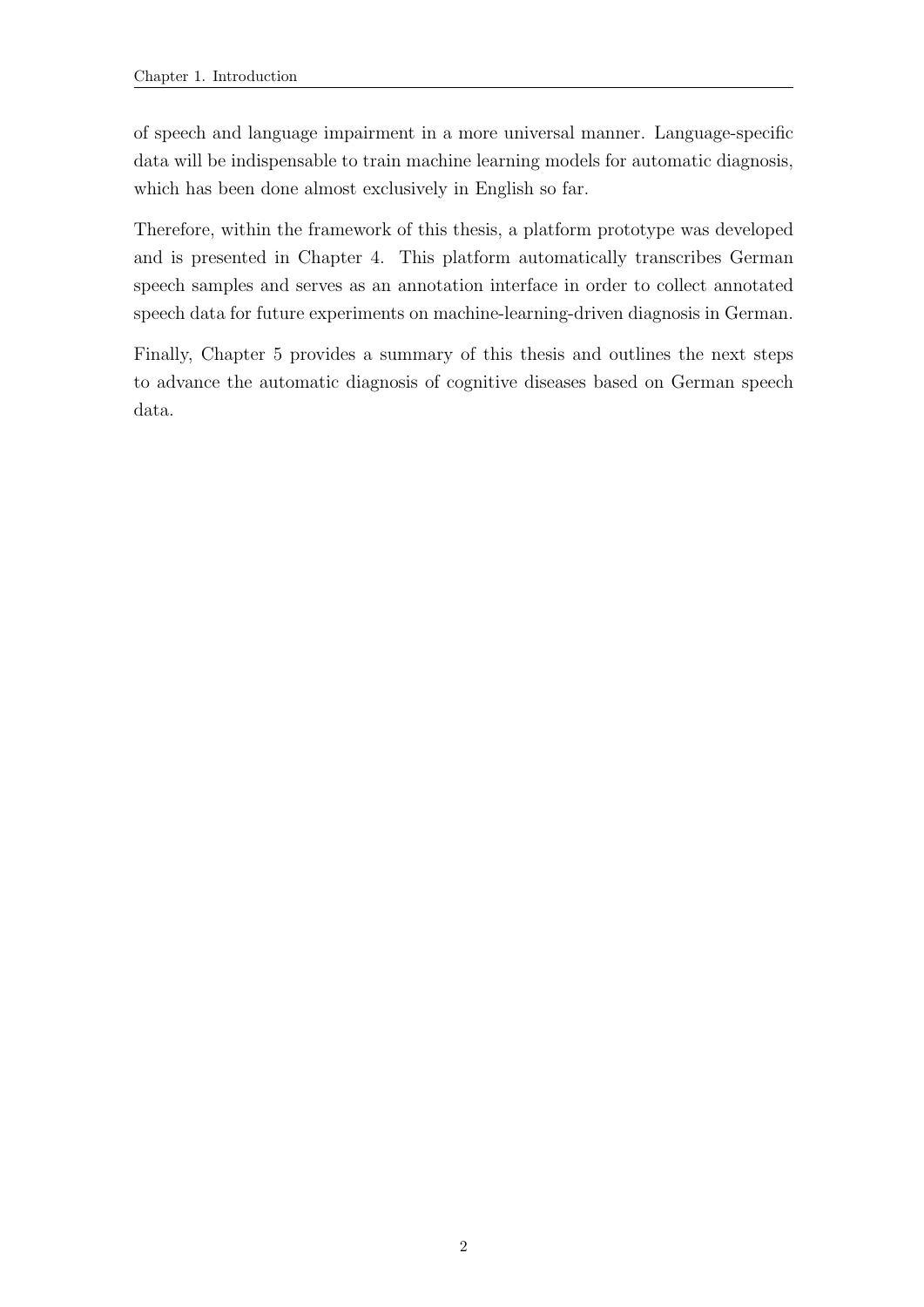# <span id="page-9-0"></span>**2 Speech and language disorders and their characteristics**

The ways in which the language of individuals with different medical conditions deviates from healthy individuals have been studied extensively. This chapter gives an overview of the mostly language-independent features of speech observed in developmental language disorder, dementia, and autism spectrum disorder that have been reported in the literature.

#### <span id="page-9-1"></span>**2.1 Developmental language disorder**

Developmental language disorder (DLD), formerly known as specific language impairment, denotes the condition of children having delayed or disordered language development in the absence of a diagnosis of autism or any other neurological or hearing deficits that would explain the condition [\[Solorio, 2013;](#page-47-0) [Leonard, 2014;](#page-39-1) Schöler and Welling, 2007. Children with DLD also show a normal IQ and no problems with oral motor skills. It is controversial that, despite its exclusionary definition, children with DLD are more likely to have problems with memory, attention, mathematics, and problem solving, or to exhibit reading and writing disabilities [\[Schwartz, 2017;](#page-47-2) Schöler and Welling, 2007]. [Tomblin et al.](#page-48-0) [\[1997\]](#page-48-0) found that over 7% of more than 7000 examined American kindergarten children have DLD. The diagnosis is important because DLD can negatively affect social development and cause poor performance in educational settings [\[Clegg et al., 2005;](#page-33-0) [Law et al., 2009\]](#page-39-2). Even though the literature suggests that language deficits will persist [\[Law et al.,](#page-39-2) [2009;](#page-39-2) [Johnson et al., 1999;](#page-37-0) [Law et al., 2000;](#page-39-3) [Rescorla, 2009\]](#page-45-0), early speech therapy is crucial to reduce the extent of the symptoms [\[Gabani et al., 2011\]](#page-35-0). For monolingual English-speaking children, there are norm-referenced tests to detect language deficits such as the past tense [\[Marchman et al., 1999\]](#page-41-0) or the third person singular task [\[Simkin and Conti-Ramsden, 2001\]](#page-47-3), which classify children whose score is more than 1.25 standard deviations below the mean of the reference population in at least two of those tests as potentially having DLD [\[Tomblin et al., 1997\]](#page-48-0). [Camp-](#page-32-0)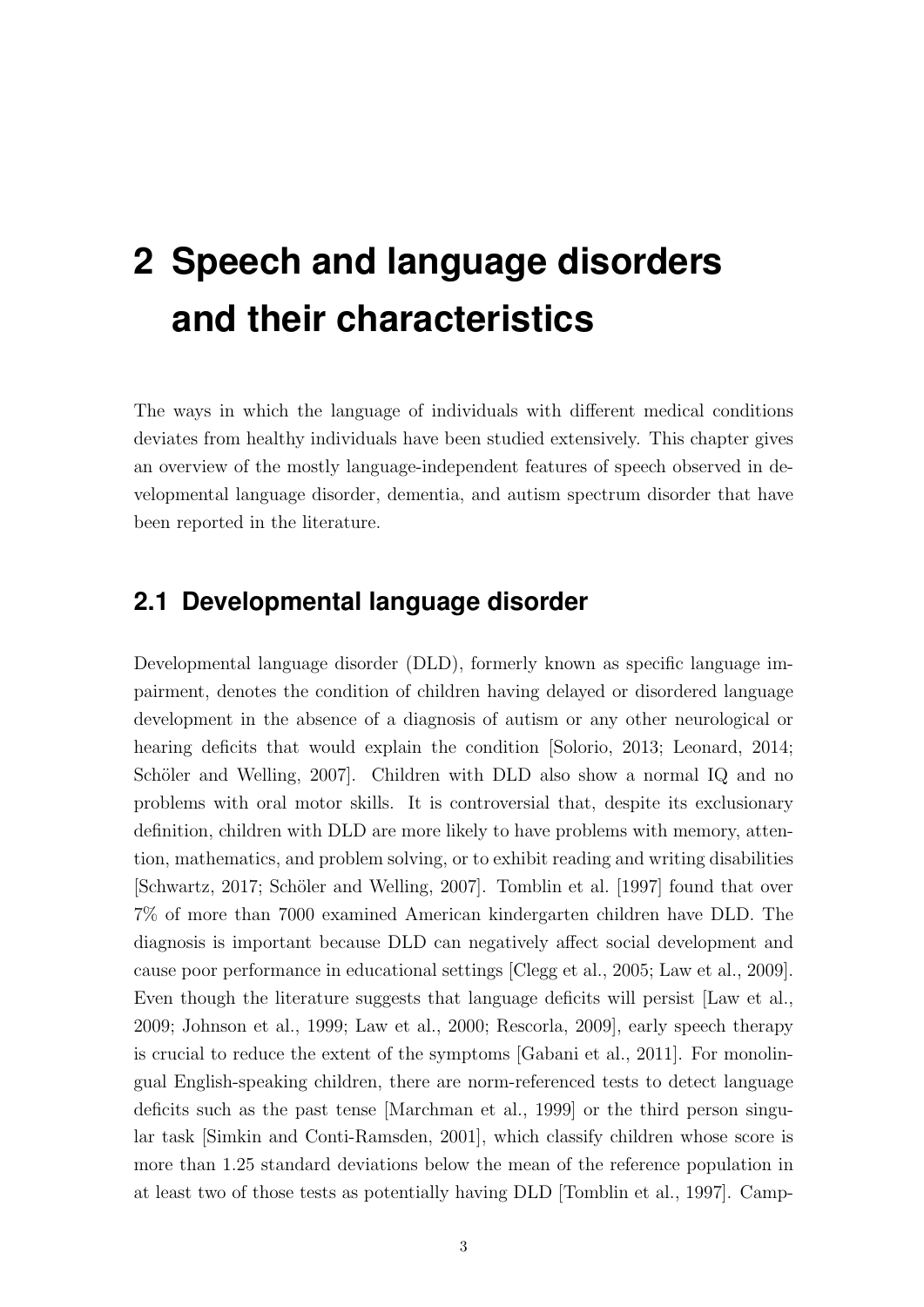[bell et al.](#page-32-0) [\[1997\]](#page-32-0) showed that such tests are negatively impacted for children coming from underrepresented populations. As an alternative to norm-referenced tests, processing-dependent measures such as nonword repetition [\[Campbell et al., 1997;](#page-32-0) [Dollaghan and Campbell, 1998;](#page-34-1) [Bishop et al., 1996\]](#page-31-0) are an attempt to eliminate this bias. Another nonlanguage-specific test is to measure a child's ability to learn new information [Peña and Iglesias, 1992; Peña et al., 2001; Lidz and Peña, 1996]. However, a poor performance on these tests is not an exclusive indicator of DLD but of other learning disabilities [\[Kjelgaard and Tager-Flusberg, 2001\]](#page-38-0). Because of the disadvantages of standardized tests, an analysis of spontaneous speech is a very valuable approach [\[Botting, 2002;](#page-32-1) [Redmond, 2004\]](#page-45-1).

The most sensitive feature of DLD in English is the measure of finite verb morphology with an accuracy of 97%. Children with DLD show difficulty with clitics of finite verbs such as -s for third-person singular agreement or -ed for past simple in English [\[Schwartz, 2017;](#page-47-2) [Gabani et al., 2011\]](#page-35-0) and additional declination errors in Spanish [\[Jacobson and Schwartz, 2002;](#page-37-1) [Restrepo and Gutierrez-Clellen, 2001;](#page-45-2) [Bedore and](#page-31-1) [Leonard, 2005\]](#page-31-1). [Rice et al.](#page-45-3) [\[1995\]](#page-45-3) also reported that functional morphemes are often omitted in DLD, but never used incorrectly when they are present. The reduced and incorrect use of grammatical morphemes such as suffixes, as well as function words such as determiners and prepositions, has been described as a feature of Germanspeaking children with DLD [Schöler and Welling, 2007].

Syntactic deficits begin with the onset of syntactic comprehension and production when DLD children exhibit a delayed growth in syntactic complexity [\[Schwartz,](#page-47-2) [2017\]](#page-47-2). Difficulty producing and comprehending syntactically complex sentences, for example those involving long-distance dependencies, seems to be universal, as it has been found in English-speaking [\[Deevy and Leonard, 2004;](#page-33-1) [Marinis and van der Lely,](#page-42-0) [2007;](#page-42-0) [Schuele and Tolbert, 2001\]](#page-47-4), Swedish-speaking [\[Hansson and Nettelbladt, 2006;](#page-36-0) Håkansson and Hansson, 2000], Greek-speaking [\[Stavrakaki, 2006\]](#page-48-1), and Hebrewspeaking [\[Friedmann and Novogrodsky, 2004,](#page-35-1) [2007;](#page-35-2) [Novogrodsky and Friedmann,](#page-44-2) [2006\]](#page-44-2) children with DLD. [Schuele and Tolbert](#page-47-4) [\[2001\]](#page-47-4) found that English-speaking children with DLD often omit obligatory relative markers in subject relative clauses. A syntactic feature of DLD language that is specific to German is the incorrect placement of verbs at the end of a sentence in main clauses Schöler and Welling, [2007\]](#page-47-1). This is a typical mistake of all children acquiring German as a first language, but it persists longer in children with DLD.

In general, children with DLD start to produce and comprehend language later than typically developing children, their vocabulary remains limited [\[Schwartz, 2017;](#page-47-2) [Clarke and Leonard, 1996;](#page-32-2) [Dannenbauer, 2001\]](#page-33-2), and they produce overall shorter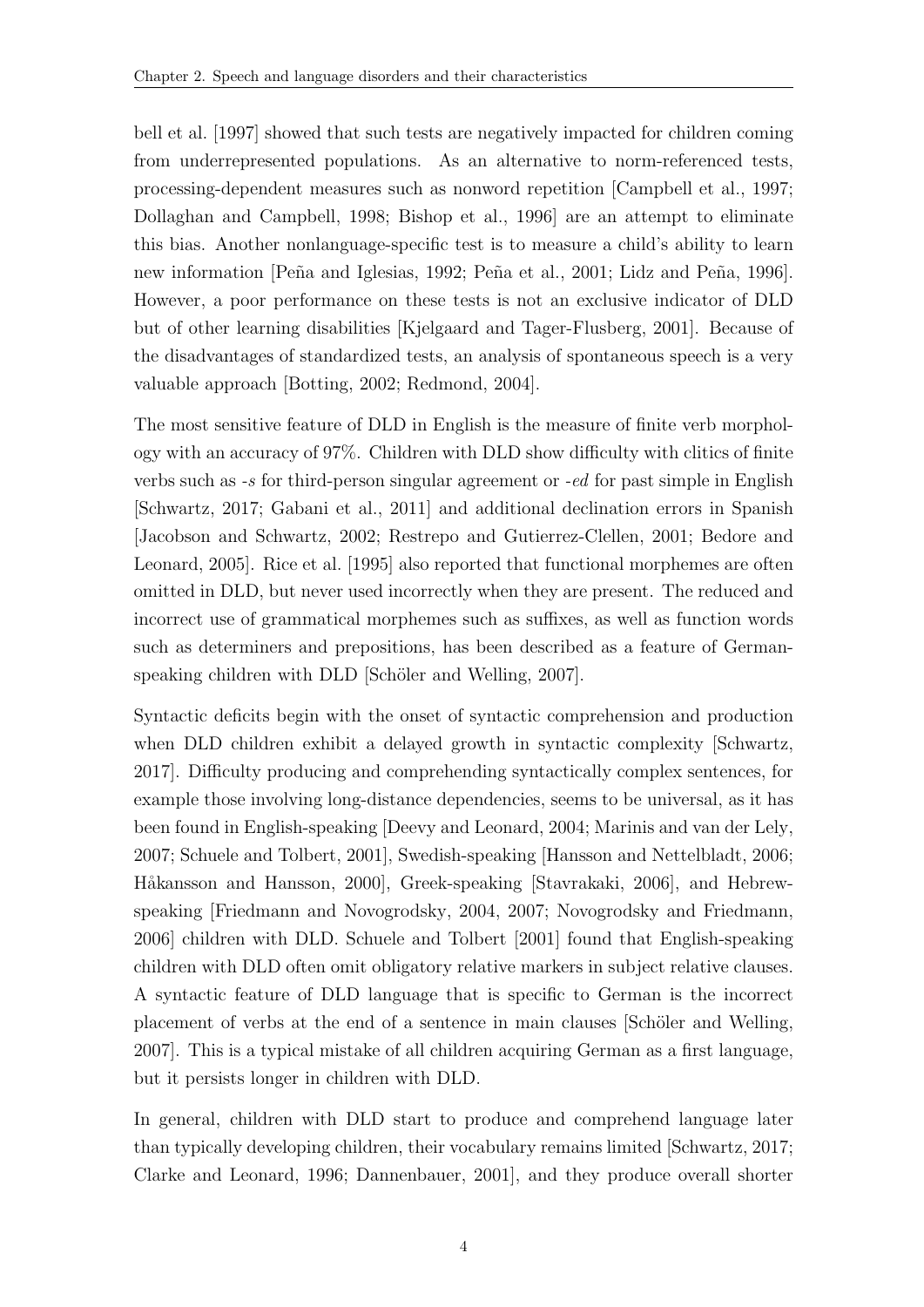utterances [Schöler and Welling,  $2007$ ]. They appear to struggle with verbs the most, especially those encoding mental states such as know or think [\[Johnston et al.,](#page-37-2) [2001\]](#page-37-2). Schöler and Welling [\[2007\]](#page-47-1) describe a decreased use of verbs and adjectives compared to nouns in German-speaking children with DLD. Some children with DLD also exhibit word-finding difficulties [\[Dockrell and Messer, 2007;](#page-34-2) [German and](#page-35-3) [Newman, 2004;](#page-35-3) [Lahey and Edwards, 1999;](#page-38-1) [Leonard et al., 1983;](#page-39-4) [McGregor et al.,](#page-42-1) [2002;](#page-42-1) [Seiger-Gardner and Schwartz, 2008\]](#page-47-5).

Besides morphosyntactic errors and reduced vocabulary and syntactic complexity, children with DLD also show pragmatic deficits producing narratives that are less cohesive and informative [\[Botting, 2002;](#page-32-1) [Liles, 1993;](#page-40-1) [Reilly et al., 2004;](#page-45-4) [Norbury and](#page-43-0) [Bishop, 2003\]](#page-43-0).

### <span id="page-11-0"></span>**2.2 Dementia**

Dementia is the clinical symptom of deteriorating memory and other cognitive functions, which can originate from various diseases [\[American Psychiatric Association,](#page-30-2) [2013\]](#page-30-2). The most common cause is Alzheimer's disease, accounting for around twothirds of dementia cases [\[Wankerl et al., 2017;](#page-49-0) [Geldmacher and Whitehouse, 1996\]](#page-35-4).

#### <span id="page-11-1"></span>**2.2.1 Alzheimer's disease**

Alzheimer's disease (AD) is classified as a neurodegenerative disease involving decline in cognitive abilities with disease progression [\[American Psychiatric Associa](#page-30-2)[tion, 2013\]](#page-30-2). AD's most characteristic symptom is memory impairment due to dam-age in the medial temporal lobe<sup>[1](#page-0-0)</sup> [\[Fraser et al., 2016\]](#page-34-3). When Alois Alzheimer first described a type of dementia in 1907, which later became known as Alzheimer's disease, he reported speech impairmentfs including paraphasias and halting speech alongside comprehension difficulties [\[Alzheimer, 1907\]](#page-30-3). In more recent literature, language impairment is mentioned as a secondary cognitive symptom of AD, but because the onset of abnormal speech may emerge in the early stages of AD [\[Ortiz](#page-44-3) [and Bertolucci, 2005;](#page-44-3) [Ross et al., 1990\]](#page-46-0), it is an important clinical clue to diagnose AD in the first place. A definite diagnosis of AD can only be made in a postmortem autopsy of the brain tissue [\[McKhann et al., 1984,](#page-42-2) [2011;](#page-42-3) [van de Pol et al., 2005\]](#page-49-1), which demonstrates the need for reliable surface-level indicators.

<sup>&</sup>lt;sup>1</sup>The temporal lobe in the brain is involved in processing sensory input into derived meanings for the appropriate retention of visual memory, language comprehension, and emotion association.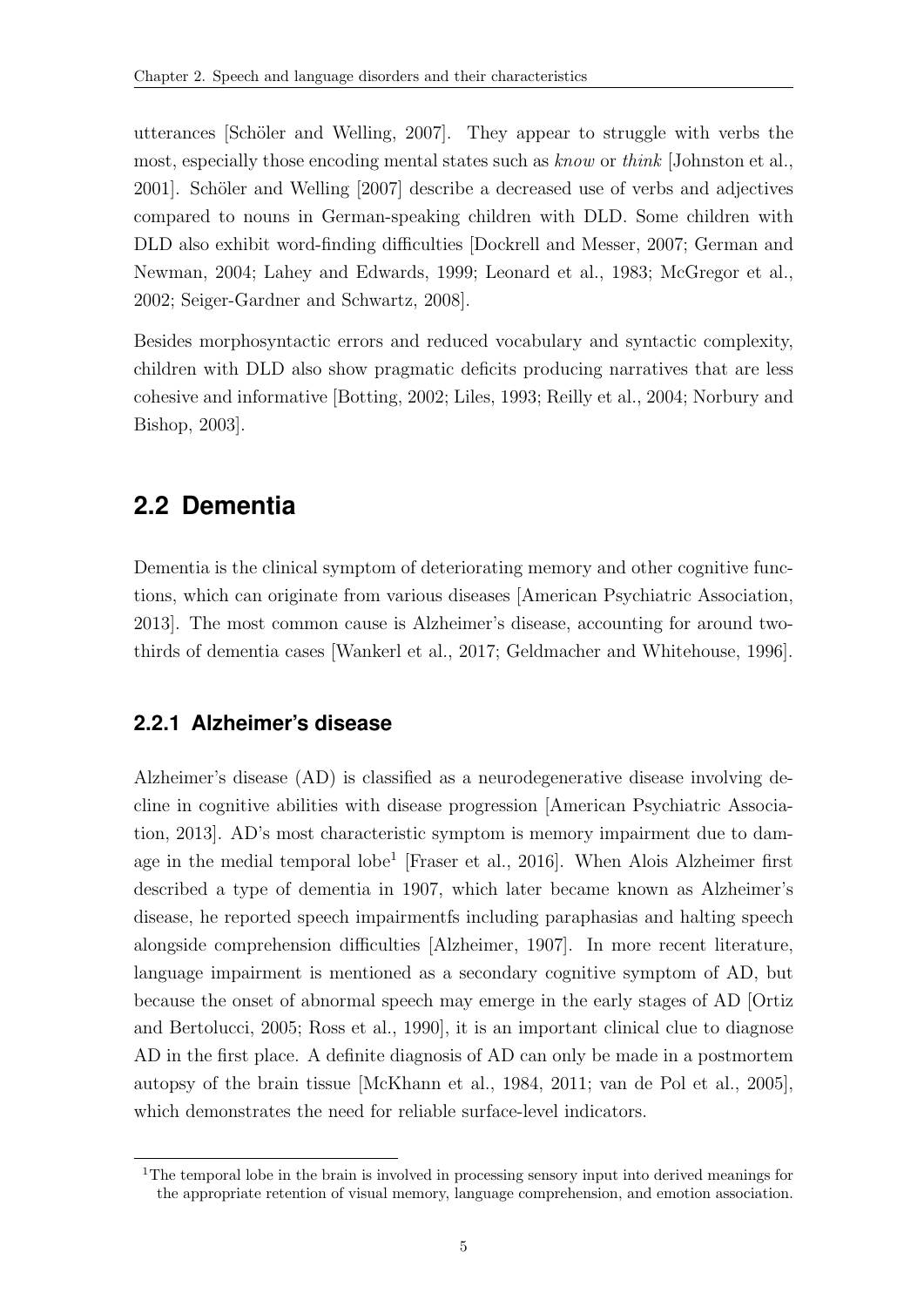In a study conducted by [Appell et al.](#page-30-4) [\[1982\]](#page-30-4), all subjects diagnosed with AD had aphasia, suggesting that language impairment is a universal feature of AD, driven by impairments in episodic memory [\[Lambon Ralph et al., 2003\]](#page-39-5). Various studies have found that changes in language and speech may appear before a diagnosis: In a retrospective speech analysis, [Ahmed et al.](#page-30-1) [\[2013\]](#page-30-1) found that two-thirds of the elderly participants showed changes in connected speech production up to a year before their diagnosis of AD. Prospective cohort studies of ageing populations [\[Forbes-McKay and Venneri, 2005;](#page-34-4) [Oulhaj et al., 2009\]](#page-44-4) have also shown that language changes occur in AD patients years or even decades before their partners or families recognize cognitive deterioration [\[Ahmed et al., 2013\]](#page-30-1).

The severity of language impairment depends on the stage of AD: [Faber-Langendoen](#page-34-5) [et al.](#page-34-5) [\[1988\]](#page-34-5) found that 36% of mild AD patients and all of the severe AD patients investigated had aphasia.

[\[Appell et al., 1982,](#page-30-4) p. 74] described the language of AD patients as "verbose and circuitous running on with a semblance of fluency, yet incomplete and lacking coherence." The latter was also reported in studies conducting interview tasks and manual coherence evaluation [\[Glosser and Deser, 1991;](#page-35-5) [Blonder et al., 1994\]](#page-31-2). Due to impairment in the episodic memory, AD patients have word-finding difficulties and exhibit a reduced working vocabulary [\[Nicholas et al., 1985;](#page-43-1) [Ahmed et al., 2013;](#page-30-1) [Appell et al., 1982;](#page-30-4) [Hier et al., 1985;](#page-36-2) [Croisile et al., 1996\]](#page-33-3), which coincide with a poor performance on word fluency tasks [\[Miller and Hague, 1975\]](#page-42-4). Despite heterogeneous disease pattern among the patients, anomia is a prominent symptom in AD patients, present even when overall language skills were still intact [\[Appell et al., 1982;](#page-30-4) [Barker](#page-30-5) [and Lawson, 1968;](#page-30-5) [Bayles and Boone, 1982;](#page-31-3) [Bayles and Tomoeda, 1983;](#page-31-4) [Goodglass,](#page-36-3) [1980;](#page-36-3) ?; [Kirshner et al., 1984\]](#page-38-2). Anomia is one of the earliest and most obvious speech deficits in AD [\[Kirshner et al., 1984\]](#page-38-2) causing patients to use more circumlocutions [\[Appell et al., 1982;](#page-30-4) [Bayles et al., 1989;](#page-31-5) [Obler, 1981\]](#page-44-5) or to substitute terms by more generic, neighboring, or indefinite ones as well as to use more deictics [\[Appell et al.,](#page-30-4) [1982;](#page-30-4) [Nicholas et al., 1985\]](#page-43-1). Decreased information content [\[Ahmed et al., 2013;](#page-30-1) [Croisile et al., 1996;](#page-33-3) [Forbes-McKay and Venneri, 2005;](#page-34-4) [Giles et al., 1996;](#page-35-6) [Appell](#page-30-4) [et al., 1982\]](#page-30-4), fewer content elements, and more semantic jargon [\[Appell et al., 1982\]](#page-30-4) make their speech seem "empty" [\[Nicholas et al., 1985\]](#page-43-1).

Language deficits in AD are usually reported to affect vocabulary, semantics, and pragmatics only, while syntax and phonology stay unimpaired until the later stages of the disease [\[Appell et al., 1982;](#page-30-4) [Whitaker, 1976;](#page-49-2) [Schwartz et al., 1979;](#page-47-6) [Bayles and](#page-31-3) [Boone, 1982;](#page-31-3) [Kempler et al., 1987;](#page-38-3) [Bayles et al., 1987;](#page-31-6) [Hier et al., 1985;](#page-36-2) [Murdoch](#page-43-2) [et al., 1987\]](#page-43-2). In extreme cases, impaired phonology can result in mutism [\[Kirshner,](#page-38-4)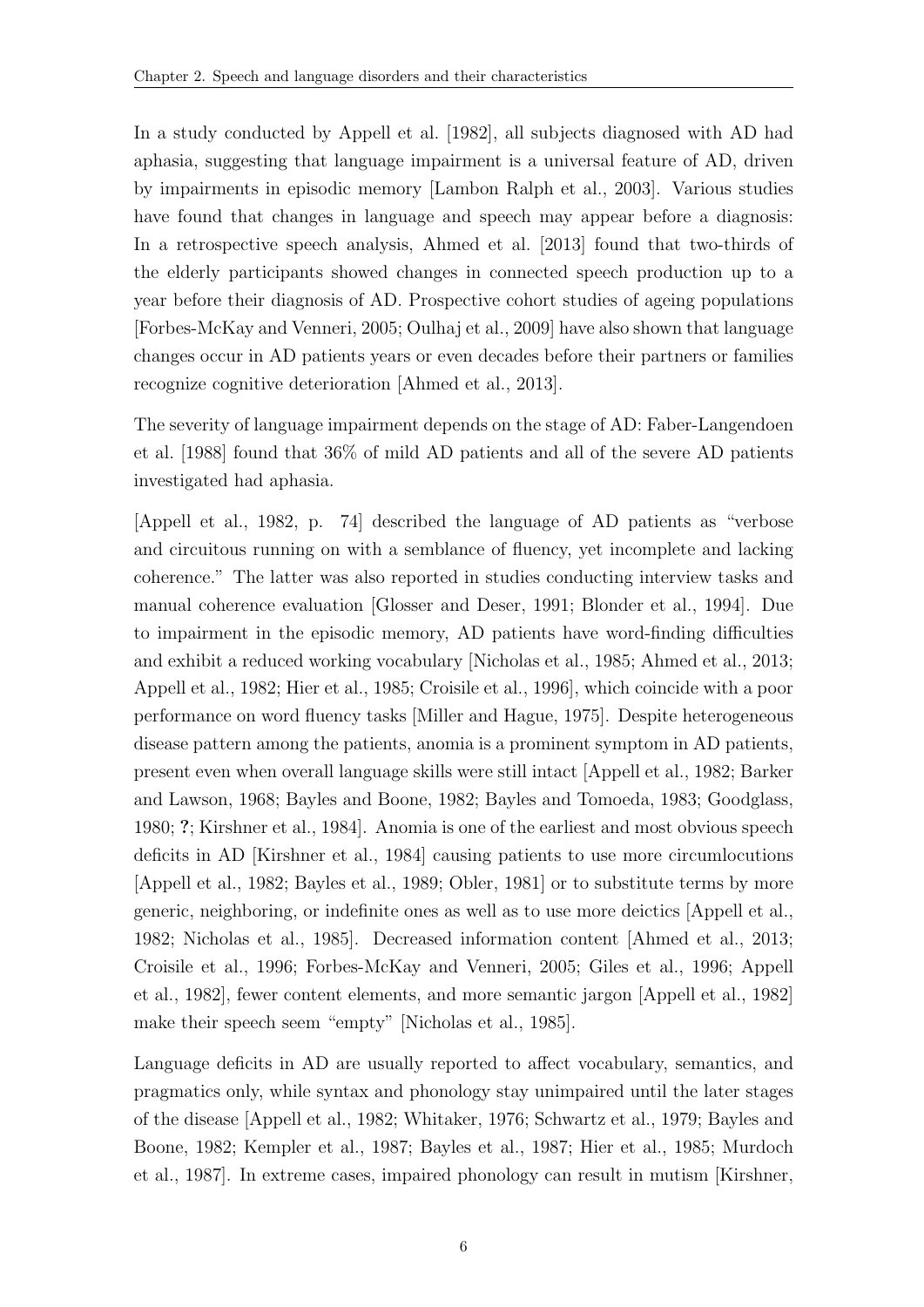[2012\]](#page-38-4).

Syntactic deficits manifest themselves in reduced syntactic complexity [\[Ehrlich et al.,](#page-34-6) [1997;](#page-34-6) [Croisile et al., 1996\]](#page-33-3). However, other studies did not find a significant difference in syntactic complexity or correctness between AD and healthy controls (HC) with respect to spontaneous speech [\[Glosser and Deser, 1991;](#page-35-5) [Kempler et al., 1987\]](#page-38-3).

[Ehrlich et al.](#page-34-6) [\[1997\]](#page-34-6) found a reduced utterance length on narrative tasks which was also reported by [Croisile et al.](#page-33-3) [\[1996\]](#page-33-3) on a picture description task. [Irigaray](#page-37-3) [\[1967\]](#page-37-3) also observed the use of inappropriate verb tenses in AD patients.

On the pragmatic language level, the use and comprehension of metaphors, sarcasm, irony deteriorates relatively early in the disease progression [\[Critchley, 1984;](#page-33-4) [Rapp](#page-45-5) [and Wild, 2011\]](#page-45-5). Furthermore, AD patients tend to digress from the topic more easily [\[Obler, 1981\]](#page-44-5).

Several studies found a higher incidence of phonetic and semantic paraphasias in AD speech [\[Nicholas et al., 1985;](#page-43-1) [Appell et al., 1982\]](#page-30-4). Repetitions become more common as the illness progresses [\[Croisile et al., 1996;](#page-33-3) [Nicholas et al., 1985\]](#page-43-1), and echolalia[2](#page-0-0) is also observed [\[Appell et al., 1982\]](#page-30-4).

Naming tasks, as shown for example in [\[Martin and Fedio, 1983\]](#page-42-5), are a suitable means to detect AD, as the performance declines already early in the disease progression [\[Kirshner, 2012\]](#page-38-4), even when language, by other measures, appears to be unimpaired [\[Kirshner et al., 1984\]](#page-38-2). AD patients show more deficits in semantic fluency tests[3](#page-0-0) than in phonemic fluency tests<sup>[4](#page-0-0)</sup> compared to HC [\[Salmon et al., 1999;](#page-47-7) [Monsch](#page-43-3) [et al., 1992\]](#page-43-3), which is supported by a meta-analysis of 153 studies by [Henry et al.](#page-36-4) [\[2004\]](#page-36-4). Findings that the difficulty depends on the parts of speech might apply to spontaneous or elicited connected speech as well and should be further investigated, as there are disagreements in the literature. [Robinson et al.](#page-46-1) [\[1996\]](#page-46-1) and [Fraser et al.](#page-34-3) [\[2016\]](#page-34-3) found that AD patients had more difficulty naming verbs than nouns in a picture-naming, and a picture-description task, respectively. Several other studies confirmed that there are fewer verbs in AD speech than in the speech of HC [\[Saffran](#page-46-2) [et al., 1989\]](#page-46-2); whereas, [Jarrold et al.](#page-37-4) [\[2014\]](#page-37-4) observed more verbs, pronouns, and adjectives and fewer nouns.

<sup>2</sup>Echolalia is the repetition of another person's phrases and noises.

<sup>&</sup>lt;sup>3</sup>The semantic verbal fluency test entails the generation of words from a given category within a limited time frame of usually 60 seconds.

<sup>&</sup>lt;sup>4</sup>The phonemic fluency test entails the generation of words with a given initial letter within a limited time frame of usually 60 secconds.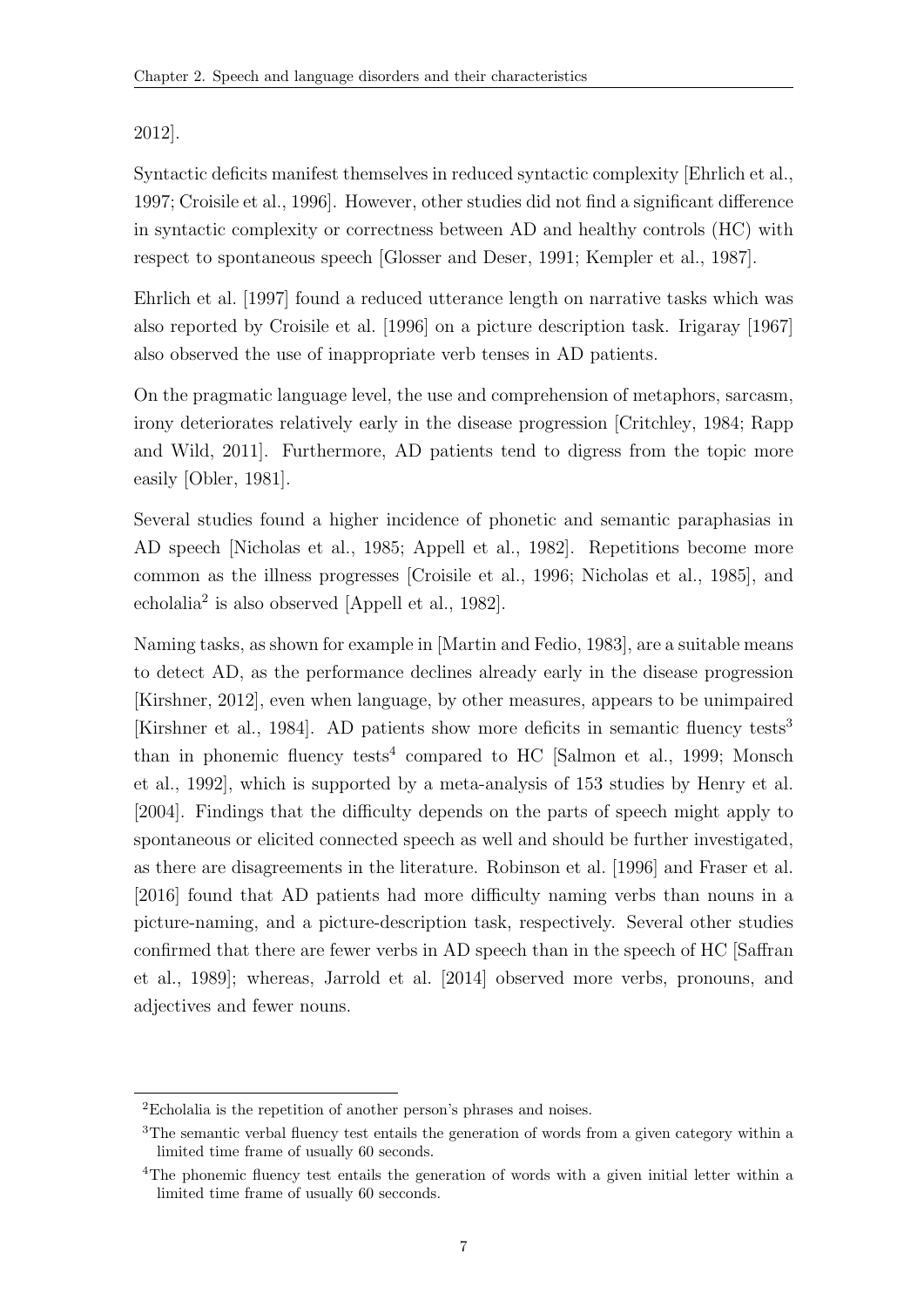#### <span id="page-14-0"></span>**2.2.2 Mild cognitive impairment**

Mild cognitive impairment (MCI) is a syndrome in the preclinical phase of dementia [\[Negash et al., 2007\]](#page-43-4) and is an important indicator of diseases such as AD as its symptoms can be detected years before  $AD$  is diagnosed  $[Lopez-de-Ipiña et al.,]$ [2013\]](#page-40-2). In amnestic MCI, where the memory of the patient is impaired, the risk of developing AD is high [\[Ritchie and Touchon, 2000;](#page-46-3) [Morris, 1997\]](#page-43-5). An early diagnosis of MCI and treatment help to slow the progression before irreversible brain damage occurs [König et al., 2015] and to delay the onset of other symptoms [Kálmán et al., [2013\]](#page-37-5). [Peintner et al.](#page-44-6) [\[2008\]](#page-44-6) even predict that there will soon be disease-modifying treatments for dementia, which will be most effective at the beginning of the disease. However, MCI often remains undiagnosed [\[Boise et al., 2004\]](#page-32-3) because clinical tests are expensive and invasive, and therefore, are applied only to patients already in a moderate stage of the disease [López-de-Ipiña et al., 2015a].

MCI has a similar influence on speech as dementia. Patients have word retrieval difficulties [\[Laske et al., 2015;](#page-39-6) [Dos Santos et al., 2011;](#page-34-7) [Cardoso et al., 2014;](#page-32-4) [Fraser](#page-34-0) [et al., 2014;](#page-34-0) [Garrard et al., 2014\]](#page-35-7), which cause a reduced speech rate with more and longer hesitations and pauses [\[Satt et al., 2014;](#page-47-8) [Jarrold et al., 2014;](#page-37-4) [Horley et al.,](#page-37-6) [2010;](#page-37-6) Martínez-Sánchez et al., 2012].

Anomia can also lead to a significant difference in the frequency and proportion of the parts of speech [\[Garrard et al., 2014;](#page-35-7) [Fraser et al., 2014;](#page-34-0) [Baldas et al., 2010\]](#page-30-6). Furthermore, MCI patients have verbal fluency difficulties [\[Burhan et al., 2016;](#page-32-5) [Jarrold et al., 2014;](#page-37-4) Tóth et al., 2018; [Manouilidou et al., 2016;](#page-41-1) [Dos Santos et al.,](#page-34-7) [2011\]](#page-34-7).

Finally, more voice breaks [Meilán et al., 2012, [2014\]](#page-42-8) and more phonemic paraphasias [\[Burhan et al., 2016;](#page-32-5) [Jarrold et al., 2014;](#page-37-4) Tóth et al., 2018; [Manouilidou et al., 2016;](#page-41-1) [Dos Santos et al., 2011\]](#page-34-7) have been reported in the speech of MCI patients.

## <span id="page-14-1"></span>**2.3 Autism spectrum disorder**

Autism spectrum disorder (ASD) is a neurodevelopmental disorder characterized by impaired reciprocal social behavior  $(RSB)^5$  $(RSB)^5$  and the restricted, ritualistic interest in one specific topic [\[American Psychiatric Association, 2013\]](#page-30-2).

RSB and the comprised communication impairment in children with ASD are dis-

<sup>5</sup>RSB denotes the ability to process social information, to comprehend the message being conveyed and to respond appropriately in interpersonal interactions.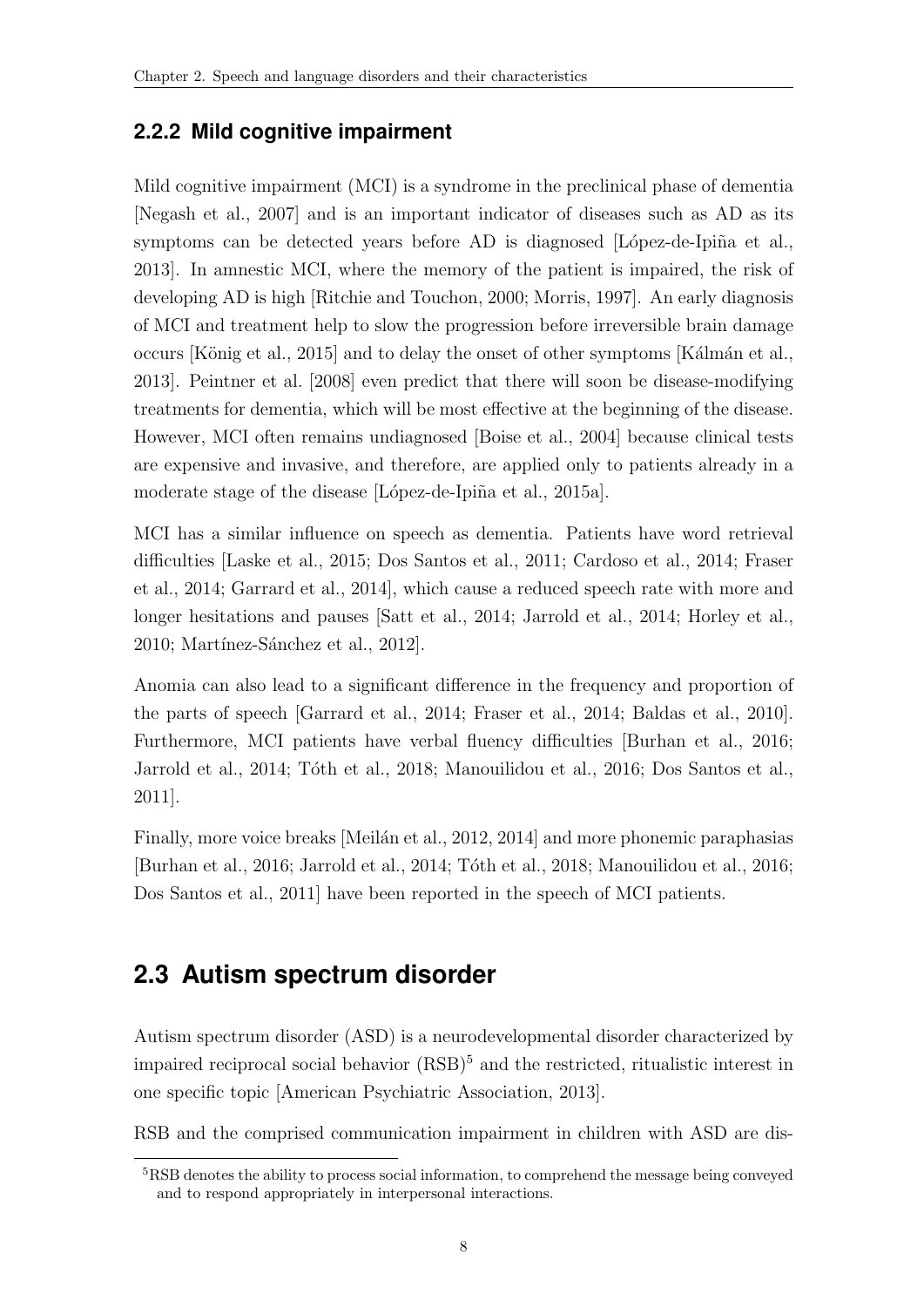played by a use of language that differs from neurotypical children. Since the first definition of ASD by [Kanner](#page-37-7) [\[1943\]](#page-37-7), atypical language has been mentioned as one of the disease's core symptoms and is still used as an important indicator to detect autism [\[Rutter et al., 2003\]](#page-46-4). Impairments in language discourse skills, such as having difficulty inititating and maintaining a conversation [\[Capps et al., 1998;](#page-32-6) [Tager-Flusberg and Anderson, 1991\]](#page-48-2) or having difficulty following discourse conventions such as turn taking or choosing the right register [\[Malberg and Rosenberg,](#page-41-2) [2017;](#page-41-2) [Volden et al., 2009\]](#page-49-4) have been investigated by analyzing spontaneous speech. In other studies, narratives, for instance elicited in a retelling task, are used to discover differences between children with ASD and typically developing (TD) children, such as lack of inclination or ability to convey experiences through narrative [\[Feldman et al., 1993;](#page-34-8) [Loveland et al., 1990;](#page-41-3) [Loveland and Tunali-Kotoski, 2005\]](#page-41-4). [Tager-Flusberg et al.](#page-48-3) [\[2005\]](#page-48-3) found that the communication of children with ASD differs from that of TD children already at only one year old, for example in that they are less responsive to their name or someone speaking [\[DiLavore et al., 1995;](#page-33-5) [Osterling and Dawson, 1994\]](#page-44-7), even their own mother's voice [\[Klin, 1991\]](#page-38-6). Most children with ASD are not diagnosed before the age of three or four [\[Tager-Flusberg](#page-48-3) [et al., 2005\]](#page-48-3), but the aforementioned anomalies can help to diagnose ASD even earlier.

The range of speech impairment in ASD is very wide and a significant proportion of the patient population remains mute for their whole life [\[Tager-Flusberg et al., 2005\]](#page-48-3). However, early intervention increases the likelihood to acquire speech [\[Goldstein,](#page-36-5) [2002\]](#page-36-5), which makes an early diagnosis very advantageous.

There is often a link between impairments concerning communication and those concerning social skills. [Yang et al.](#page-49-5) [\[2020\]](#page-49-5) manually annotated and compared the conversational speech of ASD and TD subjects and found that individuals with ASD used more expressions of politeness but less those of uncertainty. In addition, their statements contained less information, and they requested information from their conversation partner less often.

Besides impairments concerning communication, language impairment in ASD affects especially semantics and pragmatics [\[Kjelgaard and Tager-Flusberg, 2001;](#page-38-0) [Volden and Lord, 1991\]](#page-49-6), while syntax, morphology, and phonology are often reported as relatively unimpaired [\[Eales, 1993;](#page-34-9) [Landa, 2000;](#page-39-7) [Simmons et al., 2014;](#page-47-9) [Diehl et al.,](#page-33-6) [2006;](#page-33-6) [Colle et al., 2008\]](#page-33-7). However, [\[Losh and Capps, 2003\]](#page-41-5) and [\[Prud'hommeaux](#page-45-6) [et al., 2011\]](#page-45-6) suggest that deficits in narrative and conversational quality are partly due to a limited syntactic complexity. [Volden and Lord](#page-49-6) [\[1991\]](#page-49-6) investigated that the number of developmental syntax errors (errors commonly observed in children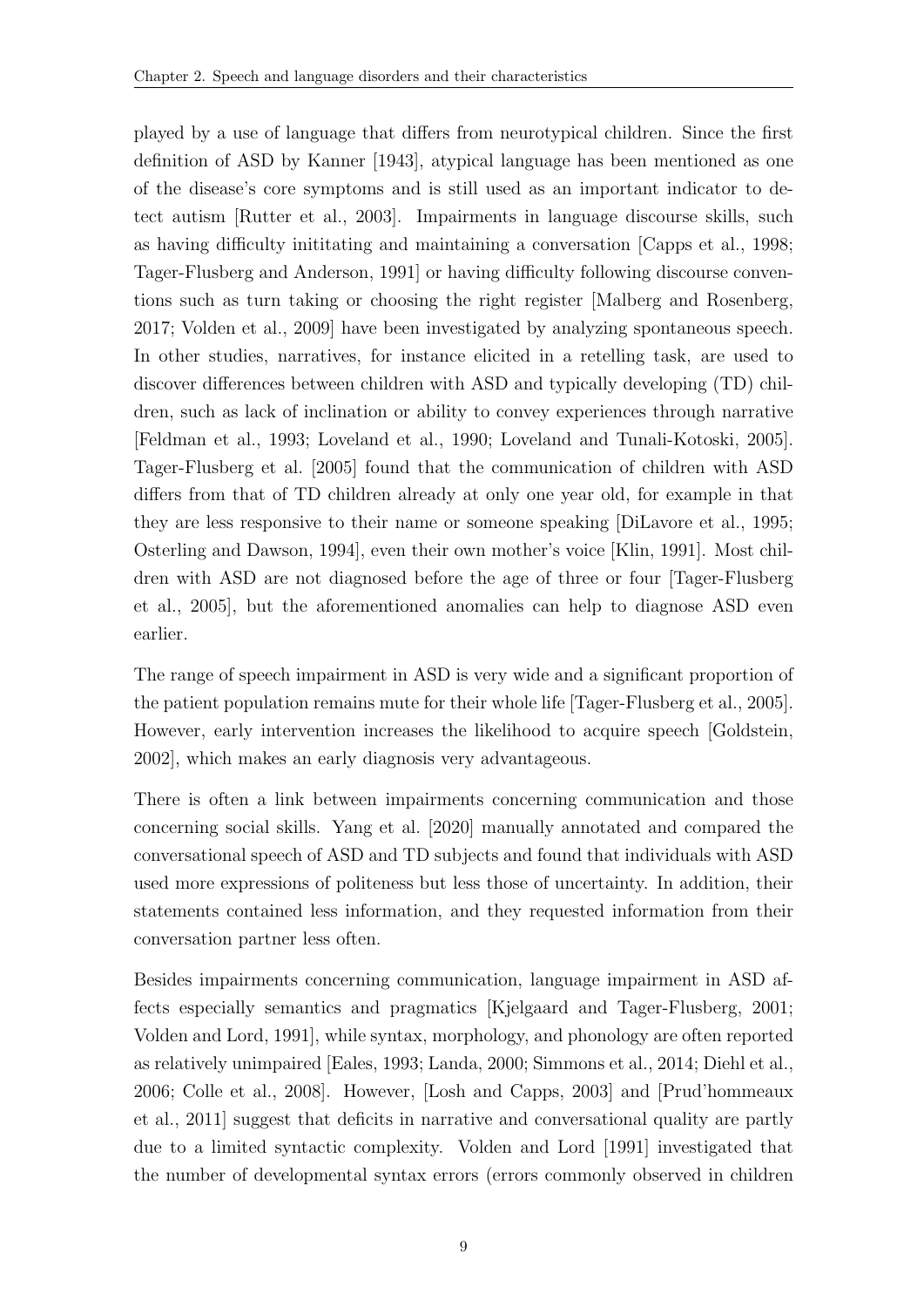acquiring speech) in ASD children did not significantly differ from TD children, but that there was an increase in non-developmental syntax errors (errors not usually observed in language acquisition) and semantic errors (syntactically correct but involving unexpected words). Furthermore, on a phonological level, ASD children exhibit an overall slower speaking rate [\[Parish-Morris et al., 2016\]](#page-44-8) and a latency to respond [\[Heeman et al., 2010\]](#page-36-6).

Disfluencies such as pauses or filler words reflect the planning and delivering of speech [\[Clark, 1994;](#page-32-7) [Levelt, 1989\]](#page-40-4), which make them a possible indicator of ASD, potentially even to distinguish between ASD and DLD [\[Gorman et al., 2016\]](#page-36-7). There have been different results concerning the use of filler words in ASD speech: [Lake](#page-38-7) [et al.](#page-38-7) [\[2011\]](#page-38-7) reported fewer filler words, but [Suh et al.](#page-48-4) [\[2014\]](#page-48-4) found no difference, and others found differences only in specific types of disfluency, suggesting that those that serve a communicative purpose pose difficulty for people with pragmatic impairment [\[Lake et al., 2011;](#page-38-7) [Heeman et al., 2010;](#page-36-6) [Fox Tree, 2001\]](#page-34-10). Because of the supposition that the fillers uh and um serve different conversational purposes [\[Clark](#page-32-8)] [and Fox Tree, 2002;](#page-32-8) [Fox Tree, 2001\]](#page-34-10), [\[Prud'hommeaux et al., 2014\]](#page-45-7), [\[Heeman et al.,](#page-36-6) [2010\]](#page-36-6), and [\[Parish-Morris et al., 2016\]](#page-44-8) investigated those words' usage in particular and found that ASD children used fewer um than TD children. [Lake et al.](#page-38-7) [\[2011\]](#page-38-7); [Suh et al.](#page-48-4) [\[2014\]](#page-48-4) have shown that repetitions are more common in ASD children, whereas revisions are more common in TD children. Disfluencies should be studied further to provide more agreement with the results in English as well as to confirm whether this feature of ASD speech can be transferred to other languages.

[Lord et al.](#page-41-6) [\[2004\]](#page-41-6) found that some children exhibit a "language regression" where they lose vocabulary they have already known, which appears to be unique to ASD. A more general feature of ASD is a delayed and slower development of speech [\[Short](#page-47-10) [and Schopler, 1988;](#page-47-10) [Le Couteur et al., 1989\]](#page-39-8), while other skills are only mildly or not at all impaired [\[Lord et al., 1996\]](#page-40-5), which also distinguishes ASD from other neurodevelopmental disorders.

The presence of restricted repetitive patterns of behavior, interests, or activities is required for a diagnosis of ASD according to [American Psychiatric Association](#page-30-2) [\[2013\]](#page-30-2). This preoccupation with specific restricted interests may be reflected in the focus on a particular topic that differs from the conversation's actual topic [\[Rouhizadeh et al.,](#page-46-5) [2015;](#page-46-5) [Nazeer and Ghaziuddin, 2012\]](#page-43-6). Despite having the necessary vocabulary and an intact syntax, the speech of ASD children is often described as "nonsensical", "irrelevant", "bizarre", "inappropriate," or "peculiar and out of place" [\[Kanner,](#page-38-8) [1946;](#page-38-8) [Bartak et al., 1975;](#page-31-7) [Loveland et al., 1990;](#page-41-3) [Losh and Capps, 2003\]](#page-41-5) due to the idiosyncratic way of using standard words [\[Volden and Lord, 1991\]](#page-49-6).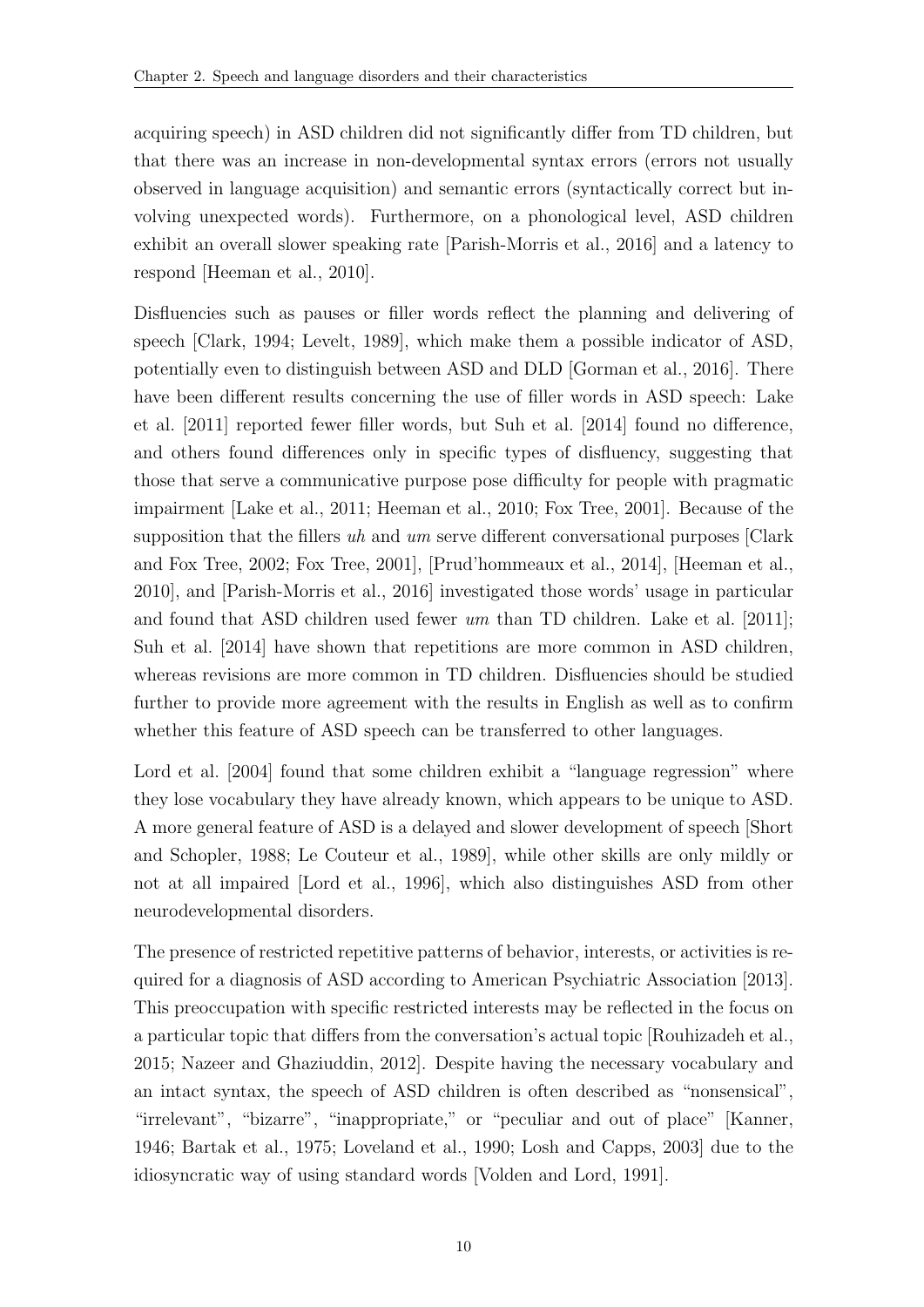The literature mentions a deficit of theory of mind in ASD children [\[Baron-Cohen](#page-30-7) [et al., 1985,](#page-30-7) [2000;](#page-30-8) Frith and Happé, 1994; [Klin et al., 1992;](#page-38-9) [Mottron et al., 2006\]](#page-43-7). [Tager-Flusberg](#page-48-5) [\[1992\]](#page-48-5) hypothesized that this might be reflected in a reduced use of cognition terms (such as think) and found evidence comparing children with ASD and with Down syndrome. A positive relationship between the occurrence of cognition terms and the performance of theory of mind has also been reported by [Capps et al.](#page-32-9) [\[2000\]](#page-32-9); [Tager-Flusberg and Sullivan](#page-48-6) [\[1995\]](#page-48-6); [Ziatas et al.](#page-49-7) [\[1998\]](#page-49-7) and might be an interesting factor in the (automatic) diagnosis of ASD.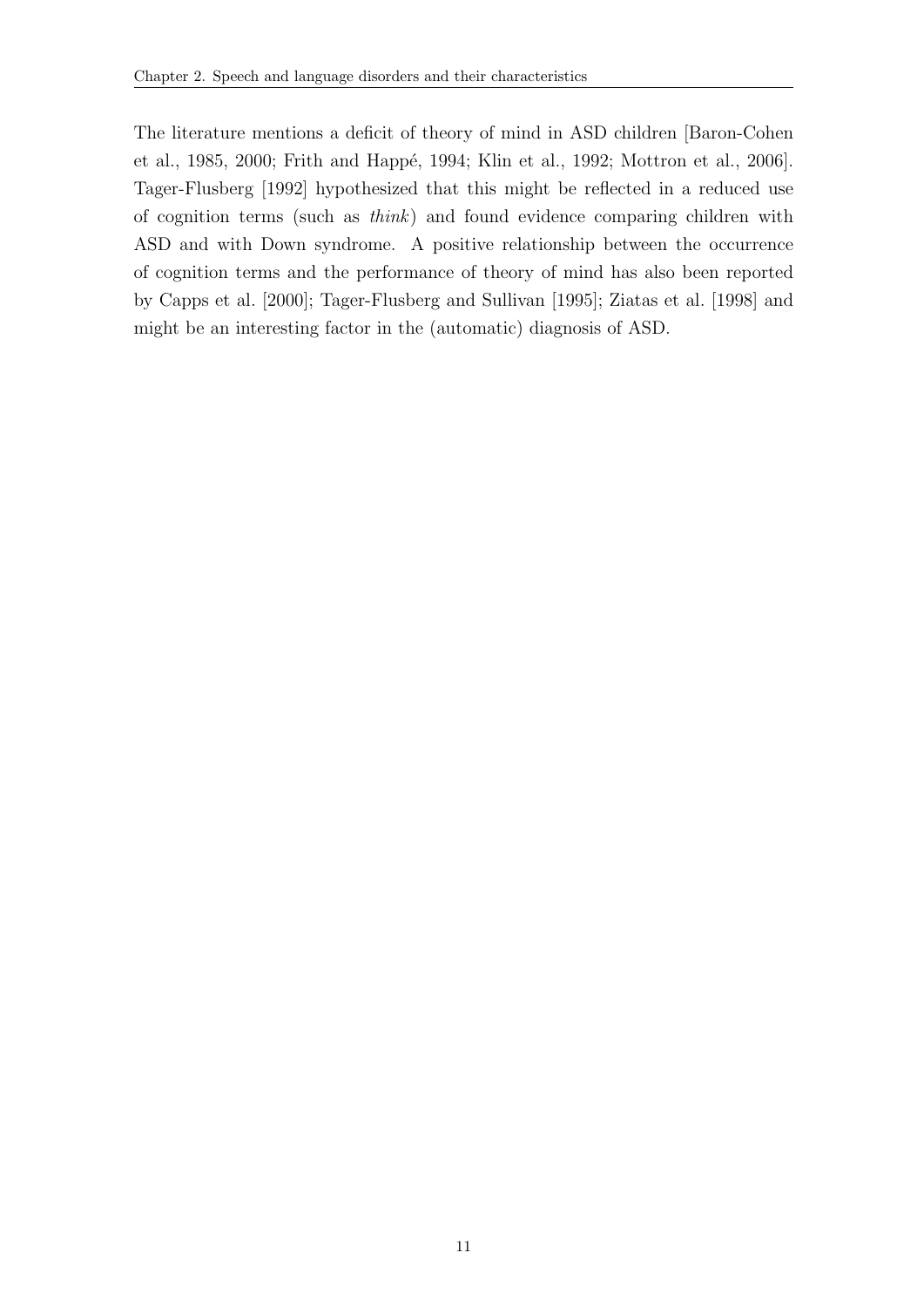# <span id="page-18-0"></span>**3 Previous work on computer-assisted diagnosis of medical conditions affecting language**

This chapter provides an overview of common computational linguistic methods used to identify medical conditions that have an impact on language.

### <span id="page-18-1"></span>**3.1 Standardized tests**

The traditional method to detect speech impairments is to use standardized tests. Semantic fluency tests, for example, are commonly used to detect impairment in executive function, which can be an indicator of multiple different diseases such as AD, ASD, or schizophrenia [\[Prud'hommeaux et al., 2017\]](#page-45-8). For a diagnosis of DLD, measured values of mean length of utterance, the number of different words used and so forth, with a certain standard deviation below the mean values are decisive [\[Hassanali et al., 2012\]](#page-36-8). Since the mean values depend on the population chosen as the norm, the score's validity is diminished for children with demographic or socioeconomic backgrounds that deviate from the norm [\[Gabani et al., 2009;](#page-35-9) [Campbell et al., 1997;](#page-32-0) [Dollaghan and Campbell, 1998\]](#page-34-1). In addition, [Plante and](#page-44-9) [Vance](#page-44-9) [\[1994\]](#page-44-9) criticized that norm-referenced approaches may result in both overand underidentification.

Standardized tests are usually not appropriate to investigate language development over a longer period of time as familiarity with the test influences the performance of the subjects [\[Fraser et al., 2014\]](#page-34-0).

Furthermore, changes might not be reflected in standardized tests but can be quantified by analyzing natural speech [\[Fraser et al., 2014\]](#page-34-0). Another general issue with such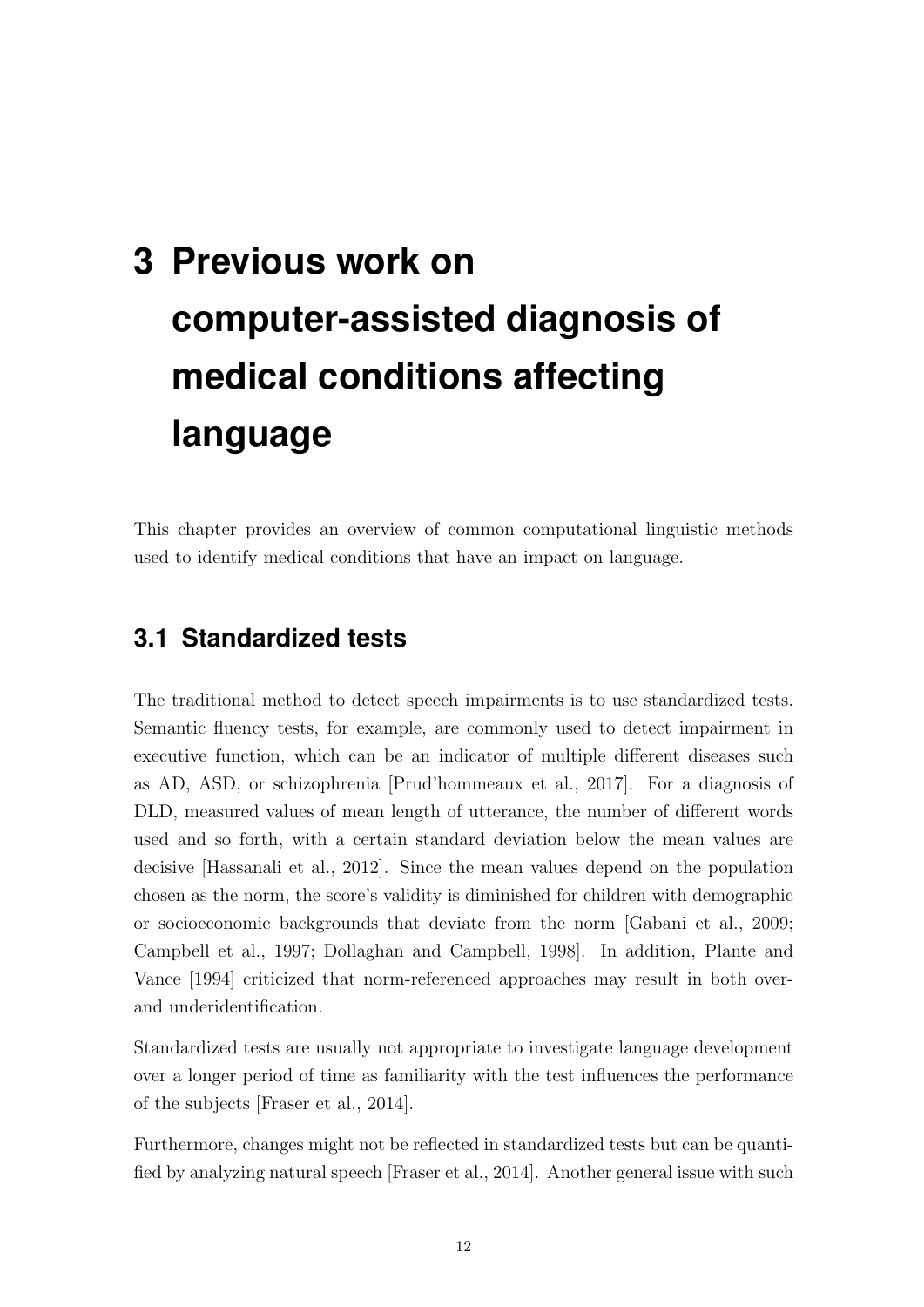traditional methods is that the evaluation of such tests can be very time-consuming and expensive. However, an early diagnosis is crucial for the best treatment of any kind of speech or language impairment. Especially in the case of dementia, screening large parts of the elderly population might be very beneficial to detect and treat potential patients as soon as possible. Therefore automating these tests is highly desirable.

### <span id="page-19-0"></span>**3.2 Computational linguistic methods**

There have been several different approaches using computational linguistic methods to explore the potential of computer-assisted ASD diagnosis. [Prud'hommeaux](#page-45-8) [et al.](#page-45-8) [\[2017\]](#page-45-8) automated the evaluation of semantic fluency scores by combining ontological resources and distributional semantic methods to replace manual annotation. In ASD language, meaningful, yet unexpected words appear significantly more often compared to neurotypical language [\[Rutter et al., 2003;](#page-46-4) [Rouhizadeh et al., 2013\]](#page-46-6), and diagnostic instruments such as the Autism Diagnostic Observation Schedule [\[Lord](#page-41-7) [et al., 2000\]](#page-41-7) apply unusual word use as a diagnostic criterion [\[Prud'hommeaux et al.,](#page-45-6) [2011\]](#page-45-6). How surprising a word is can be measured using word association measures such as the tf-idf or log odds ratio. The higher the score for a word, the more unrelated it is to its context [\[Prud'hommeaux et al., 2011\]](#page-45-6). [Losh and Gordon](#page-41-8) [\[2014\]](#page-41-8) applied latent semantic analysis to observe semantic differences between children with and without ASD and found significant differences only in a more demanding narrative recall task, but not when narrating from a picture book. On the other hand, [Goodkind et al.](#page-36-9) [\[2018\]](#page-36-9) used vector semantics to compare narratives of ASD and TD children on a semantic level and found that those of ASD children differ more from the mean of TD children, even with subsampling to eliminate a bias from different transcript lengths. [Mirheidari et al.](#page-43-8) [\[2018\]](#page-43-8) used word vector representations as well but to detect signs of dementia in spoken language. [Prud'hommeaux and](#page-45-9) [Rouhizadeh](#page-45-9) [\[2012\]](#page-45-9) used word alignment, a method typically used in machine translation, to automatically measure how far a child wanders from the topic of a story retelling task in order to identify potential ASD. To that end, they measured the percentage of content words in the child's narrative that did not appear at all in the full source narrative. In the same study, the authors calculated the log odds ratio for each word in the retelling. A high mean of that score indicates an abundance of unexpected words, which suggests either a digression from the original narrative's topic or difficulty finding appropriate words. Language models, also typically used in machine translation algorithms to estimate the probability of a given word se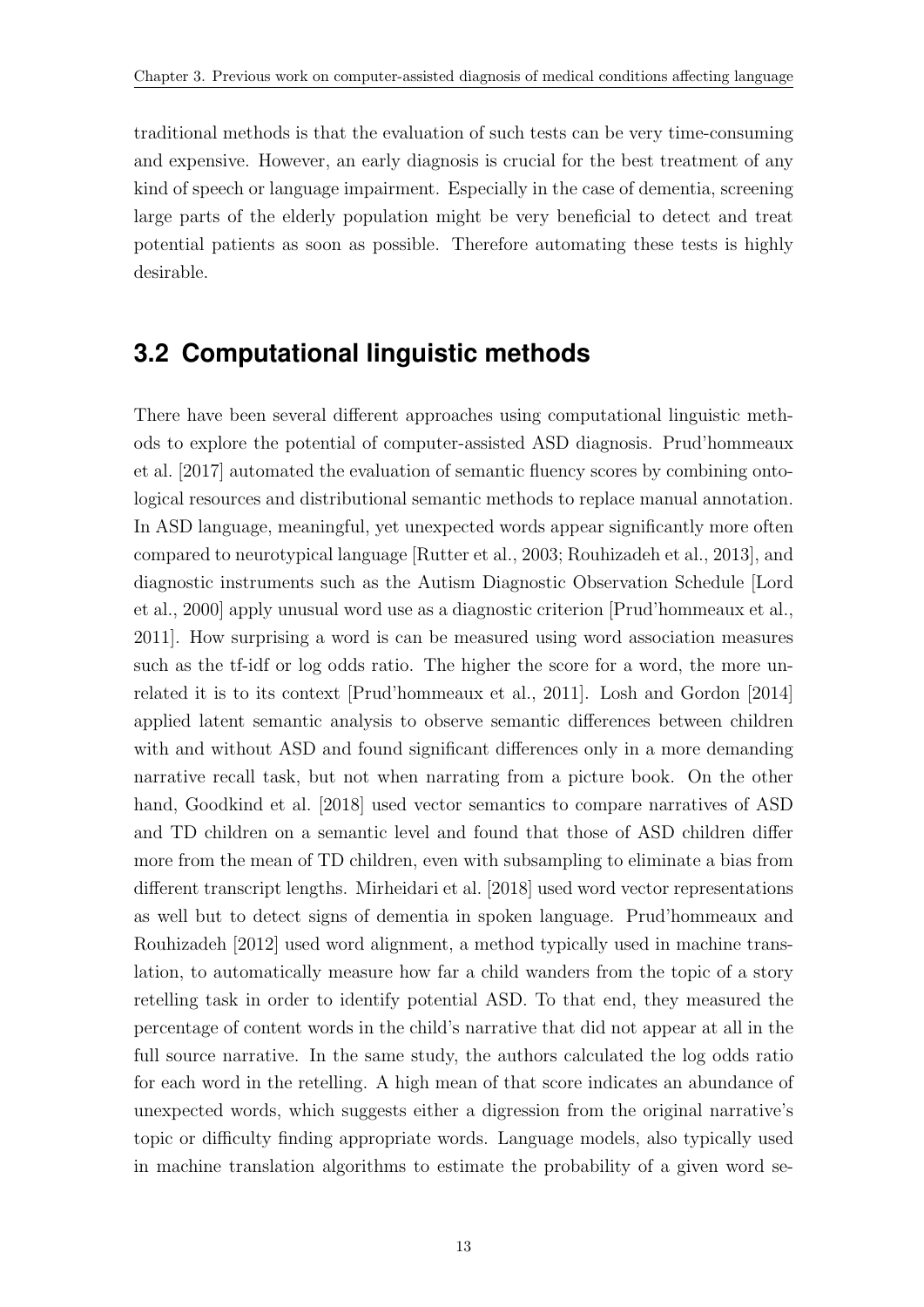quence, have been shown to be effective in identifying norm-deviant language in DLD [\[Gabani et al., 2009;](#page-35-9) [Solorio and Liu, 2008\]](#page-48-7) and MCI [\[Roark et al., 2007\]](#page-46-7).

### <span id="page-20-0"></span>**3.3 Machine learning and neural networks**

Diagnosis can be considered a classification task that can be solved using machine learning (ML). Common approaches use either automatic speech recognition (ASR) to automatically transcribe speech from interviews or narrative tasks [\[Fraser et al.,](#page-34-0) [2014;](#page-34-0) [Garrard et al., 2014;](#page-35-7) [Mirheidari et al., 2018\]](#page-43-8) or acoustic features from audio recordings directly. Acoustic features are used where phonological anomalies such as slower speech tempo and hesitations in MCI are relevant for a diagnosis [Toth et al., [2018\]](#page-49-3). [Rouhizadeh et al.](#page-46-5) [\[2015\]](#page-46-5) used a set of existing semantic similarity measures in the context of automatic ASD diagnosis, such as the cosine similarity score, Jaccard similarity coefficent, BLEU score, and WordNet-based vector similarity to show the idiosyncratic way in which the retellings of children with ASD differ from those of neurotypical children. [Chojnicka and Wawer](#page-32-10) [\[2020\]](#page-32-10) used the linguistic category model<sup>[1](#page-0-0)</sup> to quantitatively analyze the usage of words with emotional polarity in children with and without ASD. A popular tool is the Weka toolkit [\[Holmes et al.,](#page-37-8) [1994\]](#page-37-8), which is an open-source collection of different ML algorithms used for example by Tóth et al. [\[2018\]](#page-49-3), [Hassanali et al.](#page-36-8) [\[2012\]](#page-36-8), [Jarrold et al.](#page-37-4) [\[2014\]](#page-37-4), and [Gabani et al.](#page-35-9) [\[2009\]](#page-35-9). Evaluation is often based on the comparison to benchmark random guessing and naive learner guessing<sup>[2](#page-0-0)</sup> [\[Jarrold et al., 2014\]](#page-37-4). There are ML models that use surface-level features, such as measures of language productivity and vocabulary knowledge, to make a diagnosis or, in ML terms, to classify a text. [Gabani et al.](#page-35-0) [\[2011\]](#page-35-0) proved this approach to be a successful baseline for the identification of DLD, and [Lehr et al.](#page-39-0) [\[2012\]](#page-39-0) achieved results comparable to the manual evaluation of the Wechsler Memory Scale<sup>[3](#page-0-0)</sup> to identify MCI. [Hassanali et al.](#page-36-8) [\[2012\]](#page-36-8) extended the set of features proposed by [Gabani et al.](#page-35-0) [\[2011\]](#page-35-0) with deeper NLP features that further improved the model's performance.

The latest methods have used the concept of a neural network (NN) for diagnosis tasks based on speech data [\[Beltrami et al., 2016;](#page-31-8) [Ammar and Ayed, 2018;](#page-30-9) López-de-Ipiña et al., 2017; Mirheidari et al., 2017. Depending on the task and the training data, different ML methods were found to perform the best.

<sup>&</sup>lt;sup>1</sup>This model classifies predicates on a scale from abstract to concrete and is a tool for systematic analysis of language.

<sup>2</sup>Naive learner guessing always chooses the most common category.

<sup>&</sup>lt;sup>3</sup>The Wechsler Memory Scale consists of seven tests that test a person's memory functions.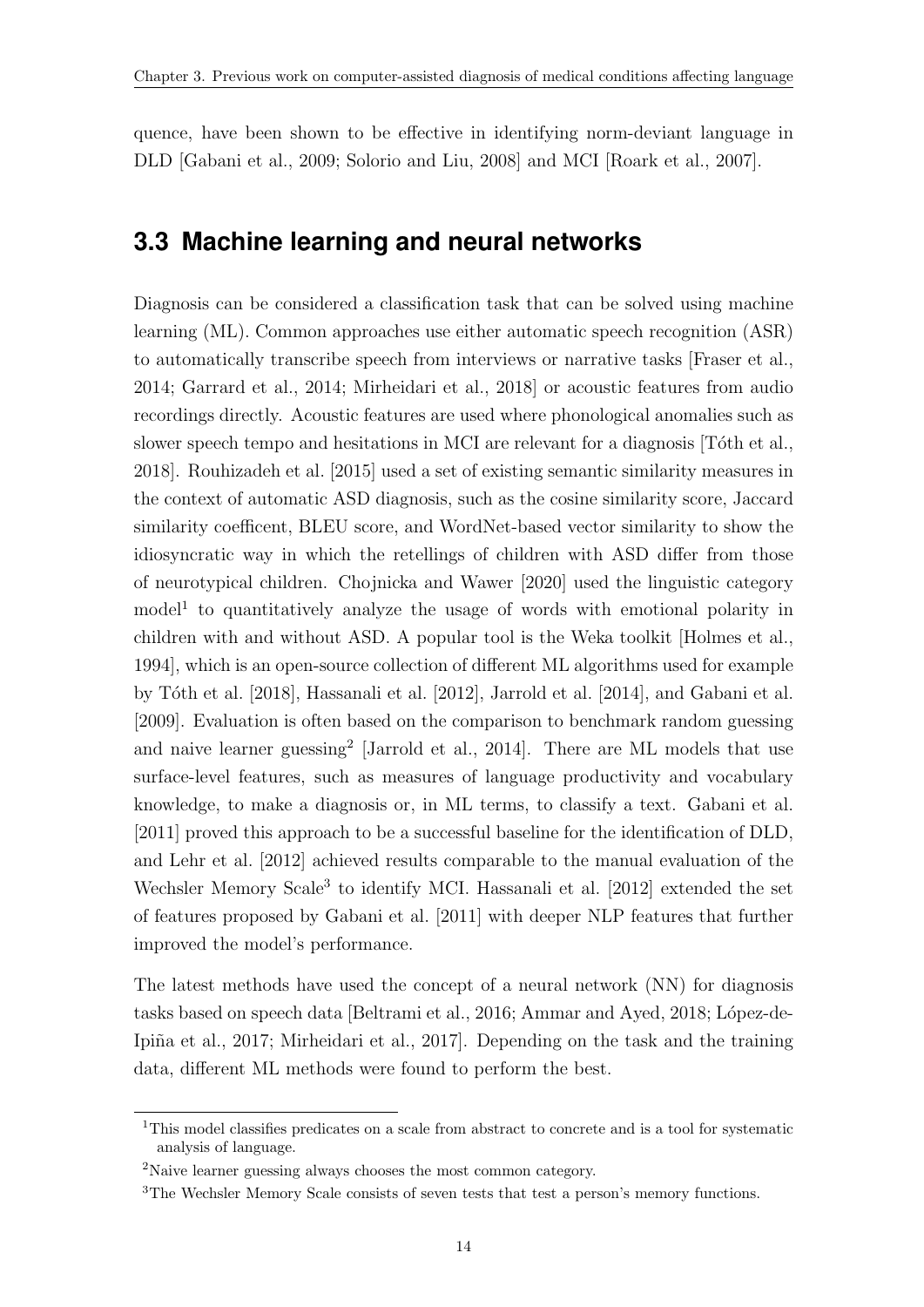Generally, simpler ML and NN architectures are suitable for automatic diagnosis because such speech data is sparse. [De la Fuente Garcia et al.](#page-33-8) [\[2020\]](#page-33-8) reported that support vector machines are used most often because they do not require as much annotated data as others, while still performing well. To make the most efficient use of the available data, it is advisable to apply leave-one-out cross-validation in order to train the model on all of the available data as undertaken by [Hassanali](#page-36-8) [et al.](#page-36-8) [\[2012\]](#page-36-8). Besides the distinction between subjects with and without a clinical condition, ML has been applied to differential diagnosis, for example, to distinguish different dementia subtypes or stages [\[Jarrold et al., 2014;](#page-37-4) König et al., 2015; Lópezde-Ipiña et al., 2015a] and also to investigate the development of a clinical condition's impact on language by comparing different age groups as shown by [Prud'hommeaux](#page-45-7) [et al.](#page-45-7) [\[2014\]](#page-45-7) for ASD.

ML methods have been widely shown to be able to predict a condition with high accuracy even on rather small datasets and, therefore, are promising as diagnostic tools in the future [\[Solorio, 2013\]](#page-47-0). However, it is still a long way to incorporate such techniques into clinical applications [\[Solorio, 2013\]](#page-47-0). Finally, medical data is highly sensitive and needs to be handled with care.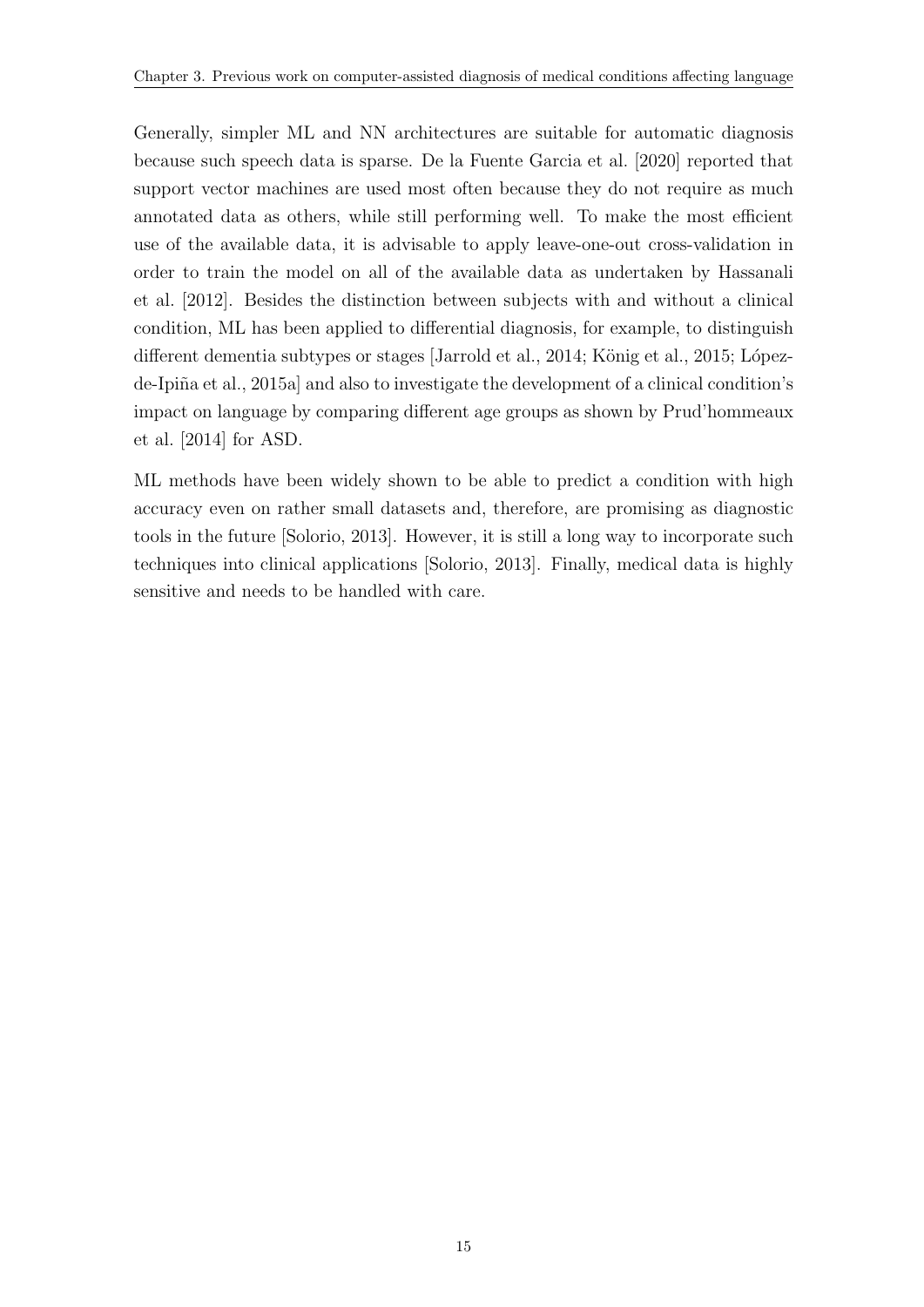# <span id="page-22-0"></span>**4 Annotation pipeline for speech therapists**

This chapter describes the functionality of the annotation pipeline developed as part of this thesis from an audio recording to data ready to be used in ML algorithms. It is the backend part of an annotation platform that is still under development. The goal is to provide such a platform on one hand for speech therapists to profit from automatic transcription in order to perform manual analyses and, on the other hand, to collect transcribed and annotated speech data to train ML models. The primary but not necessarily exclusive use of the platform will be to annotate the speech of children with DLD. However, it is flexible enough to be used to annotate the speech of individuals with other speech impairments as well.



Figure 1: Overview of the pipeline.

<span id="page-22-1"></span>The code can be found on GitLab<sup>[1](#page-0-0)</sup>.

<sup>1</sup><https://gitlab.uzh.ch/sophia.conrad/ba>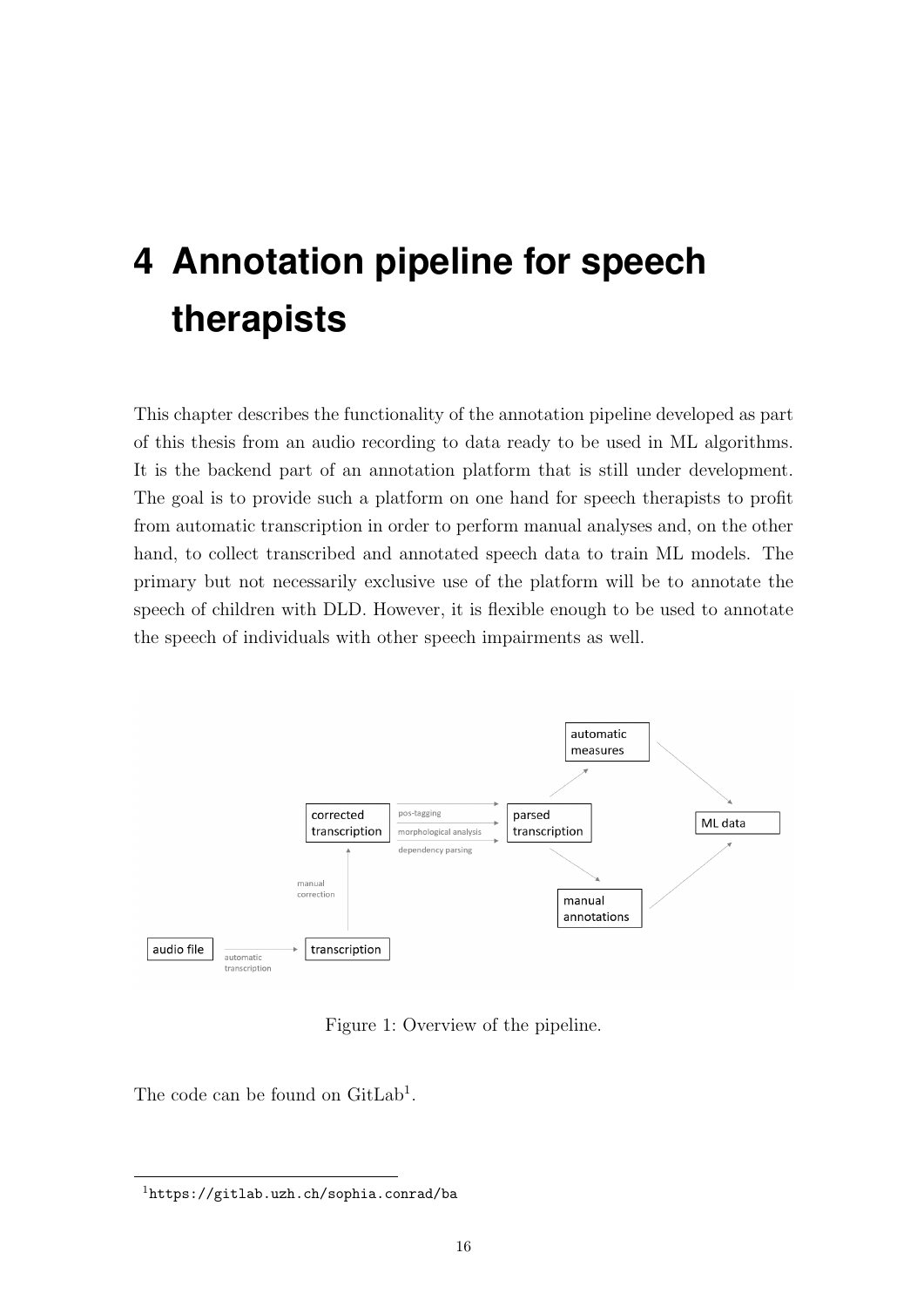## <span id="page-23-0"></span>**4.1 Automatic transcription of an audio file**

The first processing step is the automatic transcription of an audio file. The Web-based tool used in the pipeline is IMS-Speech from the University of Stuttgart<sup>[2](#page-0-0)</sup>. The system has a comparable performance in terms of the word error rate (WER) to the state-of-the-art ASR system on the same dataset. For example it has a WER of 3.8% on the WSJ eval'92 English dataset where the state-of-the-art system attains 3.5%. On the Verbmobil 1 test dataset in German, IMS-Speech outperforms the state-of-the-art system (12.7%) with a WER of 7.3%.

The German speech recognition model is generic in order to cover a wide range of transcription tasks, but the developers plan to allow user customization, thereby allowing training on specific data to improve its performance [Denisov and Thang Vu](#page-33-9) [\[2019\]](#page-33-9).

## <span id="page-23-1"></span>**4.2 Manual correction of the transcription**

The manual correction of the transcription is critical at this time, because of the lack of punctuation in the automatic transcription by IMS-Speech, which complicates the sentence segmentation and deteriorates the automatic parsing (part-of-speech tagging, morphological analysis, and dependency parsing) that follows. The pipeline calls Prodigy<sup>[3](#page-0-0)</sup>, an annotation tool written and customizable in Python, which supports the annotation of audio files. The annotator can listen to the audio file and correct the transcription proposed by IMS-Speech.

 $2$ [https://75474978-c3fa-43a5-aa6c-ee36f2513064.ma.bw-cloud-instance.org/](https://75474978-c3fa-43a5-aa6c-ee36f2513064.ma.bw-cloud-instance.org/ims-speech/) [ims-speech/](https://75474978-c3fa-43a5-aa6c-ee36f2513064.ma.bw-cloud-instance.org/ims-speech/)

 $3$ <https://prodi.gy/>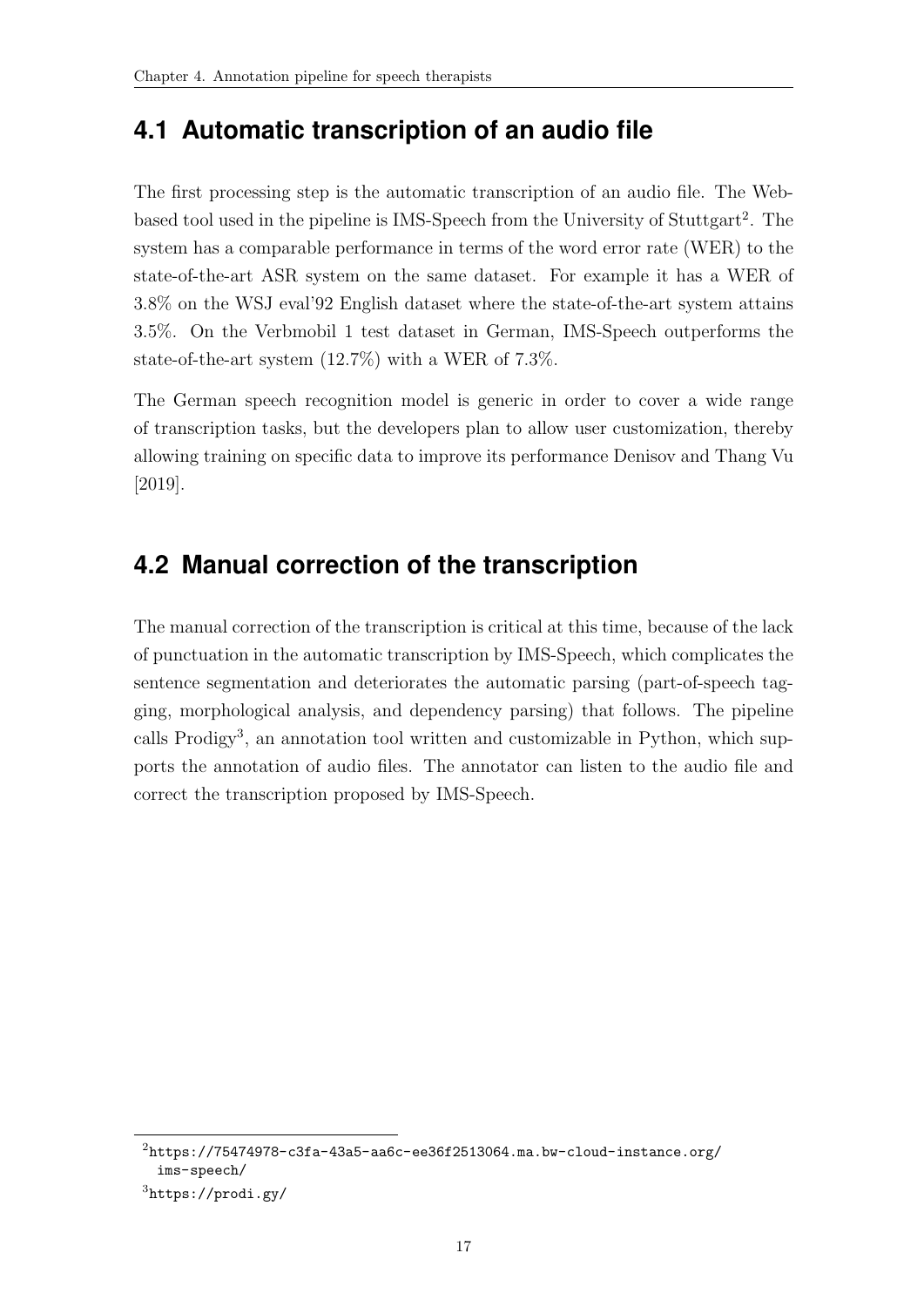

<span id="page-24-1"></span>Figure 2: The audio file is loaded in the Prodigy environment and the transcription proposed by IMS-Speech can be modified in the text field.

## <span id="page-24-0"></span>**4.3 Manual annotation**

After saving the corrected transcription, Prodigy is called again, loading in one sentence at a time to annotate along with a dependency-parsed representation of that sentence and the morphological analysis of each token, both generated using spaCy[4](#page-0-0) . The user is prompted to input the labels to be used before the annotation starts.

<sup>4</sup><https://github.com/explosion/spaCy>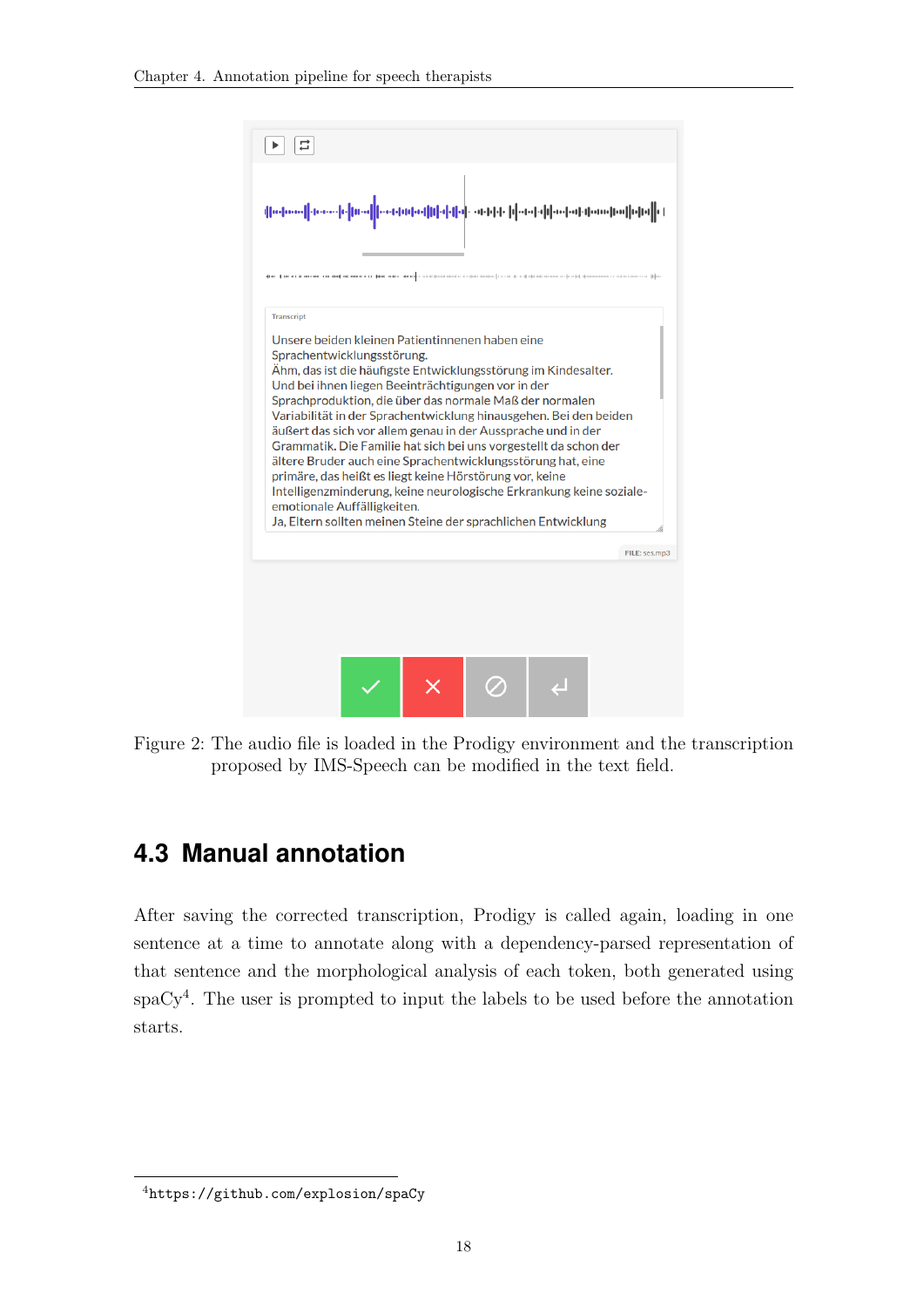

<span id="page-25-0"></span>Figure 3: The corrected transcription can be annotated sentence-wise, taking the information from part-of-speech tagging, morphologic analysis, and dependency parsing into account.

The code consists of three separate scripts. To conduct the morphological analysis, the package spaCy 3 is required, which Prodigy does not yet support. Therefore, this part has to be executed separately in another virtual environment where spaCy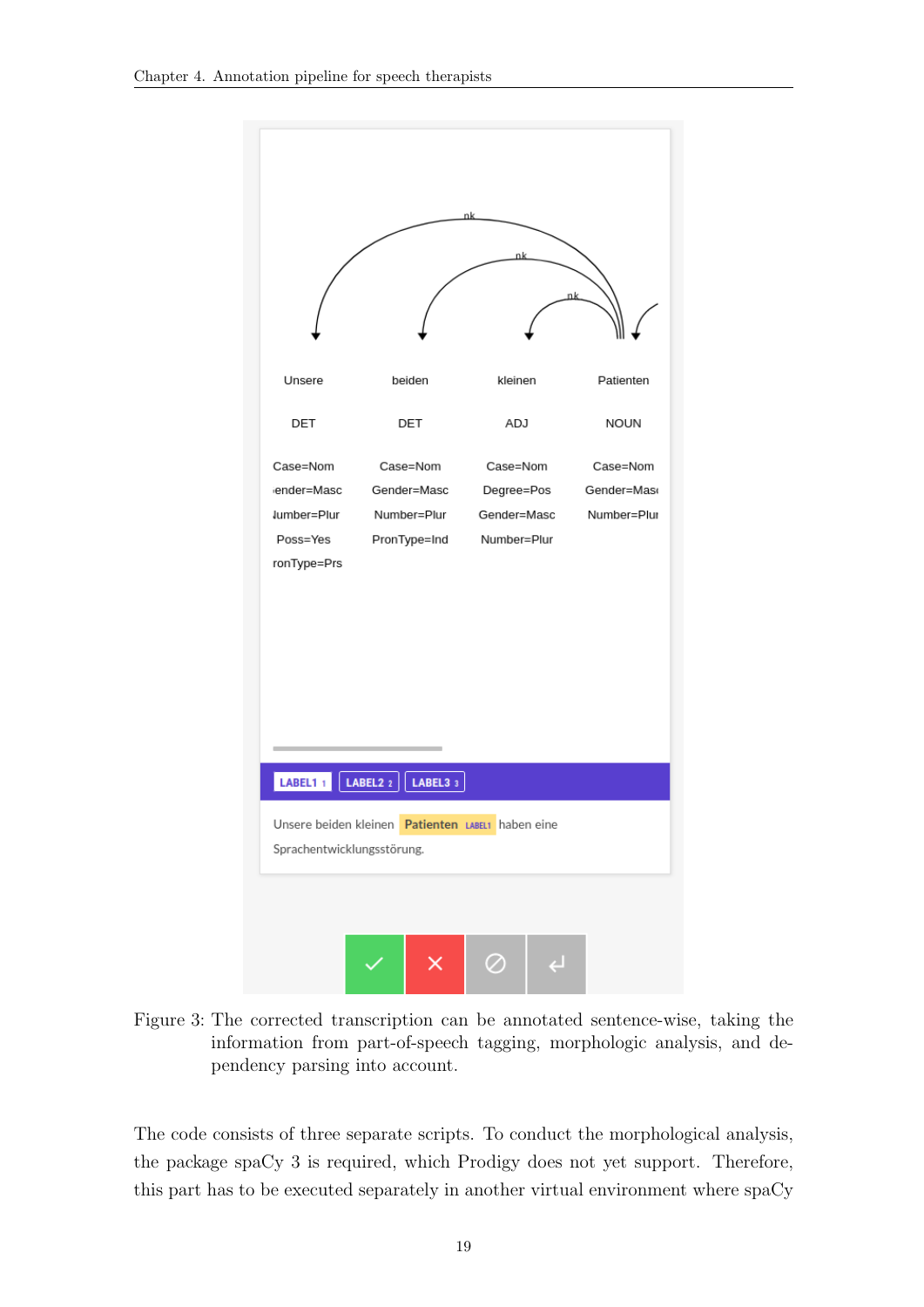3 is installed. After the morphological analysis of the transcription is completed, the user has to switch back to the virtual environment where Prodigy (and spaCy 2) is installed to invoke the third script which opens the annotation interface.

The advantage of using Prodigy as an annotation tool is that it is made to use data for ML. In this case, it can be used to train a classifier that makes a diagnosis based on linguistic features in the future.

### <span id="page-26-0"></span>**4.4 Automatic analysis**

Certain linguistic features that can be computed automatically from the corrected audio transcription to use along with the manual annotations for ML. Presently, the mean length of sentences in tokens, different measurements of lexical diversity, and a measure of lexical density are implemented. As mentioned in Chapter [2,](#page-9-0) the distribution of the parts of speech might differ in certain diseases from HC. The number of each part-of-speech tag is computed for further investigation.

#### <span id="page-26-1"></span>**4.4.1 Lexical diversity**

A lower lexical diversity can be a useful biomarker for the detection of multiple diseases, such as MCI and AD. There are different ways to measure lexical diversity. All of the possibilities described here along with their advantages and disadvantages are implemented in the pipeline, so users can choose the most appropriate measure for their specific task.

#### • **Type-token ratio**

The type-token ratio (TTR) is a measure to determine the lexical diversity of a text. The number of unique words (types) is compared to the total number of words (tokens).

$$
\frac{number\ of\ types}{number\ of\ tokens} \tag{4.1}
$$

The drawback of using the TTR is that it is negatively impacted for long utterances because the longer a text, the greater the likelihood of a word having already occurred [Voleti et al.](#page-49-8) [\[2019\]](#page-49-8).

#### • **Moving-average type-token ratio**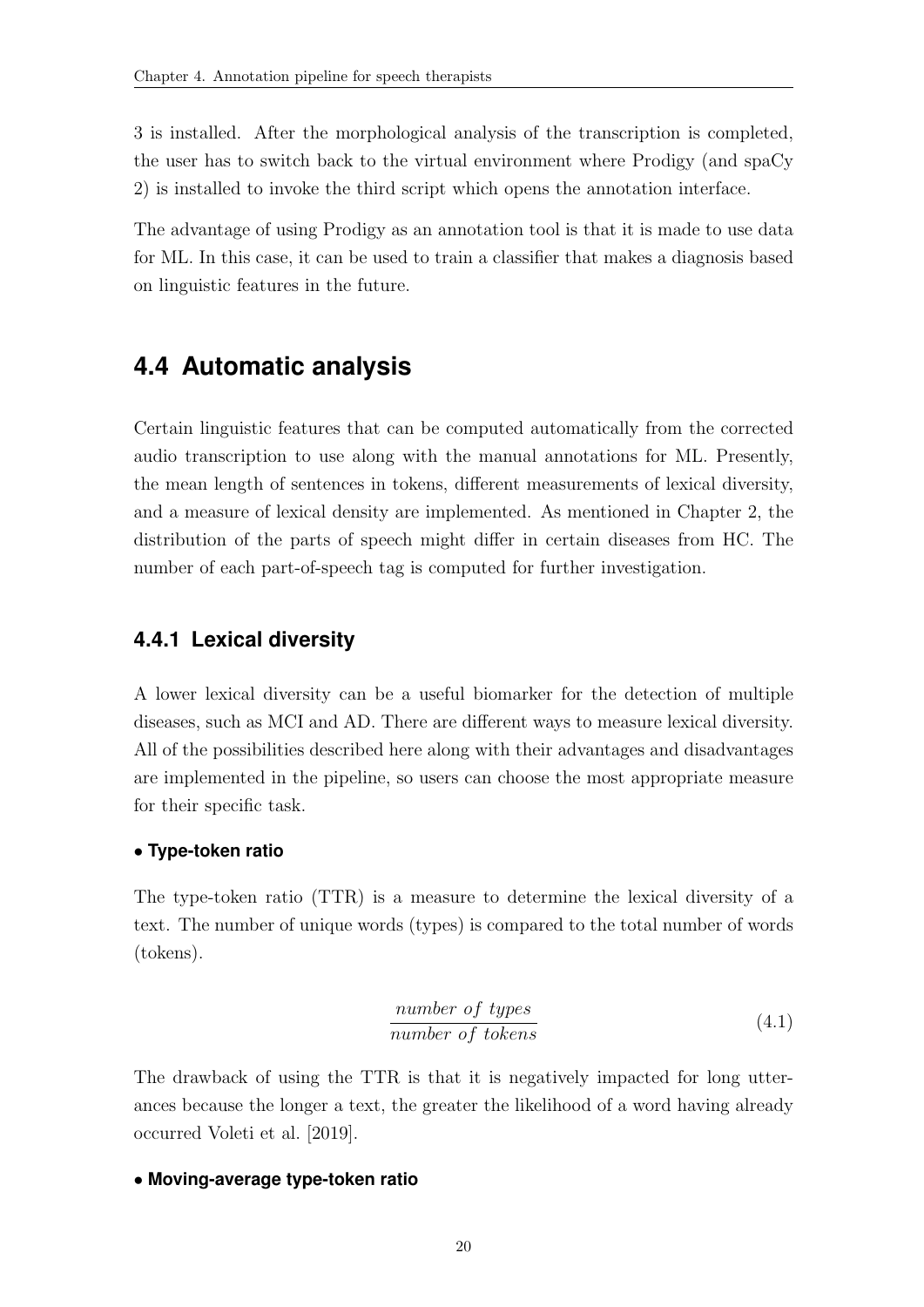To avoid the negative impact for longer utterances, [Covington and McFall](#page-33-10) [\[2010\]](#page-33-10) introduced the moving-average type-token ratio (MATTR) that calculates the average of TTR scores, which are calculated for a sliding window over a defined number of tokens. The MATTR is length independent, but it is less accurate as it evaluates TTR only locally on sections instead of globally on the whole text.

#### • **Brunet's index ´**

Brunét's Index and Honoré's statistic both use all the samples in contrast to MATTR. Brunét's Index solves the length-dependence issue of TTR by using an exponential function.

$$
BI = number of typesnumber of tokens-0.165
$$
 (4.2)

A smaller Brunét's Index value corresponds to a higher lexical diversity.

#### • **Honore's statistic ´**

Honoré's statistic uses a logarithmic function. Moreover, it rewards texts with more unique words (denoted by V1) with higher scores.

$$
HS = \frac{100 * log(number \ of \ tokens)}{\frac{1 - V1}{number \ of \ types}} \tag{4.3}
$$

#### <span id="page-27-0"></span>**4.4.2 Lexical density**

The lexical density of an utterance is an important factor in cognitive assessment and is relevant in the automatic detection of different diseases. A common way to calculate the lexical density is the proportion of content words<sup>[5](#page-0-0)</sup> that carry more information than function words<sup>[6](#page-0-0)</sup> with respect to all words [Voleti et al.](#page-49-8) [\[2019\]](#page-49-8).

$$
cd = \frac{number\ of\ nouns + verbs + adjectives + adverbs}{total\ number\ of\ words} \tag{4.4}
$$

In the implementation with spaCy, nouns are counted including proper nouns.

<sup>5</sup>nouns, verbs, adjectives, and adverbs

<sup>6</sup> for example prepositions, conjuctions, and interjections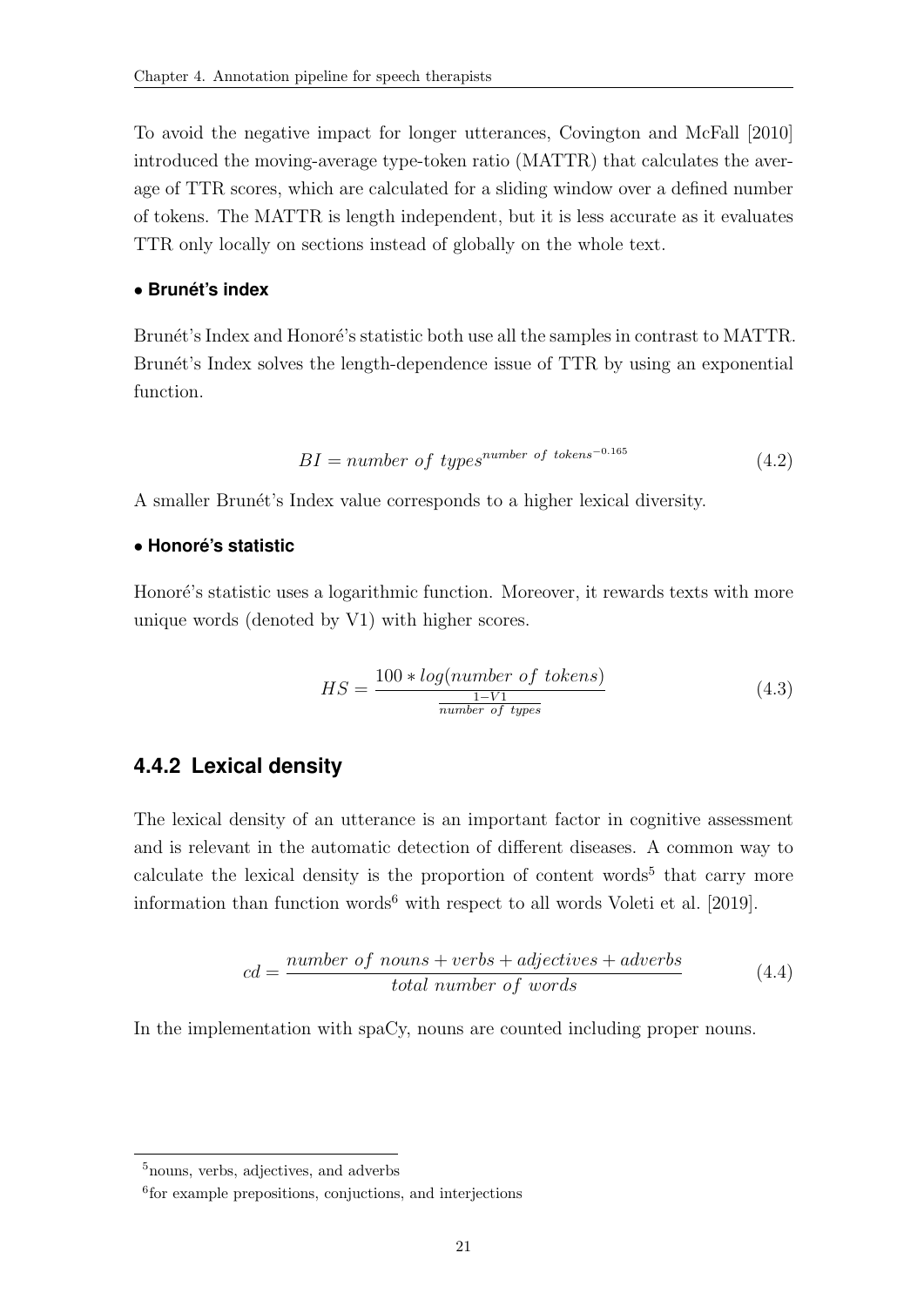# <span id="page-28-0"></span>**5 Conclusion and outlook**

The linguistic indicators of medical conditions involving language impairment have been studied extensively for English. All levels of linguistic structure, that is, phonology, lexicography, syntax, pragmatics, and semantics can be affected. Except for the investigation of phonological anomalies, irregular speech patterns are quantified based on a transcription.

Many different approaches were found to be useful for the automatic analysis of speech data in other languages summarized in Chapter [3.](#page-18-0) Considering their rapid progress, ML and artificial intelligence are very promising approaches to further automatic diagnosis. Due to the current scarceness of data from speech-impaired individuals, it is advisable to train simpler ML models such as support vector machines or naive Bayes classifiers that perform relatively well on small datasets.

The pipeline developed and presented in Chapter [4](#page-22-0) is a prototype for an annotation platform intended for speech therapists. Several aspects should be further developed in order to achieve the two main goals of collecting German data from impaired speakers and training a ML model with the data.

To date, the morphological analysis has to be executed separately from the rest of the process, because it requires spaCy 3, which Prodigy does not yet support. With the next Prodigy release, spaCy 3 will be supported and can be incorporated in the  $pi$ ipeline<sup>[1](#page-0-0)</sup>.

Coreference analysis as an additional parsing step might be useful for automatic measures of cohesion and might be implemented using the coreference resolver for German from Zurich (CorZu)<sup>[2](#page-0-0)</sup>.

To detect impaired speech, it might be useful to measure the length of utterances in morphemes. This requires compound splitting and morpheme extraction, which are not supported in the analyzer implemented currently, but will be considered for

<sup>1</sup>Features of the upcoming Prodigy release have been announced: [https://support.prodi.gy/](https://support.prodi.gy/t/prodigy-nightly-spacy-v3-support-ui-for-overlapping-spans-improved-feeds-more/3861) [t/prodigy-nightly-spacy-v3-support-ui-for-overlapping-spans-improved-feeds-mor](https://support.prodi.gy/t/prodigy-nightly-spacy-v3-support-ui-for-overlapping-spans-improved-feeds-more/3861)e/ [3861](https://support.prodi.gy/t/prodigy-nightly-spacy-v3-support-ui-for-overlapping-spans-improved-feeds-more/3861).

<sup>2</sup><https://github.com/dtuggener/CorZu>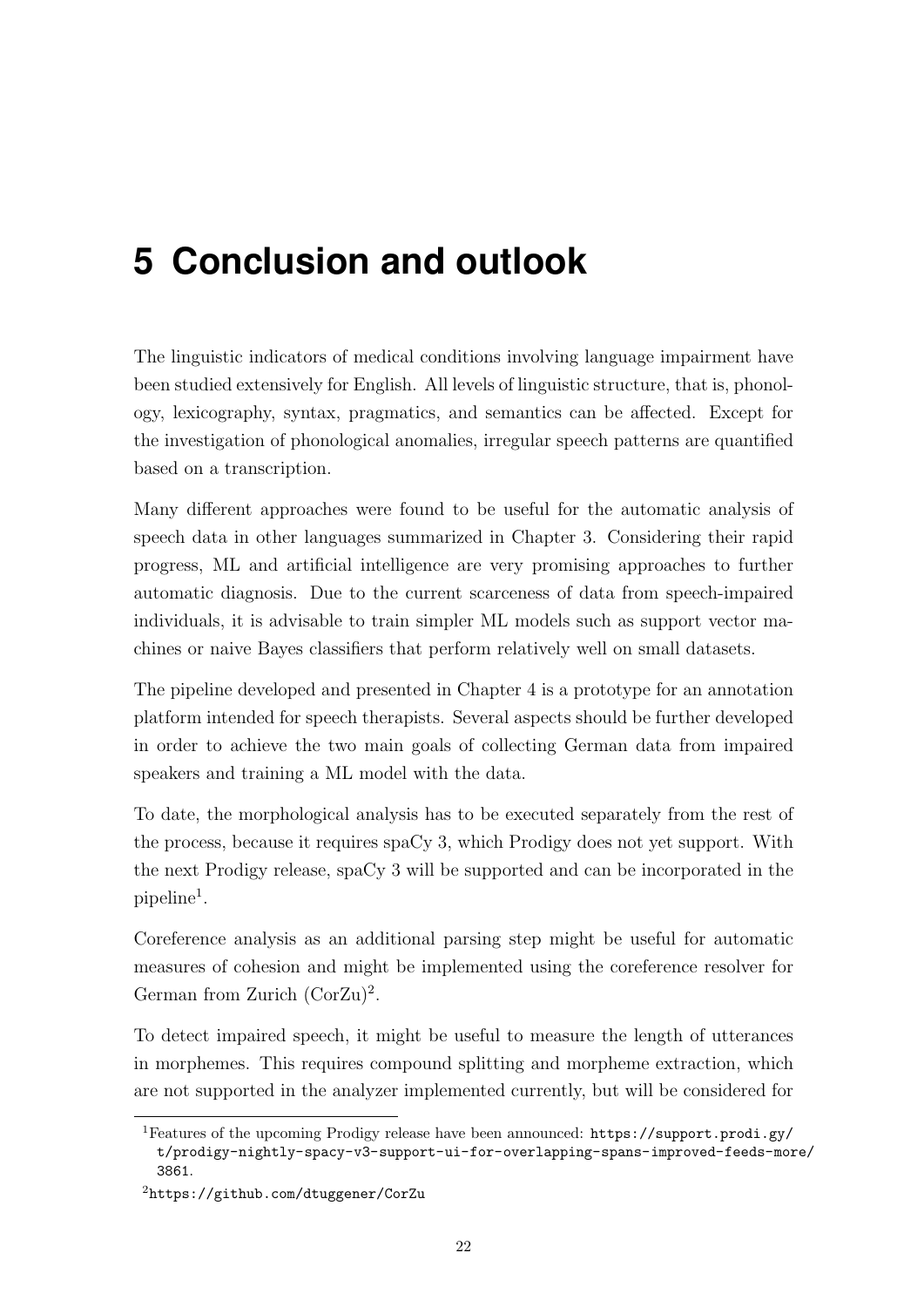implementation in the future.

The correct use of verb-second (V2) word order in main clauses and verb-first (V1) word order in subordinate clauses is an important indicator of the language acquistition stage in German [Schöler and Welling, 2007], and its quantitative measure is planned to be implemented in the next version of the pipeline.

Another addition to the pipeline might be audio segmentation to learn directly from audio files without transcription and to evaluate acoustic and phonological features such as pause rate and speech tempo.

Other possible improvements to be considered are adding a manual correction of the automatic parsing to obtain more accurate data that will be used for ML eventually.

Adapting of the pipeline for the annotation and analysis of Swiss German speech samples is very important, because speech therapy for younger children whose mother tongue is Swiss German and who might not have learnt High German yet is conducted in Swiss German. To that end, all language-dependent components of the existing pipeline have to be replaced. For the automatic transcription, the ASR sys-tem by Nigmatulina and Kew<sup>[3](#page-0-0)</sup> is state-of-the-art for Swiss German dialects. There is a Swiss German dependency parser<sup>[4](#page-0-0)</sup> that uses a parts-of-speech tagger<sup>[5](#page-0-0)</sup> trained on NOAH's Corpus<sup>[6](#page-0-0)</sup> [\[Hollenstein and Aepli\]](#page-37-9). [Baumgartner](#page-31-9) presents a morphological analysis system for Swiss German intended to be run with the Helsinki Finite-State Transducer Technology [Lindén et al., 2009].

Finally, it is planned to embed the pipeline in a graphical user interface to create a platform that encourages speech therapists to use it. This will confidently lead to enough parsed, annotated, and automatically analyzed data to finally train a classifier for diagnosis – the ultimate goal of this project.

<sup>3</sup><https://github.com/yunigma/Kaldi-for-ASR-of-Swiss-German>

<sup>4</sup><https://github.com/DKlaper/gsw-DepParser>

<sup>5</sup><https://code.google.com/archive/p/hunpos/>

 ${}^{6}$ Demo: <https://noe-eva.github.io/NOAH-Corpus/demo.html>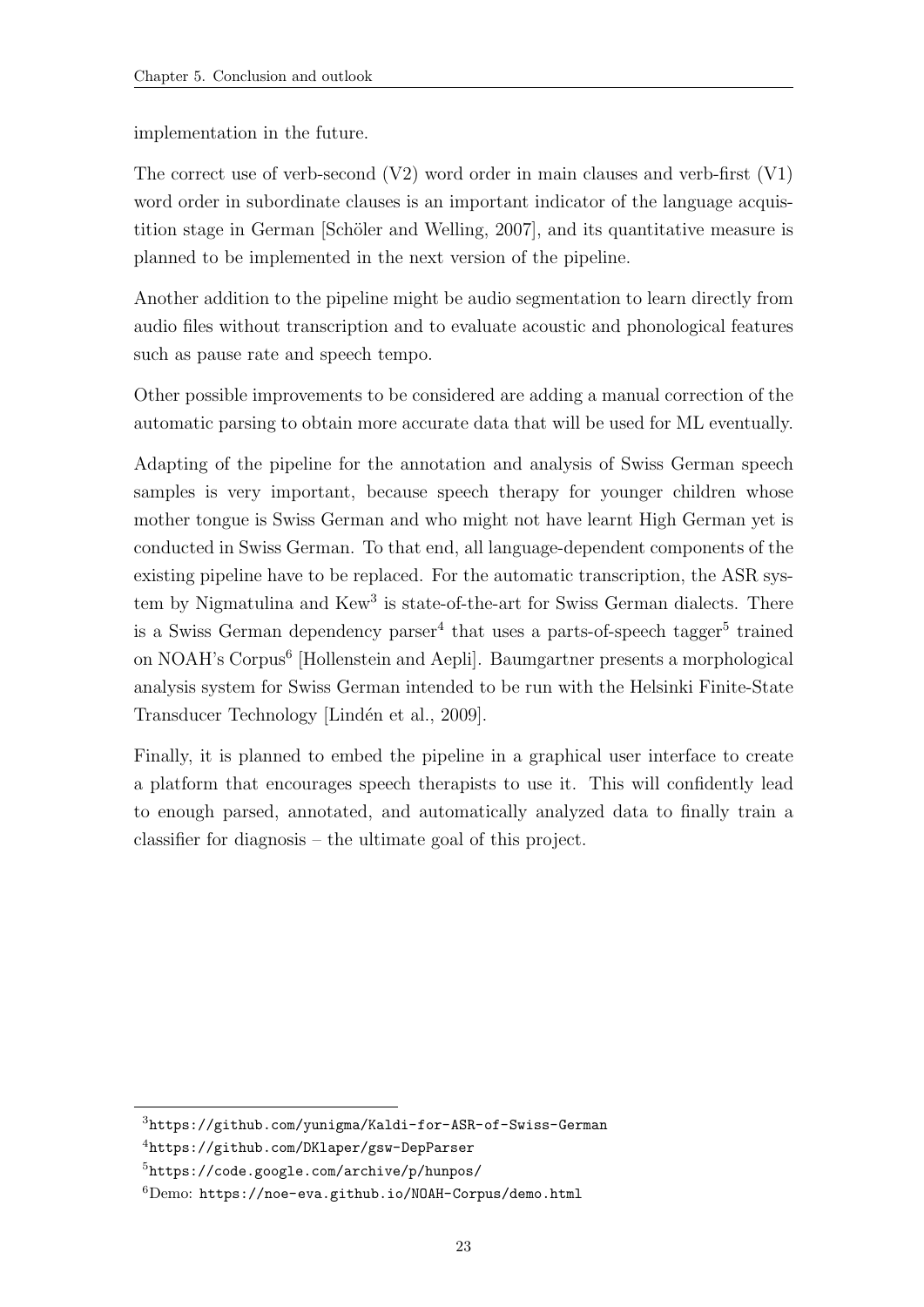## <span id="page-30-0"></span>**References**

- <span id="page-30-1"></span>S. Ahmed, A.-M. F. Haigh, C. A. de Jager, and P. Garrard. Connected speech as a marker of disease progression in autopsy-proven alzheimer's disease. Brain, 136 (12):3727–3737, 2013.
- <span id="page-30-3"></span>A. Alzheimer. Uber eine eigenartige erkrankung der hirnrinde. Zentralblatt für Nervenheilkunde und Psychiatrie, 18:177–179, 1907.
- <span id="page-30-2"></span>American Psychiatric Association. Diagnostic and statistical manual of mental disorders. DSM-5, 21, 5th ed., 2013.
- <span id="page-30-9"></span>R. B. Ammar and Y. B. Ayed. Speech processing for early alzheimer disease diagnosis: machine learning based approach. In *Proceedings of the IEEE/ACS* 15th International Conference on Computer Systems and Applications  $(AICCSA)$ , pages 1–8. IEEE, 2018.
- <span id="page-30-4"></span>J. Appell, A. Kertesz, and M. Fisman. A study of language functioning in alzheimer patients. Brain and Language, 17(1):73–91, 1982.
- S. Ash, C. McMillan, D. Gunawardena, B. Avants, B. Morgan, A. Khan, P. Moore, J. Gee, and M. Grossman. Speech errors in progressive non-fluent aphasia. Brain and Language, 113(1):13–20, 2010.
- <span id="page-30-6"></span>V. Baldas, C. Lampiris, C. Capsalis, and D. Koutsouris. Early diagnosis of alzheimer's type dementia using continuous speech recognition. In International Conference on Wireless Mobile Communication and Healthcare, pages 105–110. Springer, 2010.
- <span id="page-30-5"></span>M. Barker and J. Lawson. Nominal aphasia in dementia. The British Journal of Psychiatry, 114(516):1351–1356, 1968.
- <span id="page-30-7"></span>S. Baron-Cohen, A. M. Leslie, and U. Frith. Does the autistic child have a "theory of mind"? Cognition, 21(1):37–46, 1985.
- <span id="page-30-8"></span>S. Baron-Cohen, H. Tager-Flusberg, and D. J. Cohen (eds.). Understanding other minds: Perspectives from developmental cognitive neuroscience. Oxford University Press, 2000.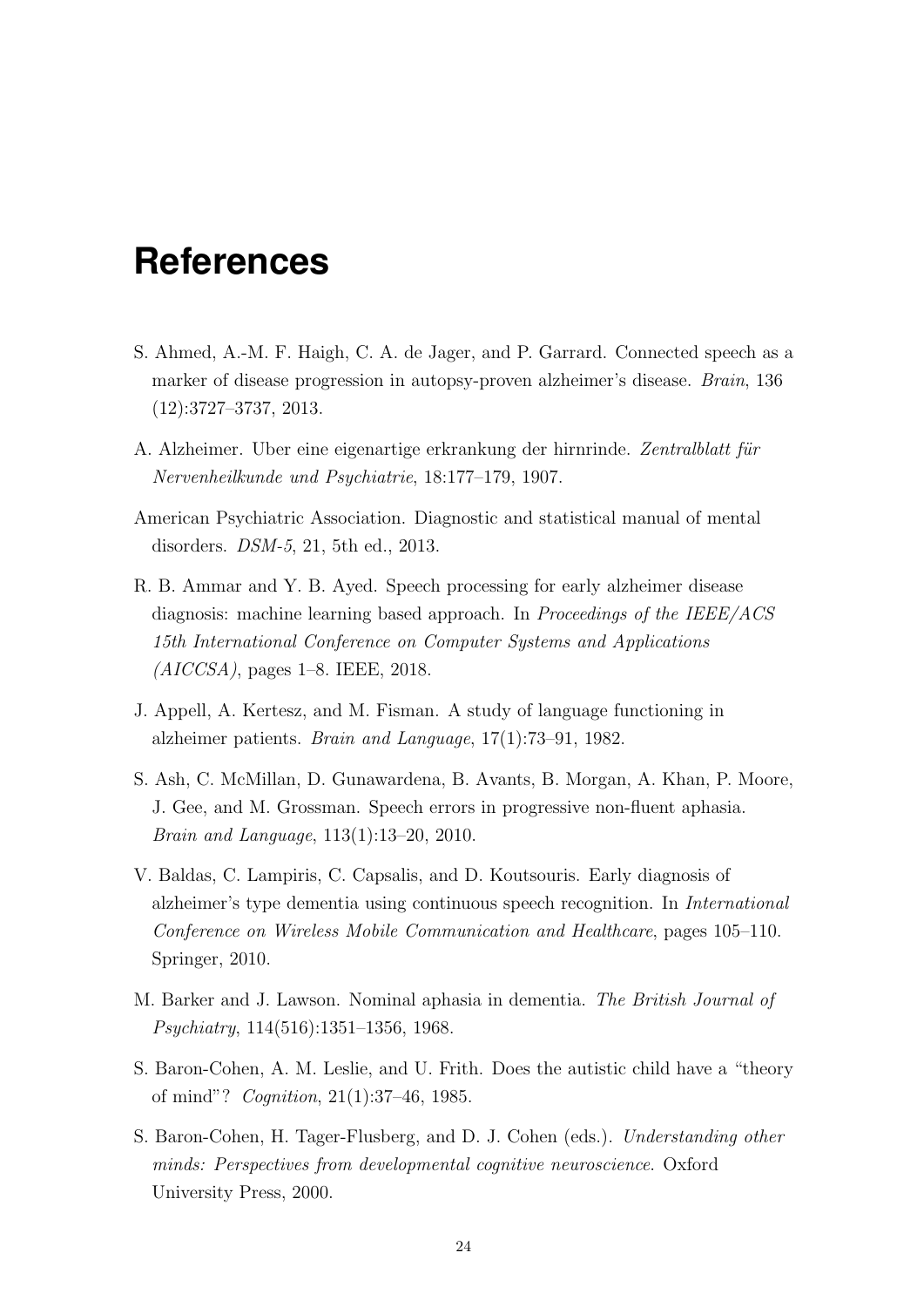- <span id="page-31-7"></span>L. Bartak, M. Rutter, and A. Cox. A comparative study of infantile autism and specific developmental receptive language disorder: I. the children. The British Journal of Psychiatry, 126(2):127–145, 1975.
- <span id="page-31-9"></span>R. Baumgartner. Morphological analysis and lemmatization for swiss german using weighted transducers. In Proceedings of the 13th Conference on Natural Language Processing (KONVENS) Bochum, Germany September 19–21, 2016, pages 44–49. Ruhr-Universität Bochum.
- <span id="page-31-3"></span>K. A. Bayles and D. R. Boone. The potential of language tasks for identifying senile dementia. Journal of Speech and Hearing Disorders, 47(2):210–217, 1982.
- <span id="page-31-4"></span>K. A. Bayles and C. K. Tomoeda. Confrontation naming impairment in dementia. Brain and Language, 19(1):98–114, 1983.
- <span id="page-31-6"></span>K. A. Bayles, A. W. Kaszniak, and C. K. Tomoeda. Communication and cognition in normal aging and dementia. Little, Brown, 1987.
- <span id="page-31-5"></span>K. A. Bayles, D. R. Boone, C. K. Tomoeda, T. J. Slauson, and A. W. Kaszniak. Differentiating alzheimer's patients from the normal elderly and stroke patients with aphasia. *Journal of Speech and Hearing Disorders*, 54(1):74–87, 1989.
- <span id="page-31-1"></span>L. M. Bedore and L. B. Leonard. Verb inflections and noun phrase morphology in the spontaneous speech of spanish-speaking children with specific language impairment. Applied Psycholinguistics, 26(2):195–225, 2005.
- <span id="page-31-8"></span>D. Beltrami, L. Calz`a, G. Gagliardi, E. Ghidoni, N. Marcello, R. R. Favretti, and F. Tamburini. Automatic identification of mild cognitive impairment through the analysis of italian spontaneous speech productions. In Proceedings of the Tenth International Conference on Language Resources and Evaluation  $(LREC'16)$ , pages 2086–2093, 2016.
- D. Beltrami, G. Gagliardi, R. Rossini Favretti, E. Ghidoni, F. Tamburini, and L. Calz`a. Speech analysis by natural language processing techniques: a possible tool for very early detection of cognitive decline? Frontiers in Aging Neuroscience, 10:369, 2018.
- <span id="page-31-0"></span>D. V. Bishop, T. North, and C. Donlan. Nonword repetition as a behavioural marker for inherited language impairment: Evidence from a twin study. Journal of Child Psychology and Psychiatry, 37(4):391–403, 1996.
- <span id="page-31-2"></span>L. X. Blonder, E. D. Kort, and F. A. Schmitt. Conversational discourse in patients with alzheimer's disease. *Journal of Linguistic Anthropology*,  $4(1):50-71$ , 1994.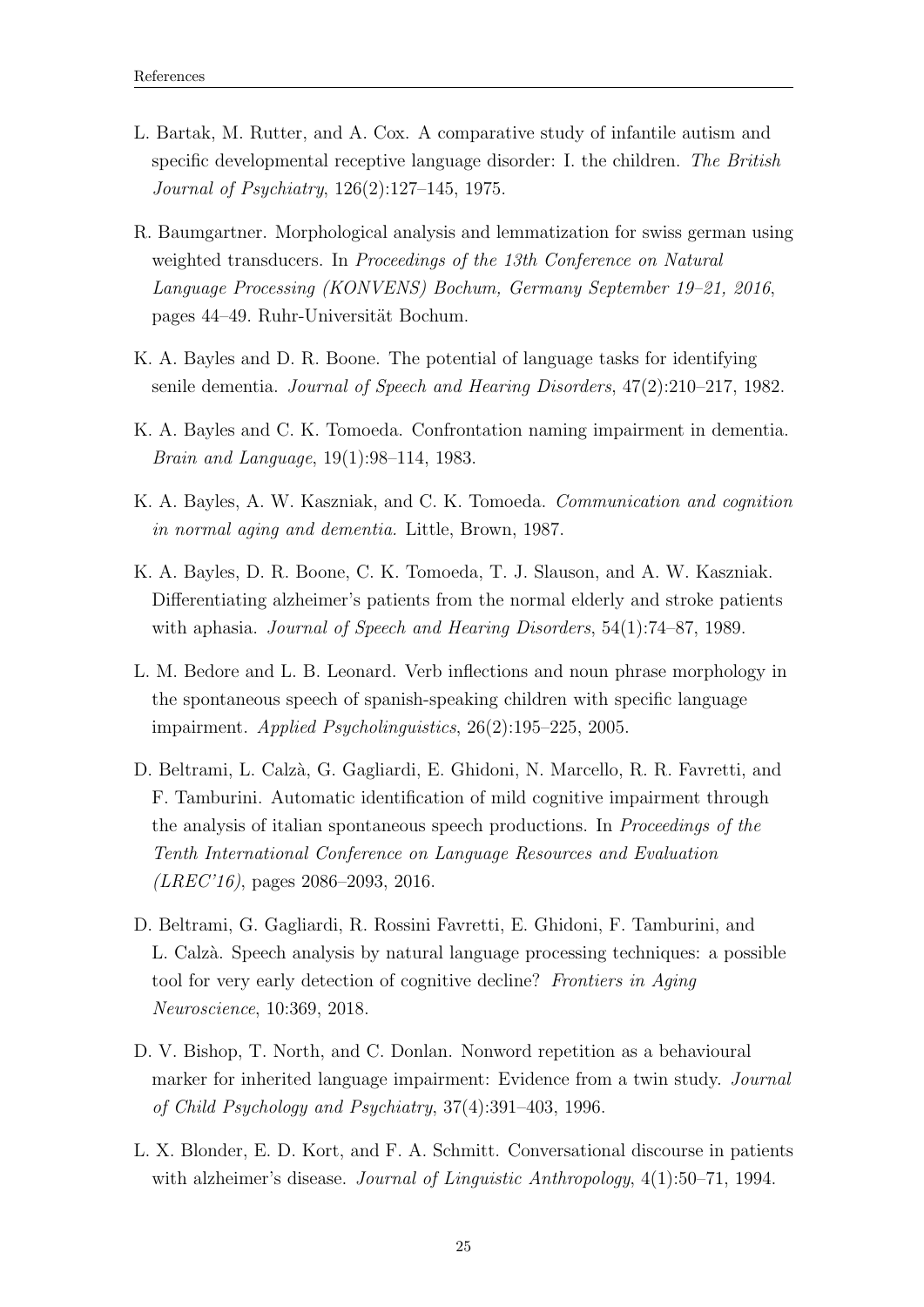- <span id="page-32-3"></span>L. Boise, M. B. Neal, and J. Kaye. Dementia assessment in primary care: results from a study in three managed care systems. The Journals of Gerontology Series A: Biological Sciences & Medical Sciences, 59(6):M621–M626, 2004.
- <span id="page-32-1"></span>N. Botting. Narrative as a tool for the assessment of linguistic and pragmatic impairments. Child Language Teaching  $\mathcal B$  Therapy, 18(1):1–21, 2002.
- A. J. Braaten, T. D. Parsons, R. McCue, A. Sellers, and W. J. Burns. Neurocognitive differential diagnosis of dementing diseases: Alzheimer's dementia, vascular dementia, frontotemporal dementia, and major depressive disorder. International Journal of Neuroscience, 116(11):1271–1293, 2006.
- <span id="page-32-5"></span>A. M. Burhan, U. C. Anazodo, J. K. Chung, A. Arena, A. Graff-Guerrero, and D. G. V. Mitchell. The effect of task-irrelevant fearful-face distractor on working memory processing in mild cognitive impairment versus healthy controls: An exploratory fmri study in female participants. Behavioural Neurology, 2016.
- <span id="page-32-0"></span>T. Campbell, C. Dollaghan, H. Needleman, and J. Janosky. Reducing bias in language assessment: Processing-dependent measures. Journal of Speech, Language, and Hearing Research, 40(3):519–525, 1997.
- <span id="page-32-6"></span>L. Capps, J. Kehres, and M. Sigman. Conversational abilities among children with autism and children with developmental delays. Autism, 2(4):325–344, 1998.
- <span id="page-32-9"></span>L. Capps, M. Losh, and C. Thurber. "the frog ate the bug and made his mouth sad": Narrative competence in children with autism. *Journal of abnormal child* psychology, 28(2):193–204, 2000.
- <span id="page-32-4"></span>S. Cardoso, D. Silva, J. Maroco, A. de Mendonça, and M. Guerreiro. Non-literal language deficits in mild cognitive impairment. Psychogeriatrics, 14(4):222–228, 2014.
- <span id="page-32-10"></span>I. Chojnicka and A. Wawer. Social language in autism spectrum disorder: A computational analysis of sentiment and linguistic abstraction. PLOS ONE, 15 (3):e0229985, 2020.
- <span id="page-32-7"></span>H. H. Clark. Managing problems in speaking. Speech Communication, 15(3–4): 243–250, 1994.
- <span id="page-32-8"></span>H. H. Clark and J. E. Fox Tree. Using uh and um in spontaneous speaking. Cognition, 84(1):73–111, 2002.
- <span id="page-32-2"></span>M. G. Clarke and L. B. Leonard. Lexical comprehension and grammatical deficits in children with specific language impairment. Journal of Communication Disorders, 29(2):95–105, 1996.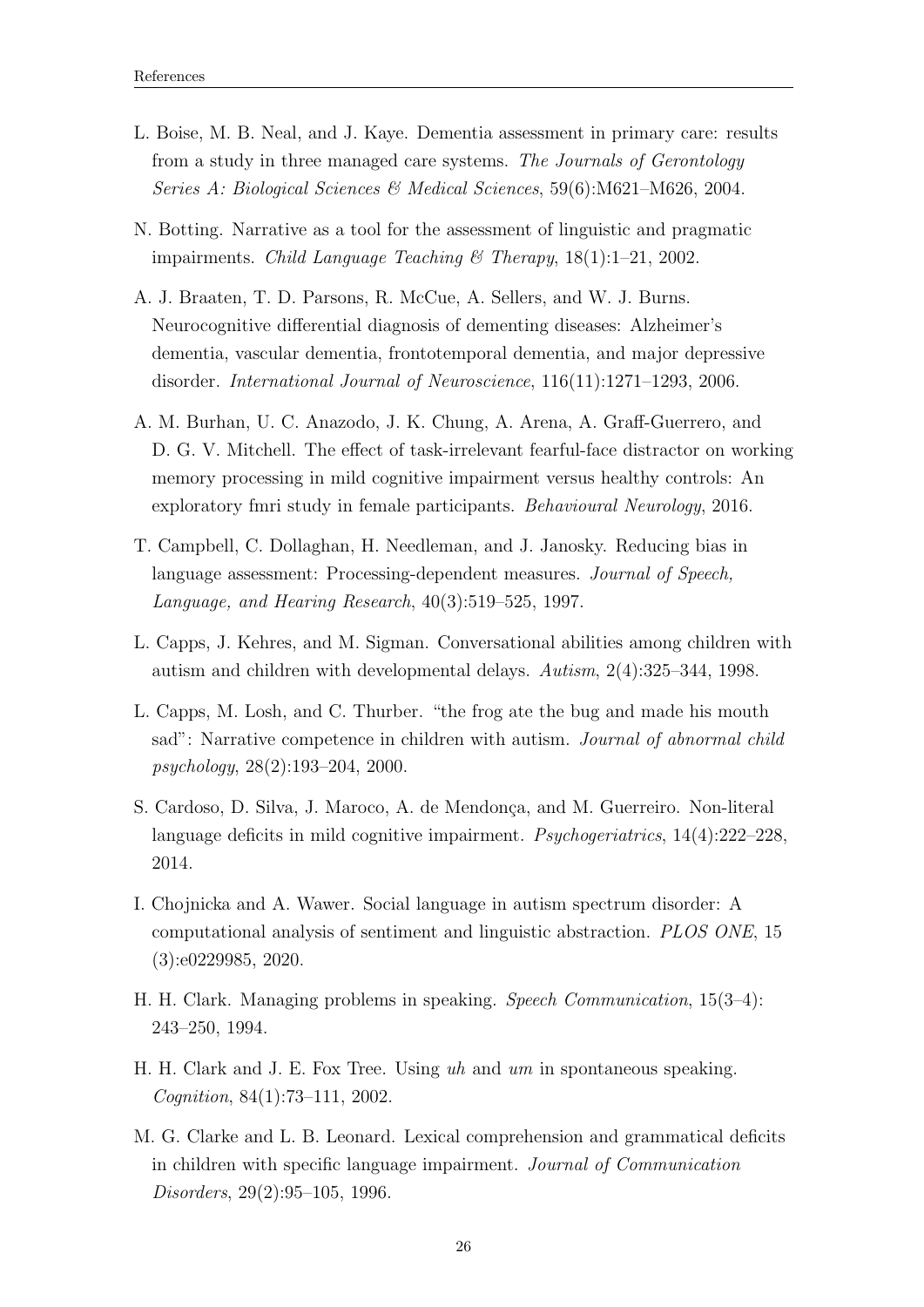- <span id="page-33-0"></span>J. Clegg, C. Hollis, L. Mawhood, and M. Rutter. Developmental language disorders – a follow-up in later adult life. cognitive, language and psychosocial outcomes. Journal of Child Psychology and Psychiatry, 46(2):128–149, 2005.
- D. J. Cohen and F. R. Volkmar. *Handbook of autism and pervasive developmental* disorders. John Wiley & Sons Inc, 1997.
- <span id="page-33-7"></span>L. Colle, S. Baron-Cohen, S. Wheelwright, and H. K. van der Lely. Narrative discourse in adults with high-functioning autism or asperger syndrome. Journal of Autism and Developmental Disorders, 38(1):28–40, 2008.
- <span id="page-33-10"></span>M. A. Covington and J. D. McFall. Cutting the gordian knot: The moving-average type–token ratio (mattr). Journal of Quantitative Linguistics,  $17(2):94-100$ , 2010.
- <span id="page-33-4"></span>M. Critchley. And all the daughters of musick shall be brought low: language function in the elderly. Archives of Neurology, 41(11):1135–1139, 1984.
- <span id="page-33-3"></span>B. Croisile, B. Ska, M.-J. Brabant, A. Duchene, Y. Lepage, G. Aimard, and M. Trillet. Comparative study of oral and written picture description in patients with alzheimer's disease. *Brain and Language*, 53(1):1–19, 1996.
- <span id="page-33-2"></span>F. M. Dannenbauer. Chancen der frühintervention bei spezifischer sprachentwicklungsstörung. Die Sprachheilarbeit,  $46(3):103-111$ , 2001.
- <span id="page-33-8"></span>S. De la Fuente Garcia, C. W. Ritchie, and S. Luz. Artificial intelligence, speech, and language processing approaches to monitoring alzheimer's disease: a systematic review. Journal of Alzheimer's Disease, 78(4):1547–1574, 2020.
- <span id="page-33-1"></span>P. Deevy and L. B. Leonard. The comprehension of wh-questions in children with specific language impairment. Journal of Speech, Language, and Hearing Research, 47(4):802–815, 2004.
- <span id="page-33-9"></span>P. Denisov and N. Thang Vu. Ims-speech: A speech to text tool. 30th Conference on Electronic Speech Signal Processing (ESSV), Dresden, Germany, 2019.
- <span id="page-33-6"></span>J. J. Diehl, L. Bennetto, and E. C. Young. Story recall and narrative coherence of high-functioning children with autism spectrum disorders. Journal of Abnormal Child Psychology, 34(1):83–98, 2006.
- <span id="page-33-5"></span>P. C. DiLavore, C. Lord, and M. Rutter. The pre-linguistic autism diagnostic observation schedule. Journal of Autism and Developmental Disorders, 25(4): 355–379, 1995.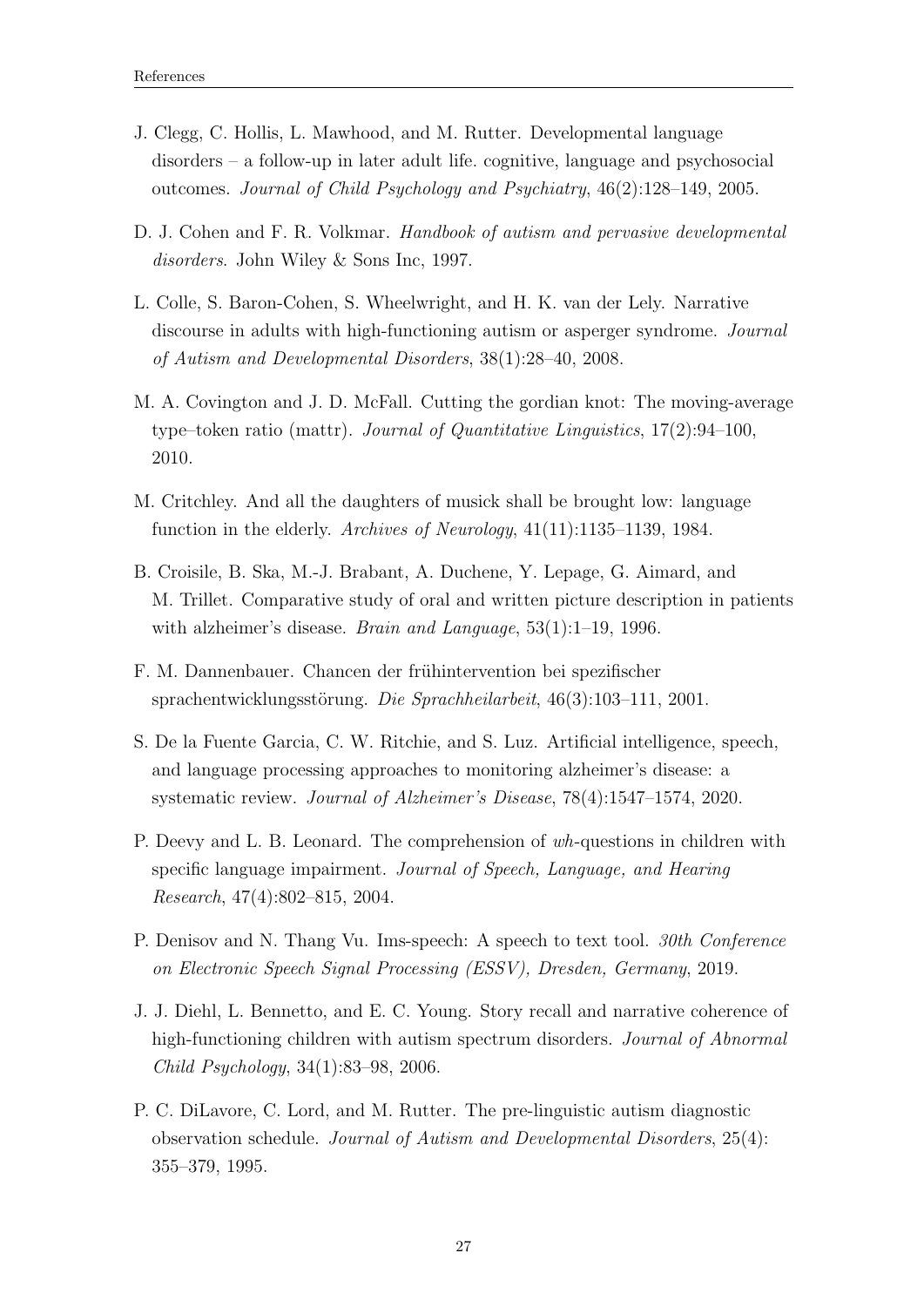- <span id="page-34-2"></span>J. E. Dockrell and D. Messer. Language profiles and naming in children with word finding difficulties. Folia Phoniatrica et Logopaedica, 59(6):318–323, 2007.
- <span id="page-34-1"></span>C. Dollaghan and T. F. Campbell. Nonword repetition and child language impairment. Journal of Speech, Language, and Hearing Research, 41(5): 1136–1146, 1998.
- <span id="page-34-7"></span>V. Dos Santos, P. A. Thomann, T. W¨ustenberg, U. Seidl, M. Essig, and J. Schröder. Morphological cerebral correlates of cerad test performance in mild cognitive impairment and alzheimer's disease. Journal of Alzheimer's Disease, 23(3):411–420, 2011.
- <span id="page-34-9"></span>M. J. Eales. Pragmatic impairments in adults with childhood diagnoses of autism or developmental receptive language disorder. Journal of Autism and Developmental Disorders, 23(4):593–617, 1993.
- <span id="page-34-6"></span>J. S. Ehrlich, L. K. Obler, and L. Clark. Ideational and semantic contributions to narrative production in adults with dementia of the alzheimer's type. *Journal of* Communication Disorders, 30(2):79–99, 1997.
- <span id="page-34-5"></span>K. Faber-Langendoen, J. C. Morris, J. W. Knesevich, E. LaBarge, J. P. Miller, and L. Berg. Aphasia in senile dementia of the alzheimer type. Annals of Neurology, 23(4):365–370, 1988.
- <span id="page-34-8"></span>C. Feldman, J. Bruner, D. Kalmar, and B. Renderer. Plot, plight, and dramatism: Interpretation at three ages. Human Development, 36(6):327–342, 1993.
- K. E. Forbes, A. Venneri, and M. F. Shanks. Distinct patterns of spontaneous speech deterioration: an early predictor of alzheimer's disease. Brain and Cognition, 48(2-3):356–361, 2002.
- <span id="page-34-4"></span>K. E. Forbes-McKay and A. Venneri. Detecting subtle spontaneous language decline in early alzheimer's disease with a picture description task. Neurological Sciences, 26(4):243–254, 2005.
- <span id="page-34-10"></span>J. E. Fox Tree. Listeners' uses of um and uh in speech comprehension. Memory  $\mathscr B$ Cognition, 29(2):320–326, 2001.
- <span id="page-34-0"></span>K. C. Fraser, J. A. Meltzer, N. L. Graham, C. Leonard, G. Hirst, S. E. Black, and E. Rochon. Automated classification of primary progressive aphasia subtypes from narrative speech transcripts. Cortex, 55:43–60, 2014.
- <span id="page-34-3"></span>K. C. Fraser, J. A. Meltzer, and F. Rudzicz. Linguistic features identify alzheimer's disease in narrative speech. Journal of Alzheimer's Disease, 49(2):407–422, 2016.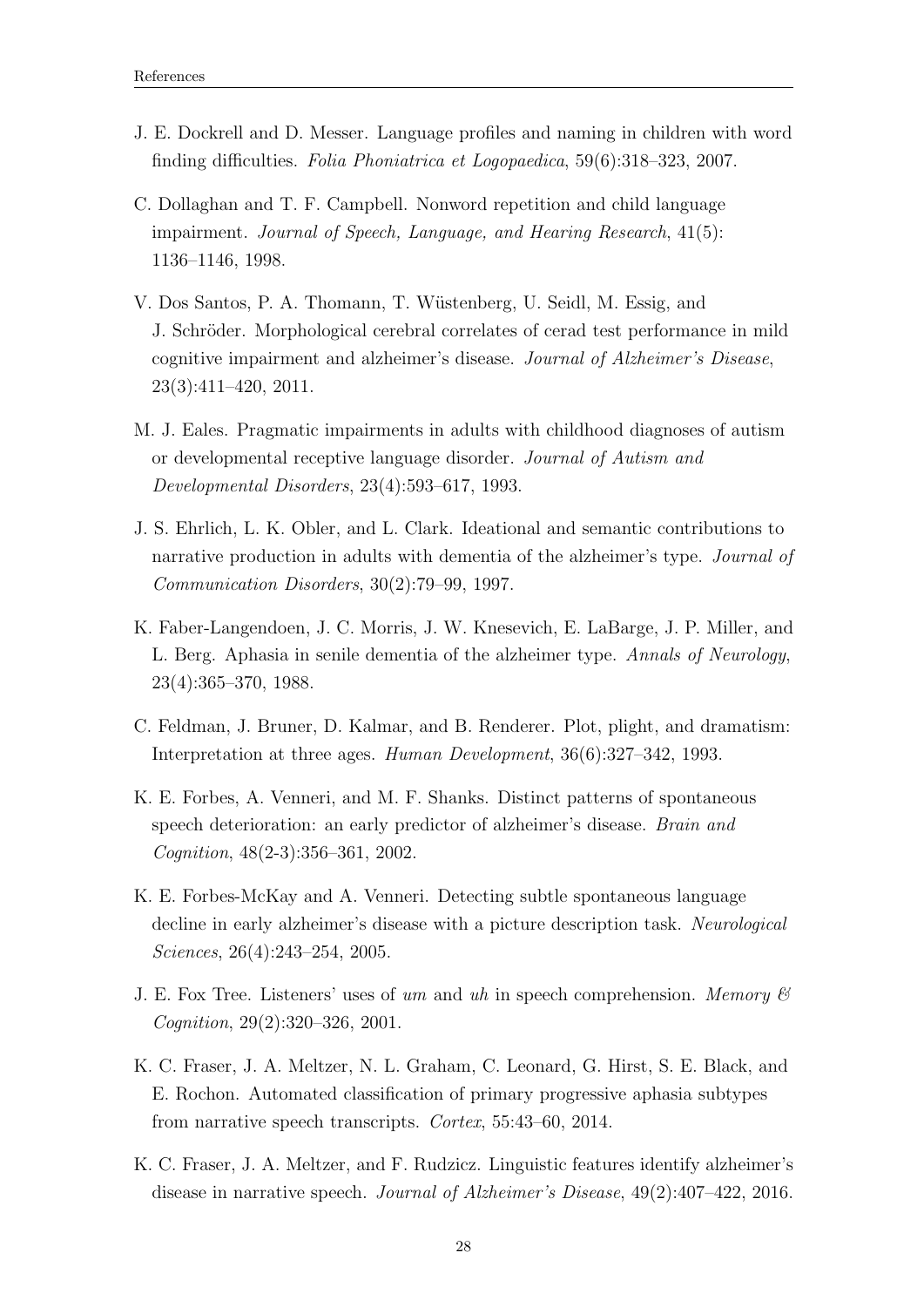- <span id="page-35-1"></span>N. Friedmann and R. Novogrodsky. The acquisition of relative clause comprehension in hebrew: A study of sli and normal development. Journal of Child Language, 31(3):661, 2004.
- <span id="page-35-2"></span>N. Friedmann and R. Novogrodsky. Is the movement deficit in syntactic sli related to traces or to thematic role transfer? Brain and Language, 101(1):50–63, 2007.
- <span id="page-35-8"></span>U. Frith and F. Happé. Autism: Beyond "theory of mind". *Cognition*, 50(1-3): 115–132, 1994.
- <span id="page-35-9"></span>K. Gabani, M. Sherman, T. Solorio, Y. Liu, L. Bedore, and E. Peña. A corpus-based approach for the prediction of language impairment in monolingual english and spanish-english bilingual children. In *Proceedings of Human* Language Technologies: the 2009 Annual Conference of the North American Chapter of the Association for Computational Linguistics, pages 46–55, 2009.
- <span id="page-35-0"></span>K. Gabani, T. Solorio, Y. Liu, K.-n. Hassanali, and C. A. Dollaghan. Exploring a corpus-based approach for detecting language impairment in monolingual english-speaking children. Artificial Intelligence in Medicine, 53(3):161–170, 2011.
- P. Garrard, L. M. Maloney, J. R. Hodges, and K. Patterson. The effects of very early alzheimer's disease on the characteristics of writing by a renowned author. Brain, 128(2):250–260, 2005.
- <span id="page-35-7"></span>P. Garrard, V. Rentoumi, B. Gesierich, B. Miller, and M. L. Gorno-Tempini. Machine learning approaches to diagnosis and laterality effects in semantic dementia discourse. Cortex, 55:122–129, 2014.
- <span id="page-35-4"></span>D. S. Geldmacher and P. J. Whitehouse. Evaluation of dementia. New England Journal of Medicine, 335(5):330–336, 1996.
- <span id="page-35-3"></span>D. J. German and R. S. Newman. The impact of lexical factors on children's word-finding errors. Journal of Speech, Language, and Hearing Research, 47(3): 624–636, 2004.
- <span id="page-35-6"></span>E. Giles, K. Patterson, and J. R. Hodges. Performance on the boston cookie theft picture description task in patients with early dementia of the alzheimer's type: missing information.  $Aphasiology$ ,  $10(4):395-408$ , 1996.
- <span id="page-35-5"></span>G. Glosser and T. Deser. Patterns of discourse production among neurological patients with fluent language disorders. Brain and Language, 40(1):67–88, 1991.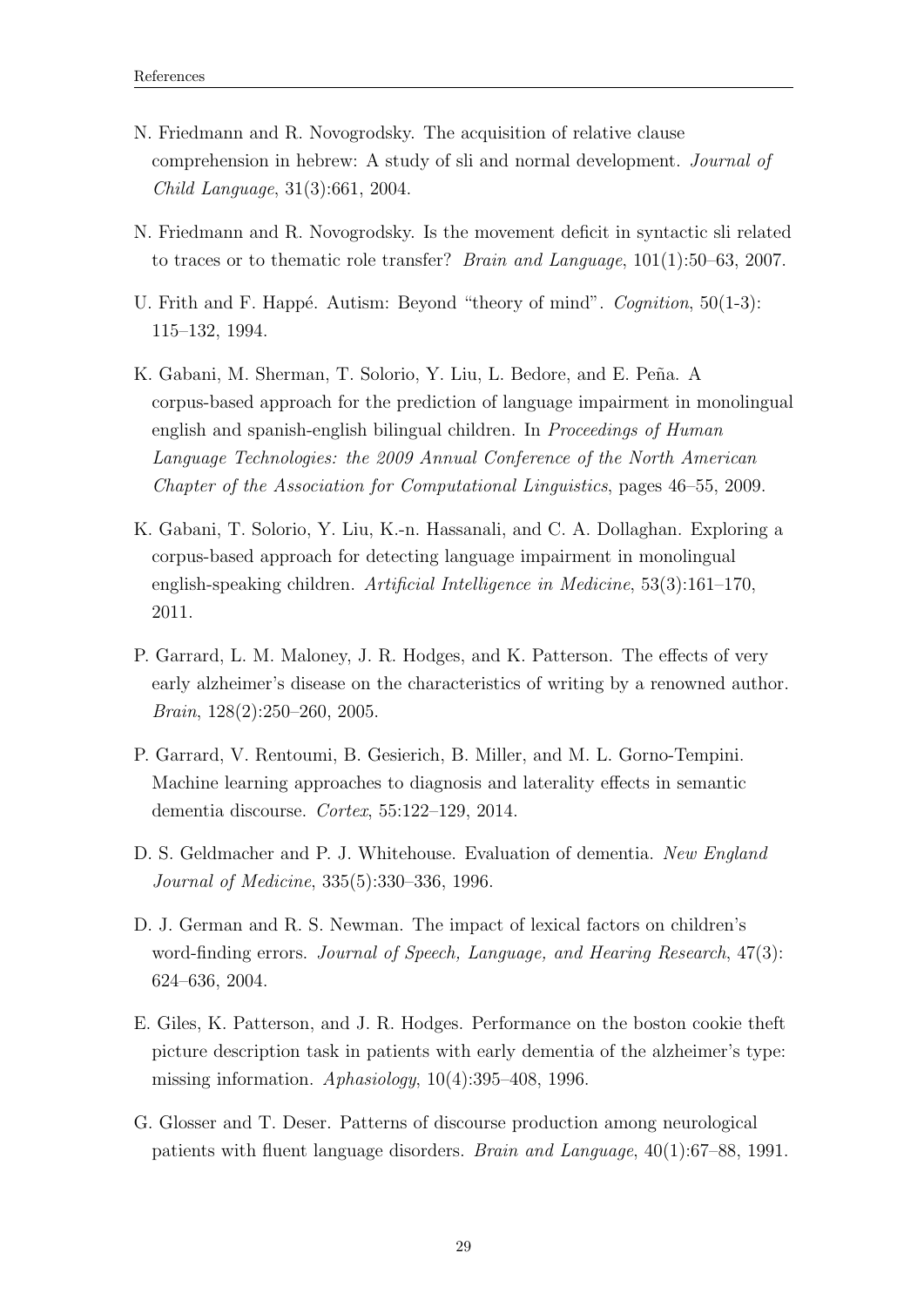- <span id="page-36-5"></span>H. Goldstein. Communication intervention for children with autism: A review of treatment efficacy. Journal of Autism and Developmental Disorders, 32(5): 373–396, 2002.
- <span id="page-36-3"></span>H. Goodglass. Naming disorders in aphasia and aging. pages 37–45. Lexington Books Toronto, 1980.
- <span id="page-36-9"></span>A. Goodkind, M. Lee, G. E. Martin, M. Losh, and K. Bicknell. Detecting language impairments in autism: A computational analysis of semi-structured conversations with vector semantics. volume 1, pages 12–22, 2018.
- <span id="page-36-7"></span>K. Gorman, L. Olson, A. P. Hill, R. Lunsford, P. A. Heeman, and J. P. van Santen. Uh and um in children with autism spectrum disorders or language impairment. Autism Research, 9(8):854–865, 2016.
- A. A. Grigore and A. S. Rusu. Interaction with a therapy dog enhances the effects of social story method in autistic children. Society & Animals,  $22(3):241-261$ , 2014.
- <span id="page-36-1"></span>G. Håkansson and K. Hansson. Comprehension and production of relative clauses: a comparison between swedish impaired and unimpaired children. Journal of Child Language, 27(2):313–333, 2000.
- <span id="page-36-0"></span>K. Hansson and U. Nettelbladt. Wh-questions in swedish children with sli. Advances in Speech Language Pathology, 8(4):376–383, 2006.
- <span id="page-36-8"></span>K.-n. Hassanali, Y. Liu, and T. Solorio. Evaluating nlp features for automatic prediction of language impairment using child speech transcripts. In 13th Annual Conference of the International Speech Communication Association (INTERSPEECH), 2012.
- <span id="page-36-6"></span>P. A. Heeman, R. Lunsford, E. Selfridge, L. Black, and J. van Santen. Autism and interactional aspects of dialogue. In Proceedings of the SIGDIAL 2010 Conference, pages 249–252, 2010.
- <span id="page-36-4"></span>J. D. Henry, J. R. Crawford, and L. H. Phillips. Verbal fluency performance in dementia of the alzheimer's type: a meta-analysis. Neuropsychologia, 42(9): 1212–1222, 2004.
- <span id="page-36-2"></span>D. B. Hier, K. Hagenlocker, and A. G. Shindler. Language disintegration in dementia: Effects of etiology and severity. Brain and Language, 25(1):117–133, 1985.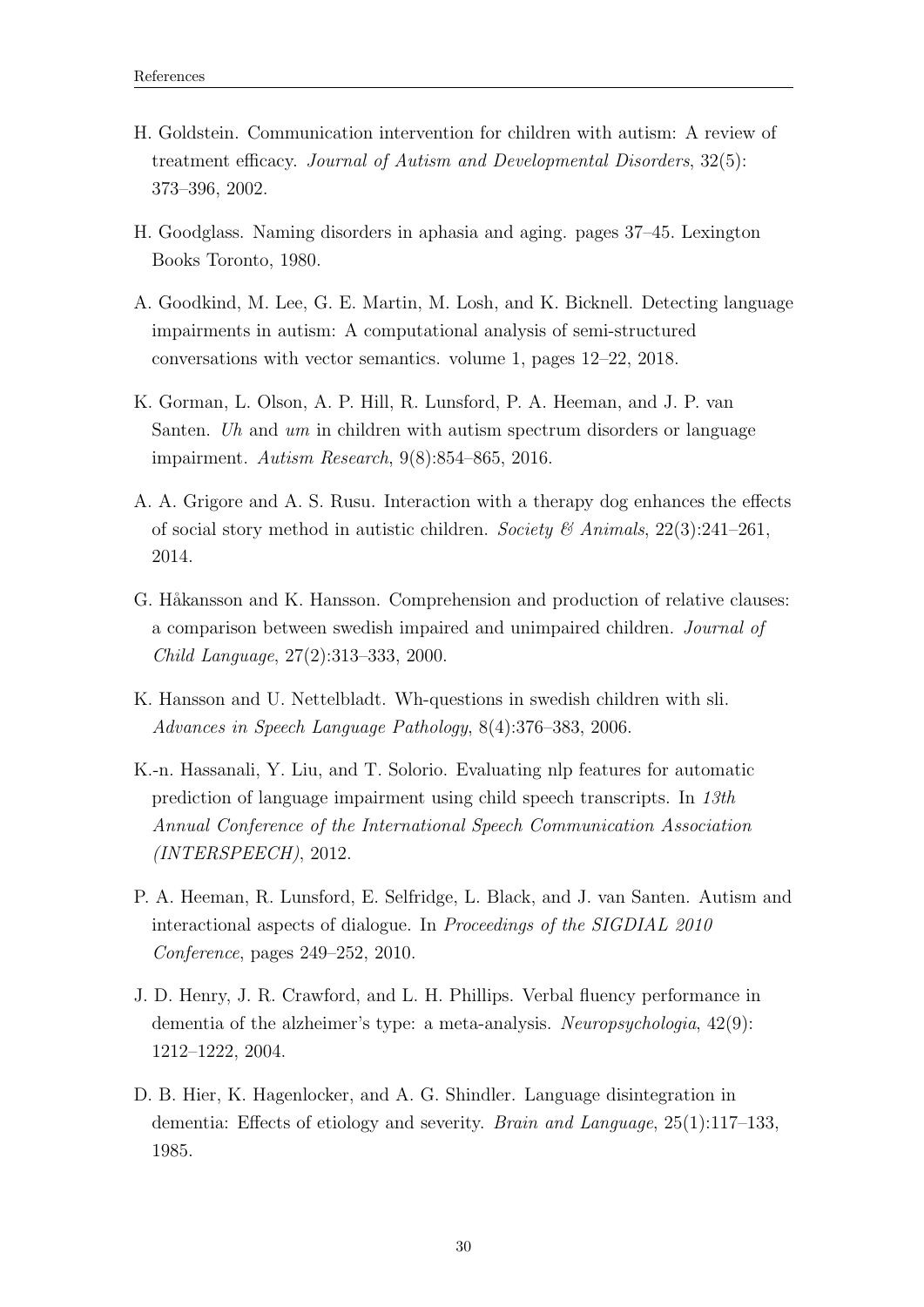- <span id="page-37-9"></span>N. Hollenstein and N. Aepli. A resource for natural language processing of swiss german dialects. In Proceedings of the International Conference of the German Society for Computational Linguistics and Language Technology, University of Duisburg-Essen, Germany, Sep 30–Oct 2 2015, pages 108–109.
- <span id="page-37-8"></span>G. Holmes, A. Donkin, and I. H. Witten. Weka: A machine learning workbench. In Proceedings of the 1994 Second Australian and New Zealand Conference on Intelligent Information Systems, pages 357–361. IEEE, 1994.
- <span id="page-37-6"></span>K. Horley, A. Reid, and D. Burnham. Emotional prosody perception and production in dementia of the alzheimer's type. Journal of Speech, Language, and Hearing Research, 53(5):1132–1146, 2010.
- <span id="page-37-3"></span>L. Irigaray. Approche psycho-linguistique du langage des déments. Neuropsychologia, 5(1):25–52, 1967.
- <span id="page-37-1"></span>P. F. Jacobson and R. G. Schwartz. Morphology in incipient bilingual spanish-speaking preschool children with specific language impairment. Applied Psycholinguistics, 23(1):23–41, 2002.
- <span id="page-37-4"></span>W. Jarrold, B. Peintner, D. Wilkins, D. Vergryi, C. Richey, M. L. Gorno-Tempini, and J. Ogar. Aided diagnosis of dementia type through computer-based analysis of spontaneous speech. In Proceedings of the Workshop on Computational Linguistics and Clinical Psychology: From Linguistic Signal to Clinical Reality, pages 27–37, 2014.
- <span id="page-37-0"></span>C. J. Johnson, J. H. Beitchman, A. Young, M. Escobar, L. Atkinson, B. Wilson, E. B. Brownlie, L. Douglas, N. Taback, I. Lam, et al. Fourteen-year follow-up of children with and without speech/language impairments: Speech/language stability and outcomes. Journal of Speech, Language, and Hearing Research, 42 (3):744–760, 1999.
- <span id="page-37-2"></span>J. R. Johnston, J. Miller, and P. Tallal. Use of cognitive state predicates by language-impaired children. International Journal of Language  $\mathcal{C}$ Communication Disorders, 36(3):349–370, 2001.
- <span id="page-37-5"></span>J. Kálmán, M. Pákáski, I. Hoffmann, G. Drótos, G. Darvas, K. Boda, T. Bencsik, A. Gyimesi, Z. Gulyás, M. Bálint, et al. Early mental test–developing a screening test for mild cognitive impairment. *Ideggyogyászati Szemle*, 66(1–2):43–52, 2013.
- <span id="page-37-7"></span>L. Kanner. Autistic disturbances of affective contact. Nervous Child, 2(3):217–250, 1943.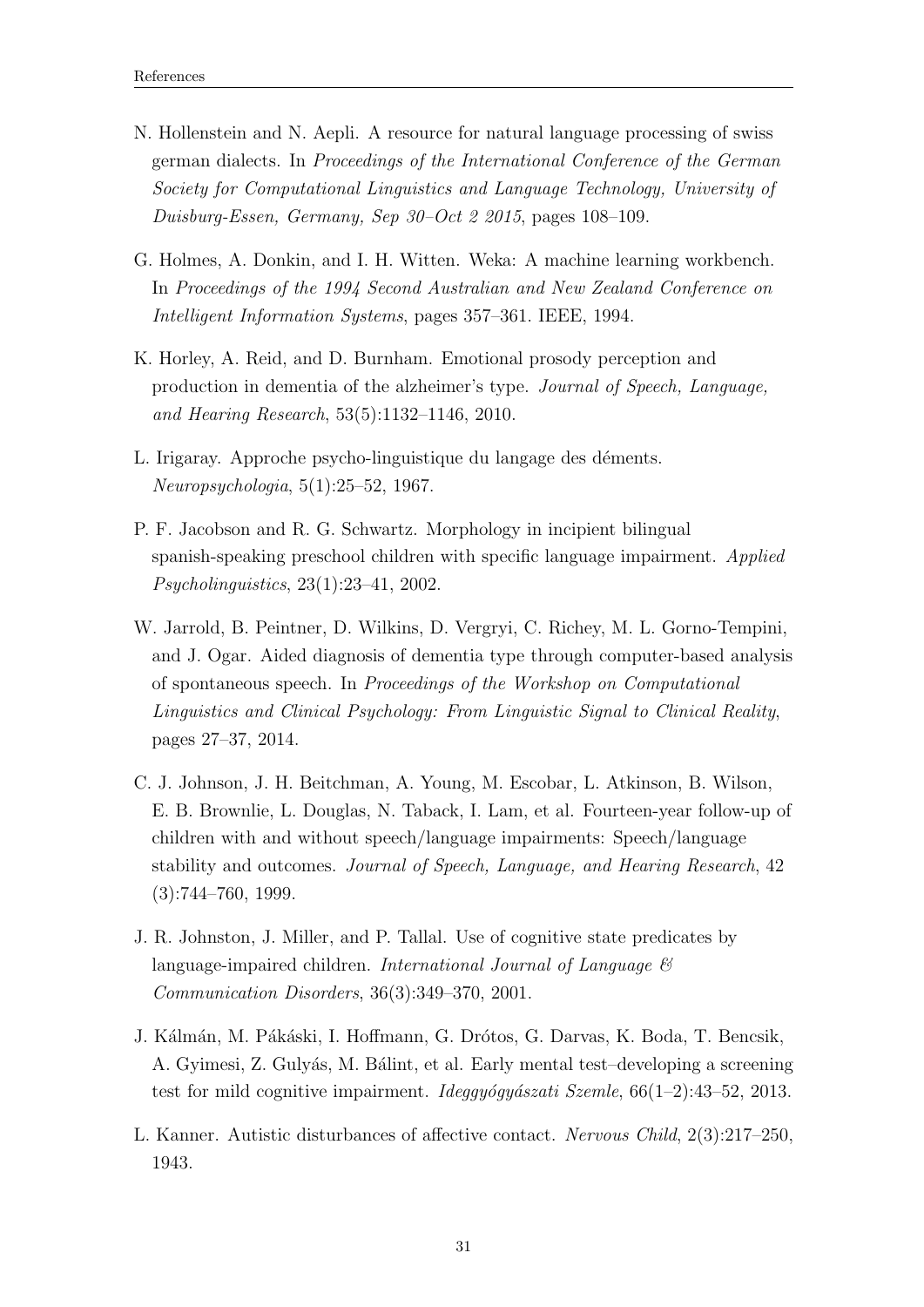- <span id="page-38-8"></span>L. Kanner. Irrelevant and metaphorical language in early infantile autism. American Journal of Psychiatry, 103(2):242–246, 1946.
- <span id="page-38-3"></span>D. Kempler, S. Curtiss, and C. Jackson. Syntactic preservation in alzheimer's disease. Journal of Speech, Language, and Hearing Research, 30(3):343–350, 1987.
- <span id="page-38-4"></span>H. S. Kirshner. Primary progressive aphasia and alzheimer's disease: brief history, recent evidence. Current Neurology and Neuroscience Reports, 12(6):709–714, 2012.
- <span id="page-38-2"></span>H. S. Kirshner, W. G. Webb, and M. P. Kelly. The naming disorder of dementia. Neuropsychologia, 22(1):23–30, 1984.
- <span id="page-38-0"></span>M. M. Kjelgaard and H. Tager-Flusberg. An investigation of language impairment in autism: Implications for genetic subgroups. Language and Cognitive Processes, 16(2–3):287–308, 2001.
- <span id="page-38-6"></span>A. Klin. Young autistic children's listening preferences in regard to speech: a possible characterization of the symptom of social withdrawal. Journal of Autism and Developmental Disorders, 21(1):29–42, 1991.
- <span id="page-38-9"></span>A. Klin, F. R. Volkmar, and S. S. e. Sparrow. Autistic social dysfunction: Some limitations of the theory of mind hypothesis. Journal of Child Psychology and Psychiatry, 33(5):861–876, 1992.
- J. A. Knibb, A. M. Woollams, J. R. Hodges, and K. Patterson. Making sense of progressive non-fluent aphasia: an analysis of conversational speech. Brain, 132 (10):2734–2746, 2009.
- <span id="page-38-5"></span>A. König, A. Satt, A. Sorin, R. Hoory, O. Toledo-Ronen, A. Derreumaux, V. Manera, F. Verhey, P. Aalten, P. H. Robert, et al. Automatic speech analysis for the assessment of patients with predementia and alzheimer's disease. Alzheimer's & Dementia: Diagnosis, Assessment & Disease Monitoring, 1(1): 112–124, 2015.
- <span id="page-38-1"></span>M. Lahey and J. Edwards. Naming errors of children with specific language impairment. Journal of Speech, Language, and Hearing Research, 42(1):195–205, 1999.
- <span id="page-38-7"></span>J. K. Lake, K. R. Humphreys, and S. Cardy. Listener vs. speaker-oriented aspects of speech: Studying the disfluencies of individuals with autism spectrum disorders. Psychonomic Bulletin & Review, 18(1):135–140, 2011.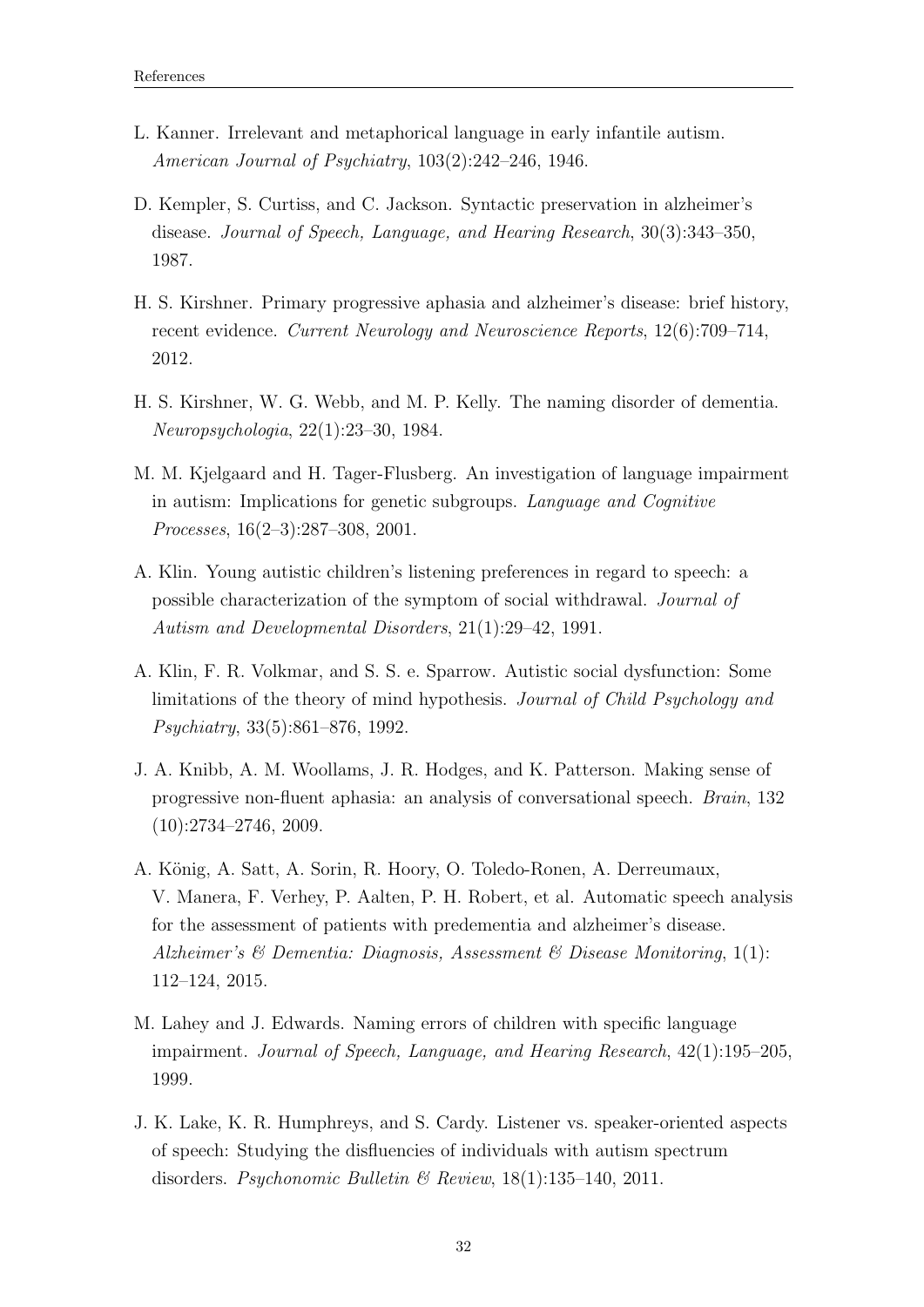- Y. G. Lam and S. S. S. Yeung. Towards a convergent account of pragmatic language deficits in children with high-functioning autism: depicting the phenotype using the pragmatic rating scale. Research in Autism Spectrum Disorders, 6(2):792–797, 2012.
- <span id="page-39-5"></span>M. A. Lambon Ralph, K. Patterson, N. Graham, K. Dawson, and J. R. Hodges. Homogeneity and heterogeneity in mild cognitive impairment and alzheimer's disease: a cross-sectional and longitudinal study of 55 cases.  $Brain, 126(11)$ : 2350–2362, 2003.
- <span id="page-39-7"></span>R. Landa. Social language use in asperger syndrome and high-functioning autism. Asperger Syndrome, pages 125–155, 2000.
- <span id="page-39-6"></span>C. Laske, H. R. Sohrabi, S. M. Frost, K. López-de-Ipiña, P. Garrard, M. Buscema, J. Dauwels, S. R. Soekadar, S. Mueller, C. Linnemann, et al. Innovative diagnostic tools for early detection of alzheimer's disease. Alzheimer's  $\mathcal{C}$ Dementia, 11(5):561–578, 2015.
- <span id="page-39-3"></span>J. Law, J. Boyle, F. Harris, A. Harkness, and C. Nye. Prevalence and natural history of primary speech and language delay: findings from a systematic review of the literature. International Journal of Language and Communication Disorders, 35:165–188, 2000.
- <span id="page-39-2"></span>J. Law, R. Rush, I. Schoon, and S. Parsons. Modeling developmental language difficulties from school entry into adulthood: Literacy, mental health, and employment outcomes. Journal of Speech, Language, and Hearing Research, 52 (6):1401–1416, 2009.
- <span id="page-39-8"></span>A. Le Couteur, A. Bailey, M. Rutter, and I. Gottesman. Epidemiologically based twin study of autism. In First World Congress on Psychiatric Genetics, Churchill College, Cambridge, pages 3–5, 1989.
- <span id="page-39-0"></span>M. Lehr, E. Prud'hommeaux, I. Shafran, and B. Roark. Fully automated neuropsychological assessment for detecting mild cognitive impairment. In 13th Annual Conference of the International Speech Communication Association (INTERSPEECH), pages 1039–1042, 2012.
- <span id="page-39-1"></span>L. B. Leonard. Children with specific language impairment. MIT press, 2014.
- <span id="page-39-4"></span>L. B. Leonard, M. A. Nippold, R. Kail, and C. A. Hale. Picture naming in language-impaired children. Journal of Speech, Language, and Hearing Research, 26(4):609–615, 1983.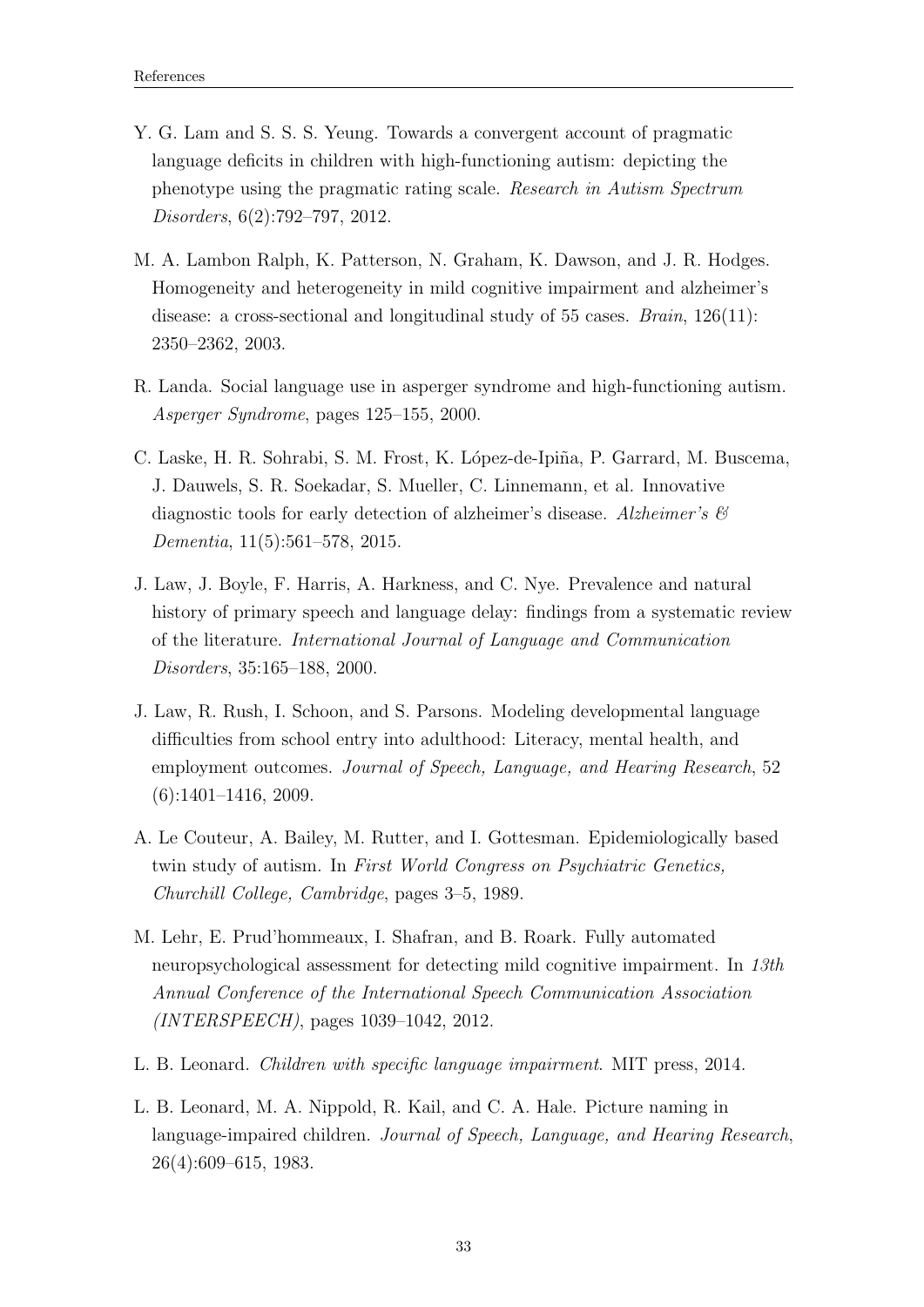- <span id="page-40-4"></span>W. J. M. Levelt. Speaking: From intention to articulation.<sup>-"</sup> A bradford book.". MIT Press, 1989.
- <span id="page-40-0"></span>C. S. Lidz and E. D. Peña. Dynamic assessment: The model, its relevance as a nonbiased approach, and its application to latino american preschool children. Language, Speech, and Hearing Services in Schools, 27(4):367–372, 1996.
- <span id="page-40-1"></span>B. Z. Liles. Narrative discourse in children with language disorders and children with normal language: A critical review of the literature. *Journal of Speech*, Language, and Hearing Research, 36(5):868–882, 1993.
- <span id="page-40-7"></span>K. Lindén, M. Silfverberg, and T. Pirinen. Hfst tools for morphology – an efficient open-source package for construction of morphological analyzers. In International Workshop on Systems and Frameworks for Computational Morphology, pages 28–47. Springer, 2009.
- <span id="page-40-2"></span>K. López-de-Ipiña, J.-B. Alonso, C. M. Travieso, J. Solé-Casals, H. Egiraun, M. Faundez-Zanuy, A. Ezeiza, N. Barroso, M. Ecay-Torres, P. Martinez-Lage, et al. On the selection of non-invasive methods based on speech analysis oriented to automatic alzheimer disease diagnosis. Sensors, 13(5):6730–6745, 2013.
- <span id="page-40-3"></span>K. López-de-Ipiña, J. B. Alonso, J. Solé-Casals, N. Barroso, P. Henriquez, M. Faundez-Zanuy, C. M. Travieso, M. Ecay-Torres, P. Martinez-Lage, and H. Eguiraun. On automatic diagnosis of alzheimer's disease based on spontaneous speech analysis and emotional temperature. Cognitive Computation, 7(1):44–55, 2015a.
- K. López-de-Ipiña, J. Solé-Casals, H. Eguiraun, J. B. Alonso, C. M. Travieso, A. Ezeiza, N. Barroso, M. Ecay-Torres, P. Martínez-Lage, and B. Beitia. Feature selection for spontaneous speech analysis to aid in alzheimer's disease diagnosis: A fractal dimension approach. Computer Speech  $\mathcal{B}$  Language, 30(1):43–60, 2015b.
- <span id="page-40-6"></span>K. López-de-Ipiña, U. Martínez-de Lizarduy, P. Calvo, B. Beitia, J. García-Melero, M. Ecay-Torres, A. Estanga, and M. Faundez-Zanuy. Analysis of disfluencies for automatic detection of mild cognitive impartment: a deep learning approach. In 2017 International Conference and Workshop on Bioinspired Intelligence  $(IWOBI)$ , pages 1–4. IEEE, 2017.
- <span id="page-40-5"></span>C. Lord, A. Pickles, P. Dilavore, and C. Shulman. Longitudinal studies of young children referred for possible autism. In Biannual Meetings of the International Society for Research in Child and Adolescent Psychopathology, 1996.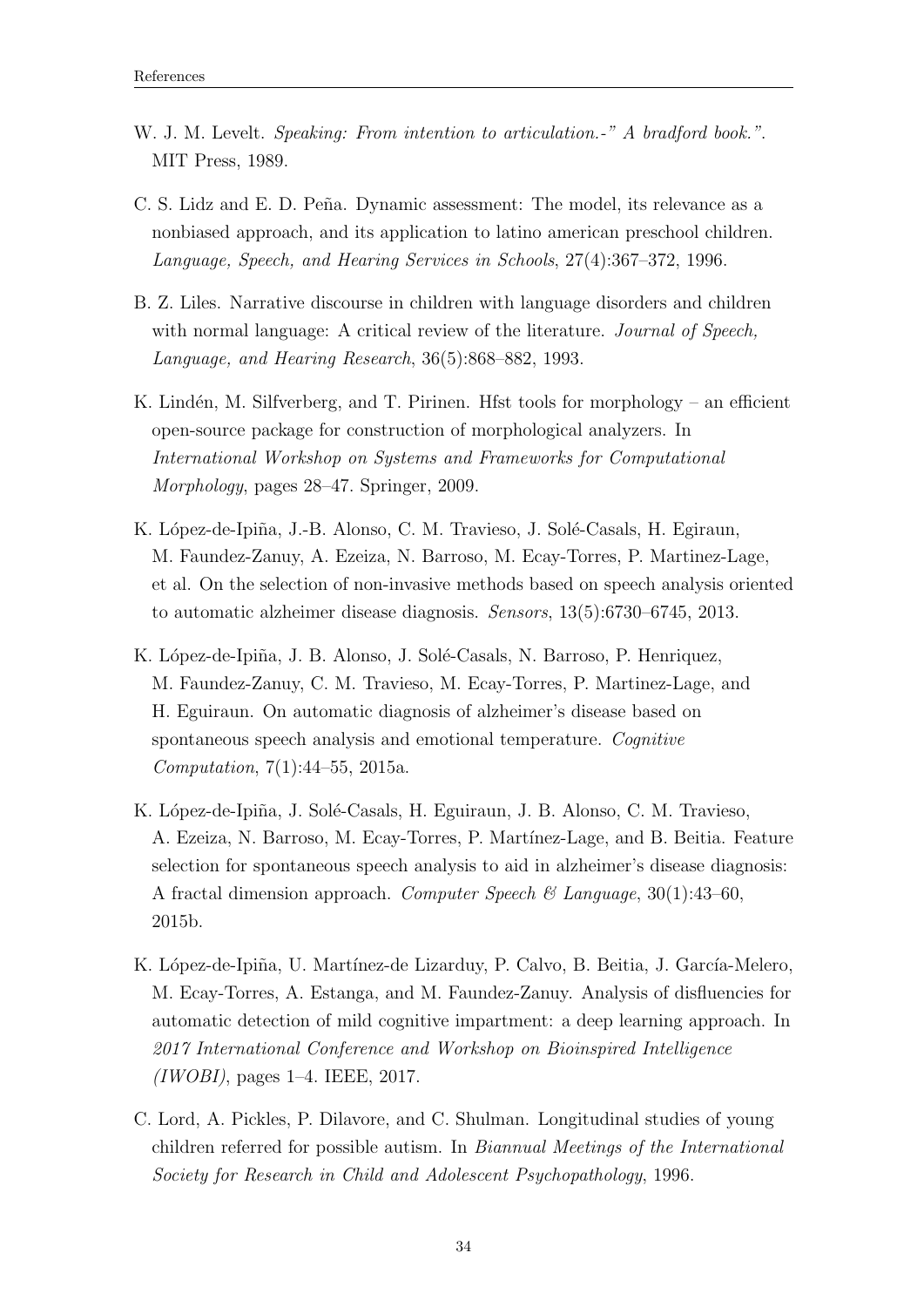- <span id="page-41-7"></span>C. Lord, S. Risi, L. Lambrecht, E. H. J. Cook, B. L. Leventhal, P. C. DiLavore, A. Pickles, and M. Rutter. The autism diagnostic observation schedule—generic: A standard measure of social and communication deficits associated with the spectrum of autism. Journal of Autism and Developmental Disorders, 30(3): 205–223, 2000.
- <span id="page-41-6"></span>C. Lord, C. Shulman, and P. DiLavore. Regression and word loss in autistic spectrum disorders. Journal of Child Psychology and Psychiatry, 45(5):936–955, 2004.
- <span id="page-41-5"></span>M. Losh and L. Capps. Narrative ability in high-functioning children with autism or asperger's syndrome. Journal of Autism and Developmental Disorders, 33(3): 239–251, 2003.
- M. Losh and L. Capps. Understanding of emotional experience in autism: insights from the personal accounts of high-functioning children with autism. Developmental Psychology, 42(5):809, 2006.
- <span id="page-41-8"></span>M. Losh and P. C. Gordon. Quantifying narrative ability in autism spectrum disorder: A computational linguistic analysis of narrative coherence. Journal of Autism and Developmental Disorders, 44(12):3016–3025, 2014.
- <span id="page-41-4"></span>K. A. Loveland and B. Tunali-Kotoski. The school-age child with an autistic spectrum disorder. pages 247–287, 2005.
- <span id="page-41-3"></span>K. A. Loveland, R. E. McEvoy, B. Tunali, and M. L. Kelley. Narrative story telling in autism and down's syndrome. British Journal of Developmental Psychology, 8 (1):9–23, 1990.
- B. MacWhinney. The CHILDES project: Tools for analyzing talk, volume 1. Psychology Press, 3rd ed., 2000.
- <span id="page-41-2"></span>N. Malberg and L. Rosenberg. Child symptom patterns: The subjective experience—sc axis. pages 540–621, 2017.
- <span id="page-41-1"></span>C. Manouilidou, B. Dolenc, T. Marvin, and Z. Pirtošek. Processing complex pseudo-words in mild cognitive impairment: the interaction of preserved morphological rule knowledge with compromised cognitive ability. Clinical linguistics & Phonetics, 30(1):49–67, 2016.
- <span id="page-41-0"></span>V. A. Marchman, B. Wulfeck, and S. E. Weismer. Morphological productivity in children with normal language and sli: A study of the english past tense. Journal of Speech, Language, and Hearing Research, 42(1):206–219, 1999.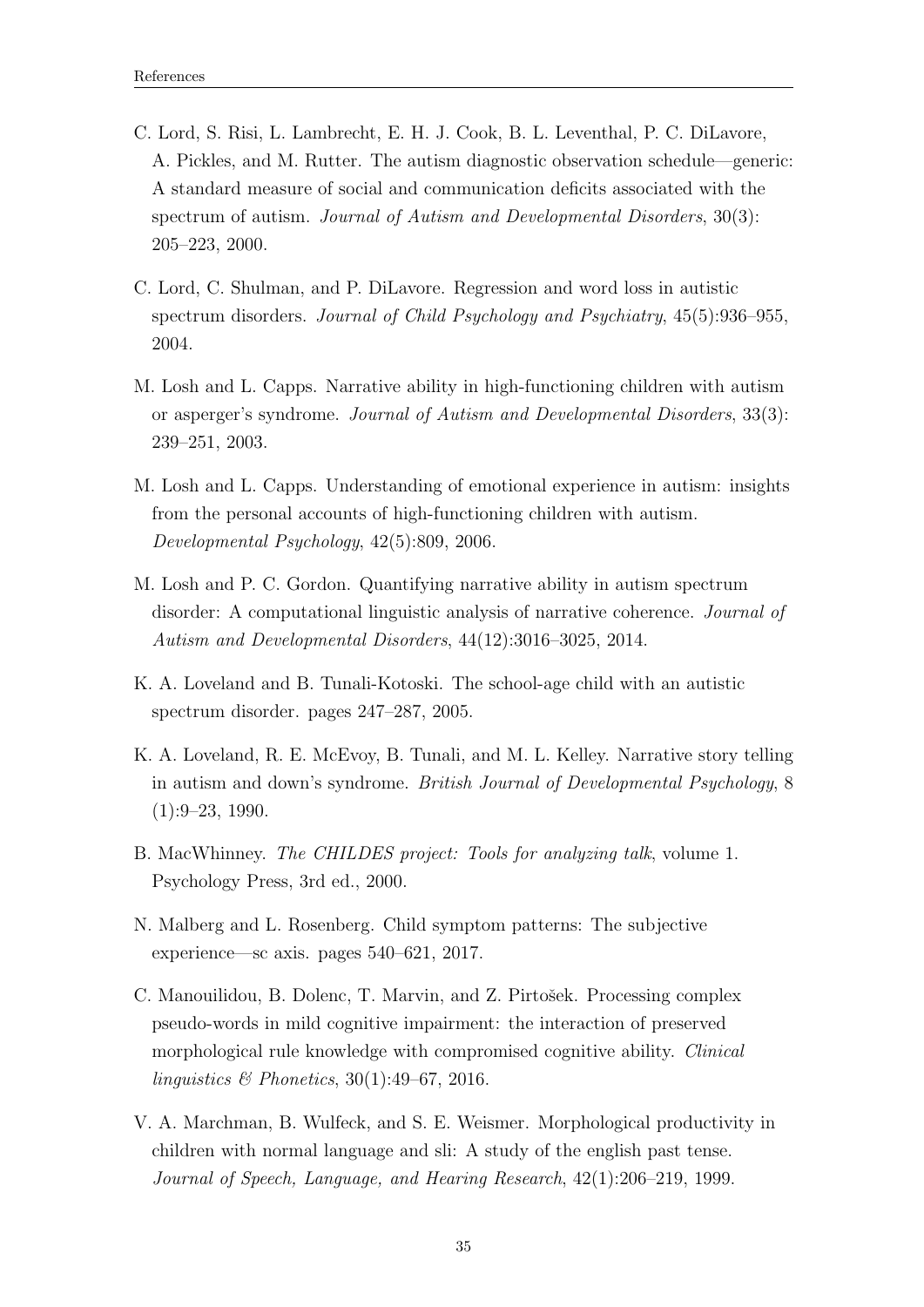- <span id="page-42-0"></span>T. Marinis and H. K. J. van der Lely. On-line processing of wh-questions in children with g-sli and typically developing children. International Journal of Language & Communication Disorders, 42(5):557–582, 2007.
- <span id="page-42-5"></span>A. Martin and P. Fedio. Word production and comprehension in alzheimer's disease: The breakdown of semantic knowledge. Brain and Language, 19(1): 124–141, 1983.
- <span id="page-42-6"></span>F. Martínez-Sánchez, G. Meilán, E. Pérez, J. J., J. Carro, and J. M. Arana. Expressive prosodic patterns in individuals with alzheimer's disease. Psicothema, 24(1):16–21, 2012.
- <span id="page-42-1"></span>K. K. McGregor, R. M. Newman, R. M. Reilly, and N. C. Capone. Semantic representation and naming in children with specific language impairment. Journal of Speech, Language, and Hearing Research, 45(5):998–1014, 2002.
- <span id="page-42-2"></span>G. McKhann, D. Drachman, M. Folstein, R. Katzman, D. Price, and E. M. Stadlan. Clinical diagnosis of alzheimer's disease: Report of the nincds-adrda work group<sup>\*</sup> under the auspices of department of health and human services task force on alzheimer's disease. Neurology, 34(7):939–944, 1984.
- <span id="page-42-3"></span>G. M. McKhann, D. S. Knopman, H. Chertkow, B. T. Hyman, C. R. Jack Jr, C. H. Kawas, W. E. Klunk, W. J. Koroshetz, J. J. Manly, R. Mayeux, et al. The diagnosis of dementia due to alzheimer's disease: recommendations from the national institute on aging-alzheimer's association workgroups on diagnostic guidelines for alzheimer's disease. Alzheimer's  $\mathscr$  Dementia, 7(3):263–269, 2011.
- <span id="page-42-7"></span>J. J. Meilán, F. Martínez-Sánchez, J. Carro, J. A. Sánchez, and E. Pérez. Acoustic markers associated with impairment in language processing in alzheimer's disease. The Spanish Journal of Psychology, 15(2):487–494, 2012.
- <span id="page-42-8"></span>J. J. G. Meilán, F. Martínez-Sánchez, J. Carro, D. E. López, L. Millian-Morell, and J. M. Arana. Speech in alzheimer's disease: Can temporal and acoustic parameters discriminate dementia? Dementia and Geriatric Cognitive Disorders, 37(5-6):327–334, 2014.
- <span id="page-42-4"></span>E. Miller and F. Hague. Some characteristics of verbal behaviour in presenile dementia. Psychological Medicine, 5(3):255–259, 1975.
- J. Miller and R. Chapman. SALT: Systematic Analysis of Language Transcripts, user's manual, 1983.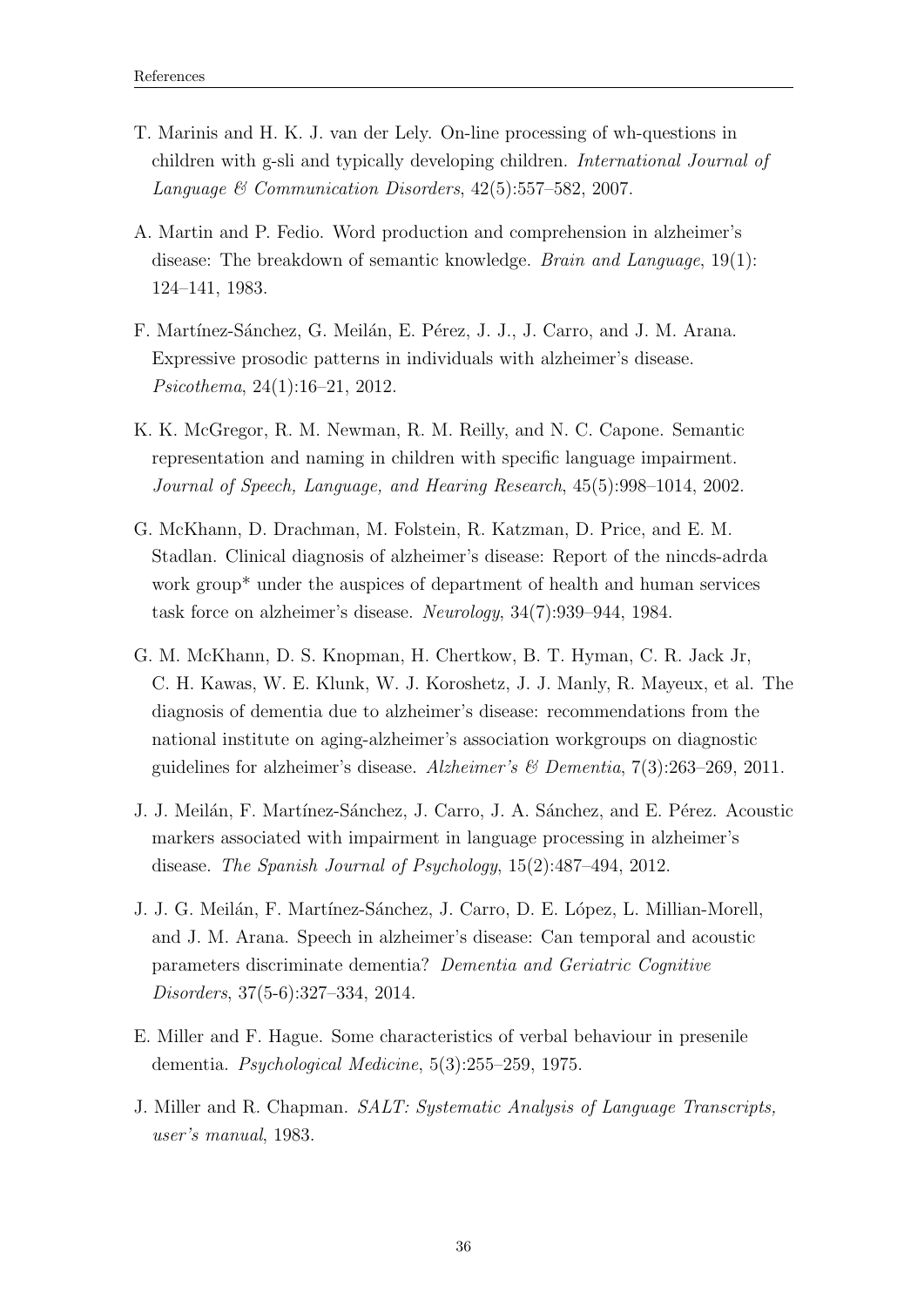- <span id="page-43-9"></span>B. Mirheidari, D. Blackburn, K. Harkness, T. Walker, A. Venneri, M. Reuber, and H. Christensen. Toward the automation of diagnostic conversation analysis in patients with memory complaints. Journal of Alzheimer's Disease, 58(2): 373–387, 2017.
- <span id="page-43-8"></span>B. Mirheidari, D. Blackburn, T. Walker, A. Venneri, M. Reuber, and H. Christensen. Detecting signs of dementia using word vector representations. In INTERSPEECH, pages 1893–1897, 2018.
- <span id="page-43-3"></span>A. U. Monsch, M. W. Bondi, N. Butters, D. P. Salmon, R. Katzman, and L. J. Thal. Comparisons of verbal fluency tasks in the detection of dementia of the alzheimer type. Archives of Neurology, 49(12):1253–1258, 1992.
- <span id="page-43-5"></span>J. C. Morris. Clinical dementia rating: a reliable and valid diagnostic and staging measure for dementia of the alzheimer type. *International psychogeriatrics*, 9 (S1):173–176, 1997.
- <span id="page-43-7"></span>L. Mottron, M. Dawson, I. Soulières, B. Hubert, and J. Burack. Enhanced perceptual functioning in autism: an update, and eight principles of autistic perception. Journal of Autism and Developmental Disorders, 36(1):27–43, 2006.
- <span id="page-43-2"></span>B. E. Murdoch, H. J. Chenery, V. Wilks, and R. S. Boyle. Language disorders in dementia of the alzheimer type. Brain and language, 31(1):122–137, 1987.
- <span id="page-43-6"></span>A. Nazeer and M. Ghaziuddin. Autism spectrum disorders: clinical features and diagnosis. Pediatric Clinics of North America, 59(1):19–25, 2012.
- <span id="page-43-4"></span>S. Negash, L. E. Petersen, Y. E. Geda, D. S. Knopman, B. F. Boeve, G. E. Smith, R. J. Ivnik, D. V. Howard, J. H. Howard Jr, and R. C. Petersen. Effects of apoe genotype and mild cognitive impairment on implicit learning. Neurobiology of Aging, 28(6):885–893, 2007.
- <span id="page-43-1"></span>M. Nicholas, L. K. Obler, M. L. Albert, and N. Helm-Estabrooks. Empty speech in alzheimer's disease and fluent aphasia. Journal of Speech, Language, and Hearing Research, 28(3):405–410, 1985.
- C. Norbury and K. Nation. Understanding variability in reading comprehension in adolescents with autism spectrum disorders: Interactions with language status and decoding skill. Scientific Studies of Reading, 15(3):191–210, 2011.
- <span id="page-43-0"></span>C. F. Norbury and D. V. M. Bishop. Narrative skills of children with communication impairments. International Journal of Language & Communication Disorders, 38(3):287–313, 2003.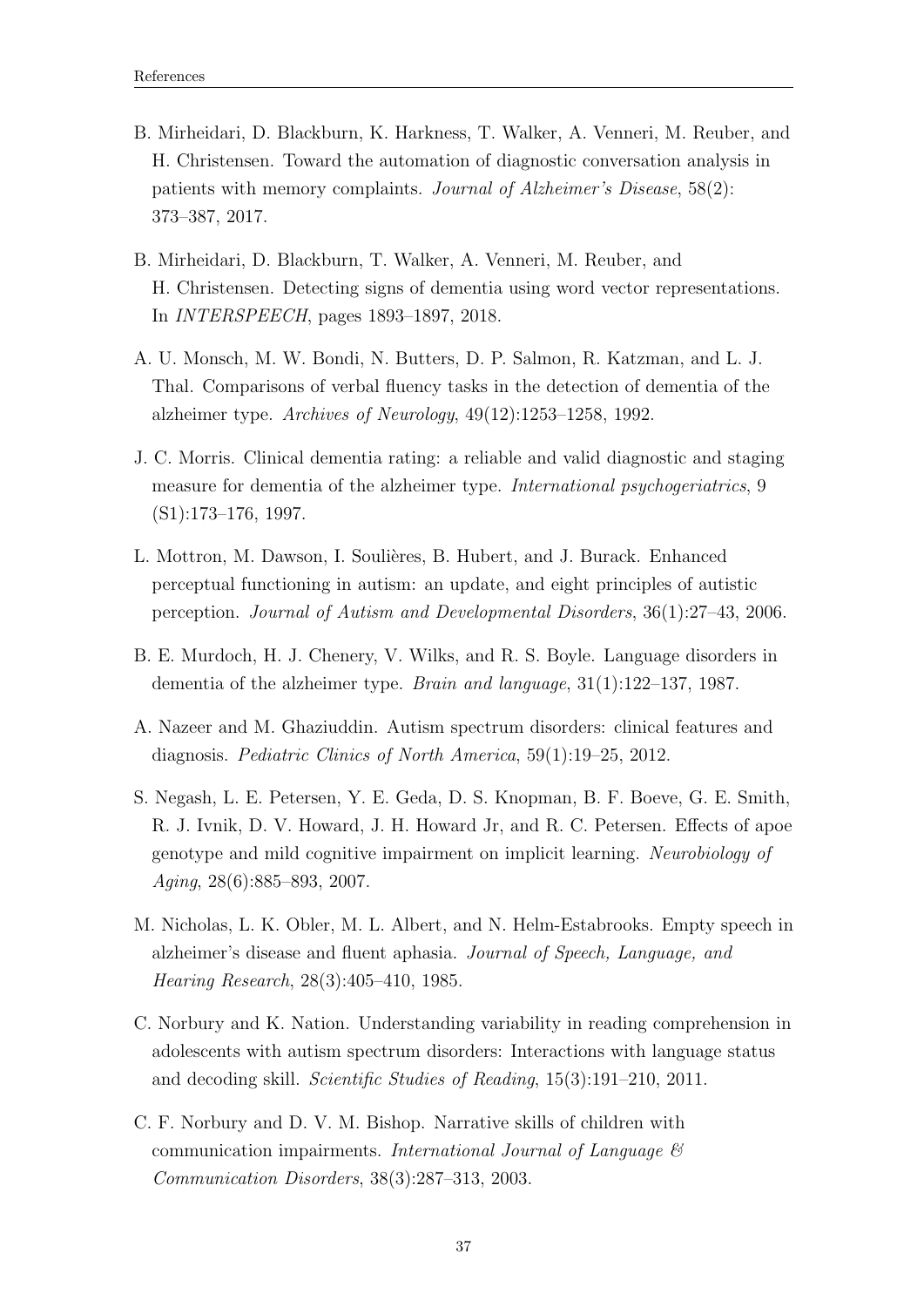- <span id="page-44-2"></span>R. Novogrodsky and N. Friedmann. The production of relative clauses in syntactic sli: A window to the nature of the impairment. Advances in Speech Language Pathology, 8(4):364–375, 2006.
- <span id="page-44-5"></span>L. Obler. Review: Le langage des déments. by l. irigaray, 1973. Brain and Language, 12:375–386, 1981.
- <span id="page-44-3"></span>K. Z. Ortiz and P. H. F. Bertolucci. Language impairment in the early stages of alzheimer's disease. Arquivos de Neuro-Psiquiatria, 63(2A):311–317, 2005.
- <span id="page-44-7"></span>J. Osterling and G. Dawson. Early recognition of children with autism: A study of first birthday home videotapes. Journal of Autism and Developmental Disorders, 24(3):247–257, 1994.
- <span id="page-44-4"></span>A. Oulhaj, G. K. Wilcock, A. D. Smith, and C. A. de Jager. Predicting the time of conversion to mci in the elderly: role of verbal expression and learning. Neurology, 73(18):1436–1442, 2009.
- S. V. Pakhomov, E. A. Kaiser, D. L. Boley, S. E. Marino, D. S. Knopman, and A. K. Birnbaum. Effects of age and dementia on temporal cycles in spontaneous speech fluency. Journal of Neurolinguistics, 24(6):619–635, 2011.
- <span id="page-44-8"></span>J. Parish-Morris, M. Liberman, N. Ryant, C. Cieri, L. Bateman, E. Ferguson, and R. T. Schultz. Exploring autism spectrum disorders using hlt. In Proceedings of the 3rd Workshop on Computational Linguistics and Clinical Psychology: From Linguistic Signal to Clinical Reality, volume 2016, pages 74–84. Association for Computational Linguistics, 2016.
- <span id="page-44-6"></span>B. Peintner, W. Jarrold, D. Vergyri, C. Richey, M. L. G. Tempini, and J. Ogar. Learning diagnostic models using speech and language measures. In 2008 30th Annual International Conference of the IEEE Engineering in Medicine and Biology Society, pages 4648–4651. IEEE, 2008.
- <span id="page-44-0"></span>E. Peña and A. Iglesias. The application of dynamic methods to language assessment: A nonbiased procedure. The Journal of Special Education, 26(3): 269–280, 1992.
- <span id="page-44-1"></span>E. Peña, A. Iglesias, and C. S. Lidz. Reducing test bias through dynamic assessment of children's word learning ability. American Journal of Speech-Language Pathology, 10(2):138–154, 2001.
- <span id="page-44-9"></span>E. Plante and R. Vance. Selection of preschool language tests: A data-based approach. Language, Speech, and Hearing Services in Schools, 25(1):15–24, 1994.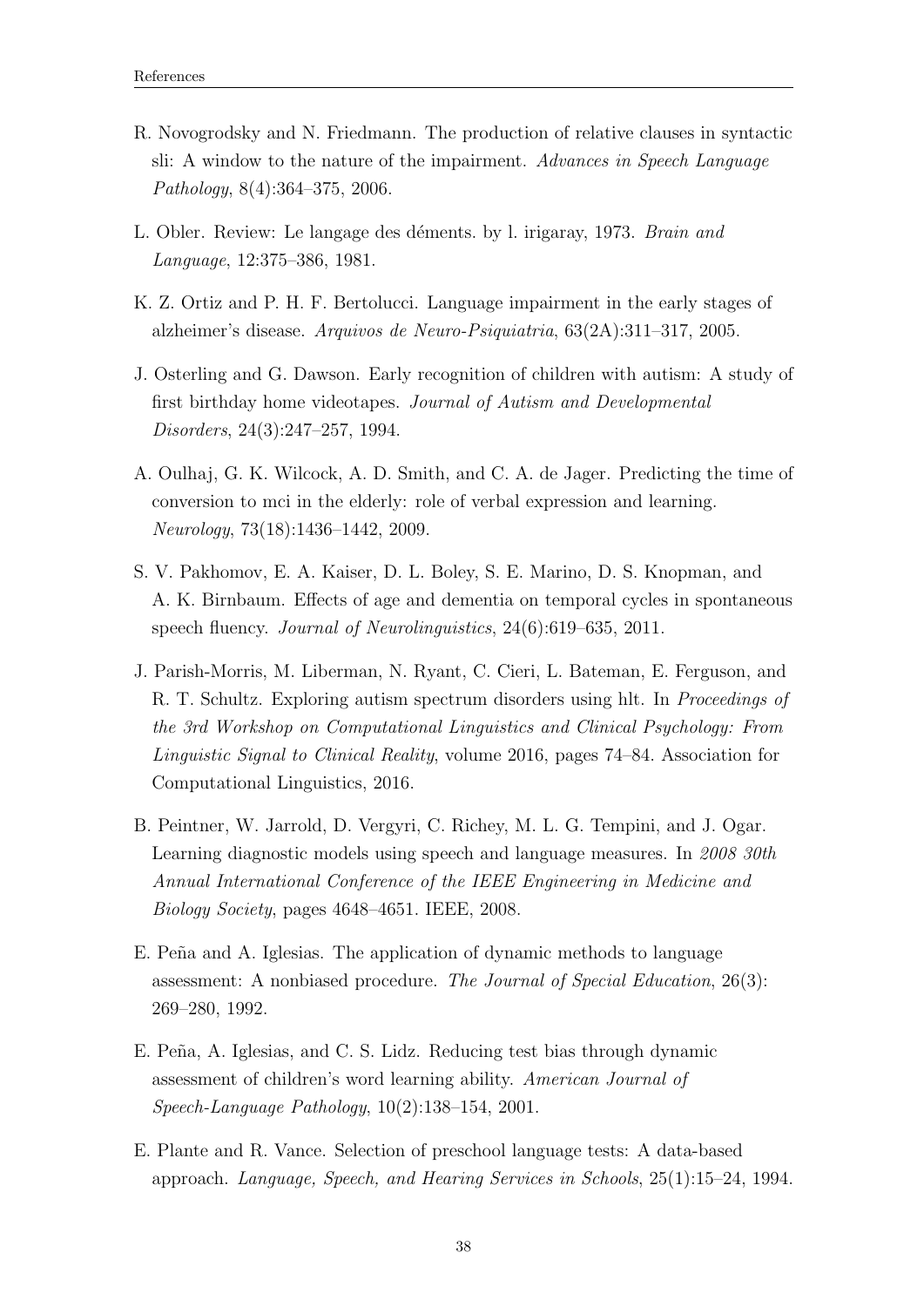- <span id="page-45-7"></span>E. Prud'hommeaux, E. Morley, M. Rouhizadeh, L. Silverman, J. van Santeny, B. Roarkz, R. Sproatz, S. Kauper, and R. DeLaHunta. Computational analysis of trajectories of linguistic development in autism. In 2014 IEEE Spoken Language Technology Workshop (SLT), pages 266–271. IEEE, 2014.
- <span id="page-45-9"></span>E. Prud'hommeaux and M. Rouhizadeh. Automatic detection of pragmatic deficits in children with autism. In Third Workshop on Child, Computer and Interaction (WOCCI), pages 1–6. NIH Public Access, 2012.
- <span id="page-45-6"></span>E. Prud'hommeaux, B. Roark, L. M. Black, and J. van Santen. Classification of atypical language in autism. In Proceedings of the 2nd workshop on cognitive modeling and computational linguistics, pages 88–96, 2011.
- <span id="page-45-8"></span>E. Prud'hommeaux, J. van Santen, and D. Gliner. Vector space models for evaluating semantic fluency in autism. In Proceedings of the 55th Annual Meeting of the Association for Computational Linguistics (Volume 2: Short Papers), pages 32–37, 2017.
- <span id="page-45-5"></span>A. M. Rapp and B. Wild. Nonliteral language in alzheimer dementia: a review. Journal of the International Neuropsychological Society, 17(2):207–218, 2011.
- <span id="page-45-1"></span>S. M. Redmond. Conversational profiles of children with adhd, sli and typical development. Clinical Linguistics & Phonetics,  $18(2):107-125$ , 2004.
- <span id="page-45-4"></span>J. Reilly, M. Losh, U. Bellugi, and B. Wulfeck. "frog, where are you?" narratives in children with specific language impairment, early focal brain injury, and williams syndrome. Brain and language, 88(2):229–247, 2004.
- <span id="page-45-0"></span>L. Rescorla. Age 17 language and reading outcomes in late-talking toddlers: Support for a dimensional perspective on language delay. *Journal of Speech*, Language, and Hearing Research, 52(1):16–30, 2009.
- <span id="page-45-2"></span>M. A. Restrepo and V. F. Gutierrez-Clellen. Article use in spanish-speaking children with specific language impairment. Journal of Child Language, 28(2): 433, 2001.
- <span id="page-45-3"></span>M. L. Rice, K. Wexler, and P. L. Cleave. Specific language impairment as a period of extended optional infinitive. Journal of Speech, Language, and Hearing Research, 38(4):850–863, 1995.
- E. S. Rigas, M. Papoutsoglou, K. Tsakpounidou, A. Serdari, E. Mouza, and H. Proios. Analysis of spontaneous speech using natural language processing techniques to identify stroke symptoms. ENCEPHALOS, 57:1–12, 2020.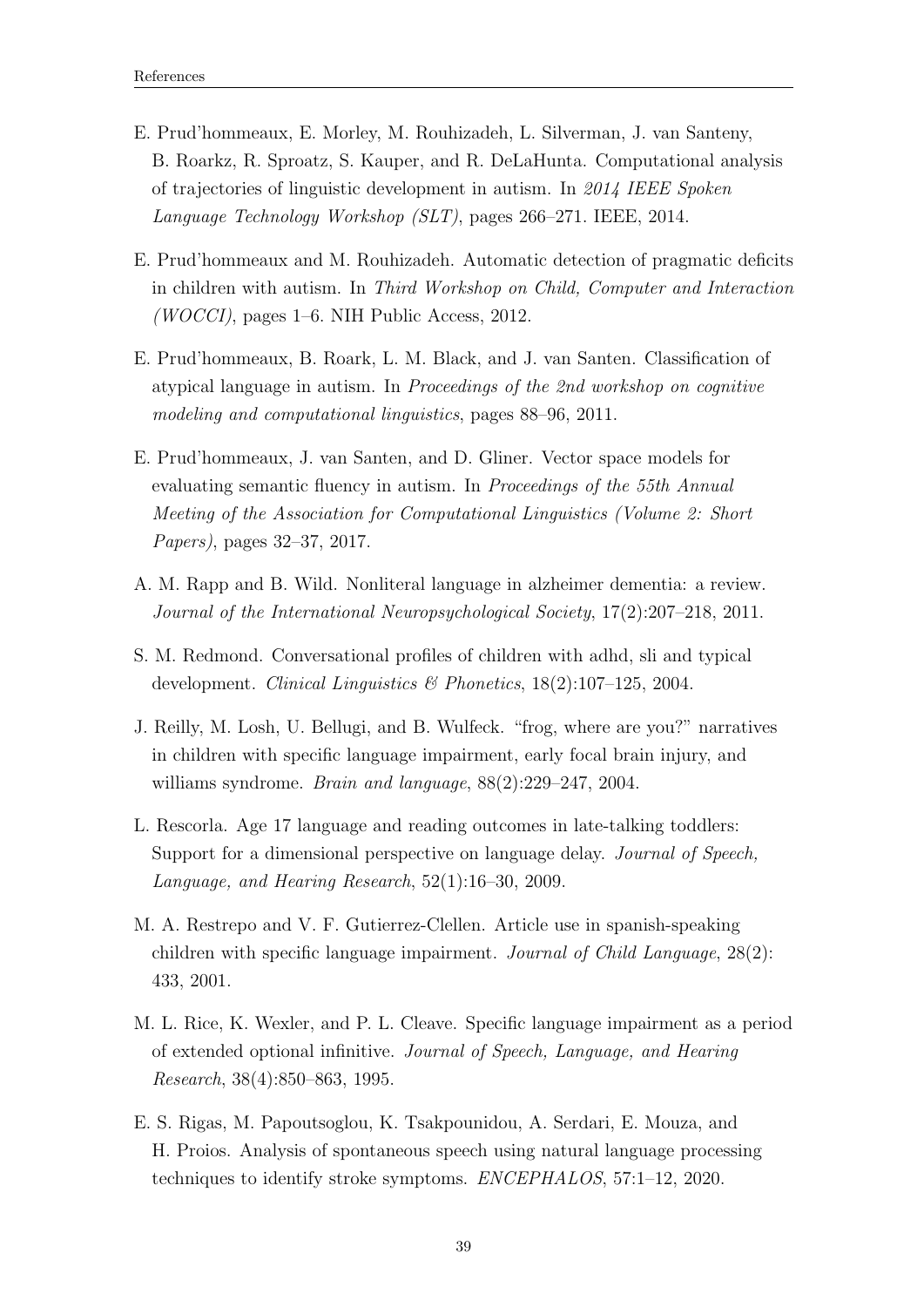- <span id="page-46-3"></span>K. Ritchie and J. Touchon. Mild cognitive impairment: conceptual basis and current nosological status. The Lancet, 355(9199):225–228, 2000.
- <span id="page-46-7"></span>B. Roark, M. Mitchell, and K. Hollingshead. Syntactic complexity measures for detecting mild cognitive impairment. In Proceedings of the Workshop on BioNLP 2007: Biological, Translational, and Clinical Language Processing, pages 1–8, 2007.
- B. Roark, M. Mitchell, J.-P. Hosom, K. Hollingshead, and J. Kaye. Spoken language derived measures for detecting mild cognitive impairment. IEEE Transactions on Audio, Speech, and Language Processing, 19(7):2081–2090, 2011.
- <span id="page-46-1"></span>K. M. Robinson, M. Grossman, T. White-Devine, and M. D'Esposito. Category-specific difficulty naming with verbs in alzheimer's disease. Neurology, 47(1):178–182, 1996.
- <span id="page-46-0"></span>G. W. Ross, J. L. Cummings, and D. F. Benson. Speech and language alterations in dementia syndromes: Characteristics and treatment. Aphasiology, 4(4): 339–352, 1990.
- <span id="page-46-6"></span>M. Rouhizadeh, E. Prud'Hommeaux, B. Roark, and J. van Santen. Distributional semantic models for the evaluation of disordered language. In Proceedings of the conference. association for computational linguistics. north american chapter. meeting, pages 709–714. Association for Computational Linguistics, 2013.
- M. Rouhizadeh, E. Prud'hommeaux, J. van Santen, and R. Sproat. Detecting linguistic idiosyncratic interests in autism using distributional semantic models. In Proceedings of the Conference of the North American Chapter of the Association for Computational Linguistics: Human Language Technologies  $(NAACL HLT)$ , pages 46–50, 2014.
- <span id="page-46-5"></span>M. Rouhizadeh, E. Prud'hommeaux, J. van Santen, and R. Sproat. Measuring idiosyncratic interests in children with autism. In Proceedings of the c53rd Annual Meeting of the Association for Computational Linguistics and the 7th International Joint Conference on Natural Language Processing, volume 2, pages 212–217. Association for Computational Linguistics, 2015.
- <span id="page-46-4"></span>M. Rutter, A. Le Couteur, and C. Lord. Autism diagnostic interview-revised. Los Angeles, CA: Western Psychological Services, 29(2003):30, 2003.
- <span id="page-46-2"></span>E. M. Saffran, R. S. Berndt, and M. F. Schwartz. The quantitative analysis of agrammatic production: Procedure and data. Brain and Language, 37(3): 440–479, 1989.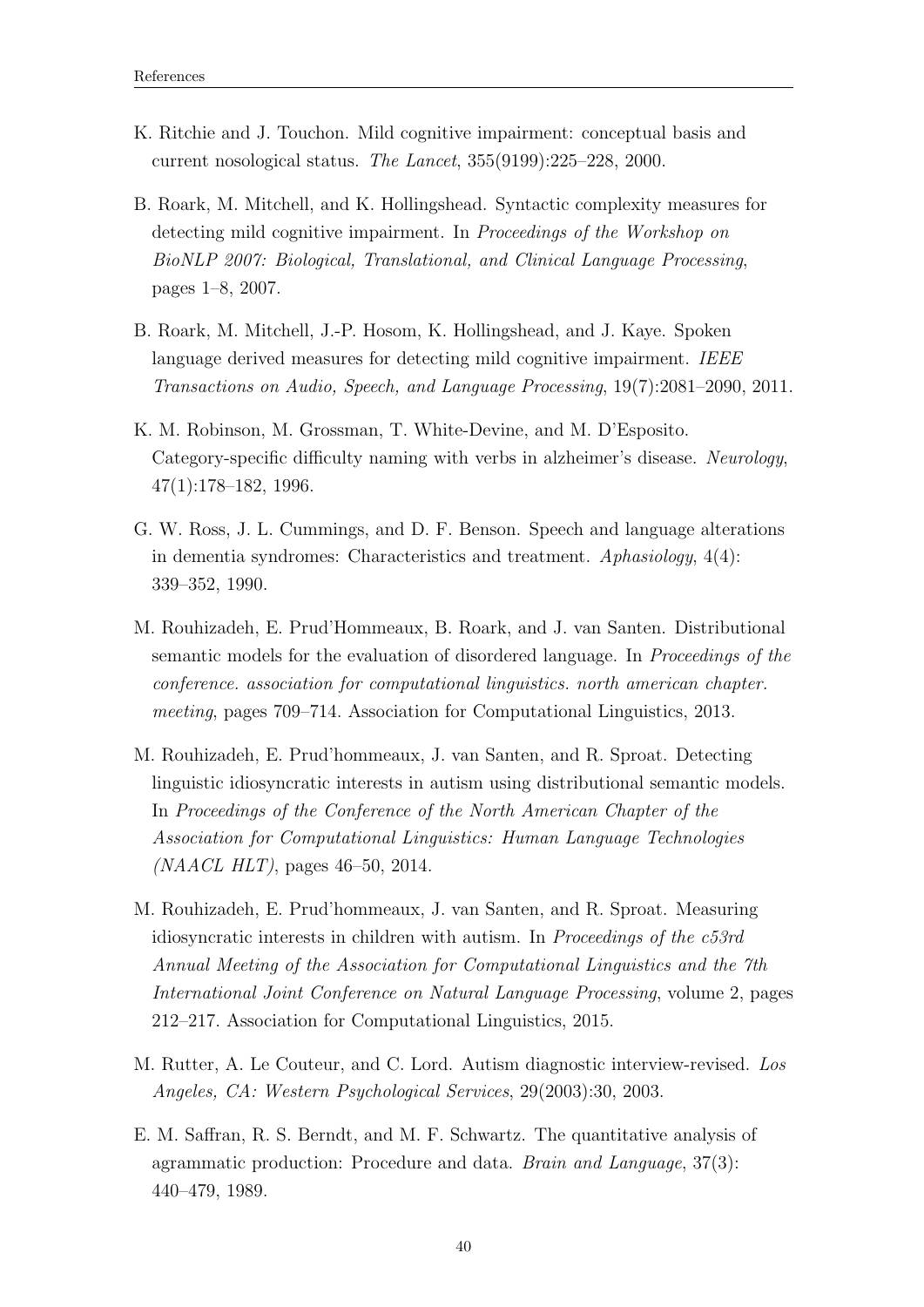- <span id="page-47-7"></span>D. P. Salmon, W. C. Heindel, and K. L. Lange. Differential decline in word generation from phonemic and semantic categories during the course of alzheimer's disease: Implications for the integrity of semantic memory. Journal of the International Neuropsychological Society, 5(7):692–703, 1999.
- <span id="page-47-8"></span>A. Satt, R. Hoory, A. König, P. Aalten, and P. H. Robert. Speech-based automatic and robust detection of very early dementia. In 15th Annual Conference of the International Speech Communication Association (INTERSPEECH), pages 2538–2542, 2014.
- <span id="page-47-1"></span>H. Schöler and A. e. Welling. Sonderpädagogik der Sprache, volume 1. Hogrefe Verlag, 2007.
- <span id="page-47-4"></span>C. M. Schuele and L. Tolbert. Omissions of obligatory relative markers in children with specific language impairment. Clinical Linguistics  $\mathcal{B}$  Phonetics, 15(4): 257–274, 2001.
- <span id="page-47-6"></span>M. F. Schwartz, O. S. M. Marin, and E. M. Saffran. Dissociations of language function in dementia: A case study. Brain and Language, 7(3):277–306, 1979.
- <span id="page-47-2"></span>R. G. e. Schwartz. Handbook of child language disorders. Psychology Press, 2017.
- <span id="page-47-5"></span>L. Seiger-Gardner and R. G. Schwartz. Lexical access in children with and without specific language impairment: a cross-modal picture–word interference study. International Journal of Language  $\mathcal C$  Communication Disorders, 43(5):528–551, 2008.
- <span id="page-47-10"></span>A. B. Short and E. Schopler. Factors relating to age of onset in autism. Journal of Autism and Developmental Disorders, 18(2):207–216, 1988.
- <span id="page-47-3"></span>Z. Simkin and G. Conti-Ramsden. Non-word repetition and grammatical morphology: normative data for children in their final year of primary school. International Journal of Language  $\mathcal B$  Communication Disorders, 36(3):395-404, 2001.
- <span id="page-47-9"></span>E. S. Simmons, R. Paul, and F. Volkmar. Assessing pragmatic language in autism spectrum disorder: the yale in vivo pragmatic protocol. Journal of Speech, Language, and Hearing Research, 57(6):2162–2173, 2014.
- <span id="page-47-0"></span>T. Solorio. Survey on emerging research on the use of natural language processing in clinical language assessment of children. Language and Linguistics Compass, 7 (12):633–646, 2013.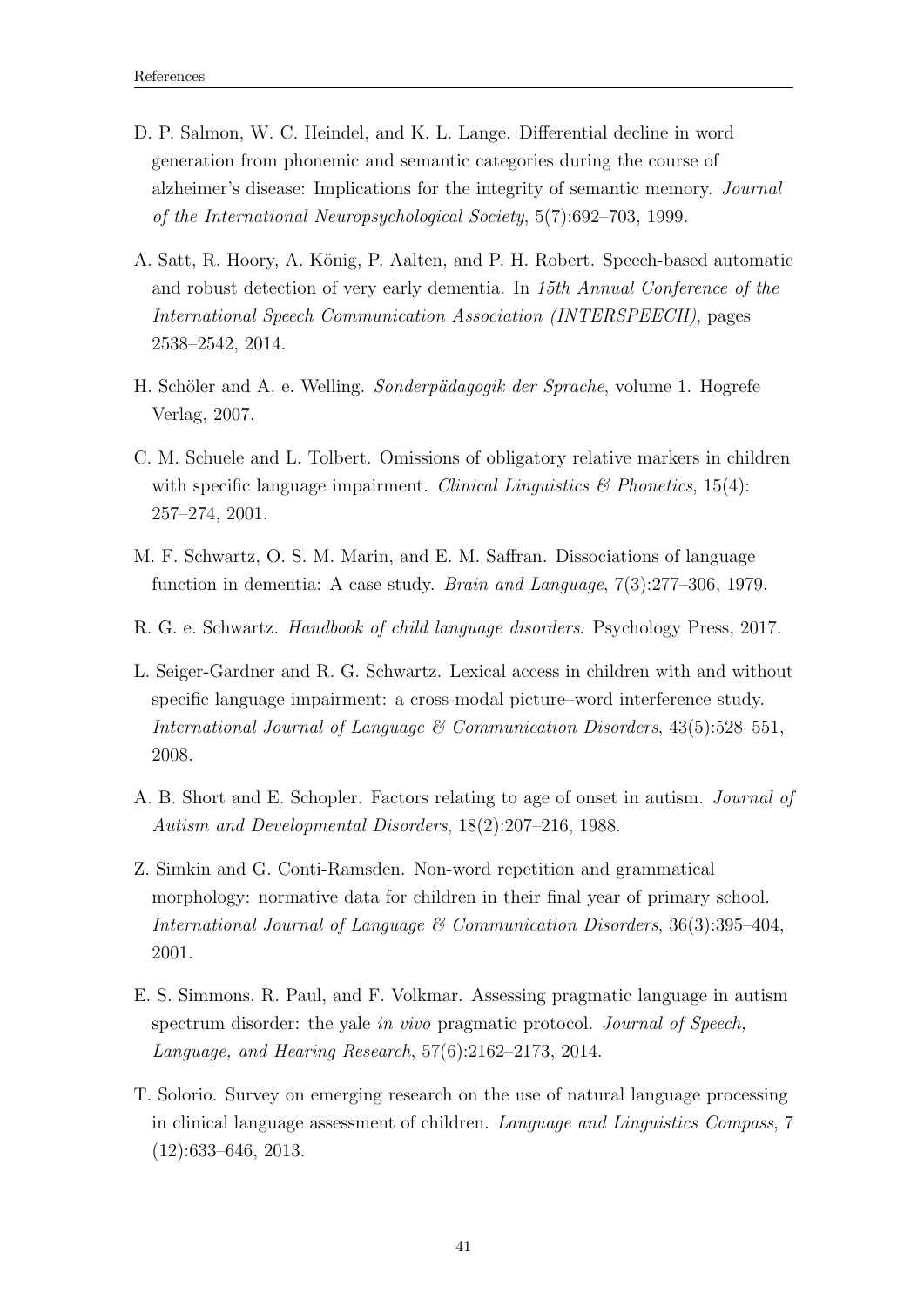- <span id="page-48-7"></span>T. Solorio and Y. Liu. Using language models to identify language impairment in spanish-english bilingual children. In Proceedings of the Workshop on Current Trends in Biomedical Natural Language Processing, pages 116–117, 2008.
- <span id="page-48-1"></span>S. Stavrakaki. Developmental perspectives on specific language impairment: Evidence from the production of wh-questions by greek sli children over time. Advances in Speech Language Pathology, 8(4):384–396, 2006.
- <span id="page-48-4"></span>J. Suh, I.-M. Eigsti, L. Naigles, M. Barton, E. Kelley, and D. Fein. Narrative performance of optimal outcome children and adolescents with a history of an autism spectrum disorder (asd). Journal of Autism and Developmental Disorders, 44(7):1681–1694, 2014.
- <span id="page-48-5"></span>H. Tager-Flusberg. Autistic children's talk about psychological states: Deficits in the early acquisition of a theory of mind. *Child Development*,  $63(1):161-172$ , 1992.
- H. Tager-Flusberg. Language and understanding minds: Connections in autism. volume 2, pages 124–149. Oxford University Press, 2000.
- <span id="page-48-2"></span>H. Tager-Flusberg and M. Anderson. The development of contingent discourse ability in autistic children. Journal of Child Psychology and Psychiatry, 32(7): 1123–1134, 1991.
- <span id="page-48-6"></span>H. Tager-Flusberg and K. Sullivan. Attributing mental states to story characters: A comparison of narratives produced by autistic and mentally retarded individuals. Applied Psycholinguistics, 16(3):241–256, 1995.
- <span id="page-48-3"></span>H. Tager-Flusberg, R. Paul, and C. Lord. Language and communication in autism. pages 335–364, 2005.
- C. Thomas, V. Keselj, N. Cercone, K. Rockwood, and E. Asp. Automatic detection and rating of dementia of alzheimer type through lexical analysis of spontaneous speech. In Proceedings of the IEEE International Conference on Mechatronics and Automation, 2005, pages 1569–1574. IEEE.
- <span id="page-48-0"></span>J. B. Tomblin, N. L. Records, P. Buckwalter, X. Zhang, E. Smith, and M. O'Brien. Prevalence of specific language impairment in kindergarten children. Journal of Speech, Language, and Hearing Research, 40(6):1245–1260, 1997.
- L. Tóth, G. Gosztolya, V. Vincze, I. Hoffmann, G. Szatlóczki, E. Biró, F. Zsura, M. Pákáski, and J. Kálmán. Automatic detection of mild cognitive impairment from spontaneous speech using asr. In 16th Annual Conference of the International Speech Communication Association (INTERSPEECH), 2015.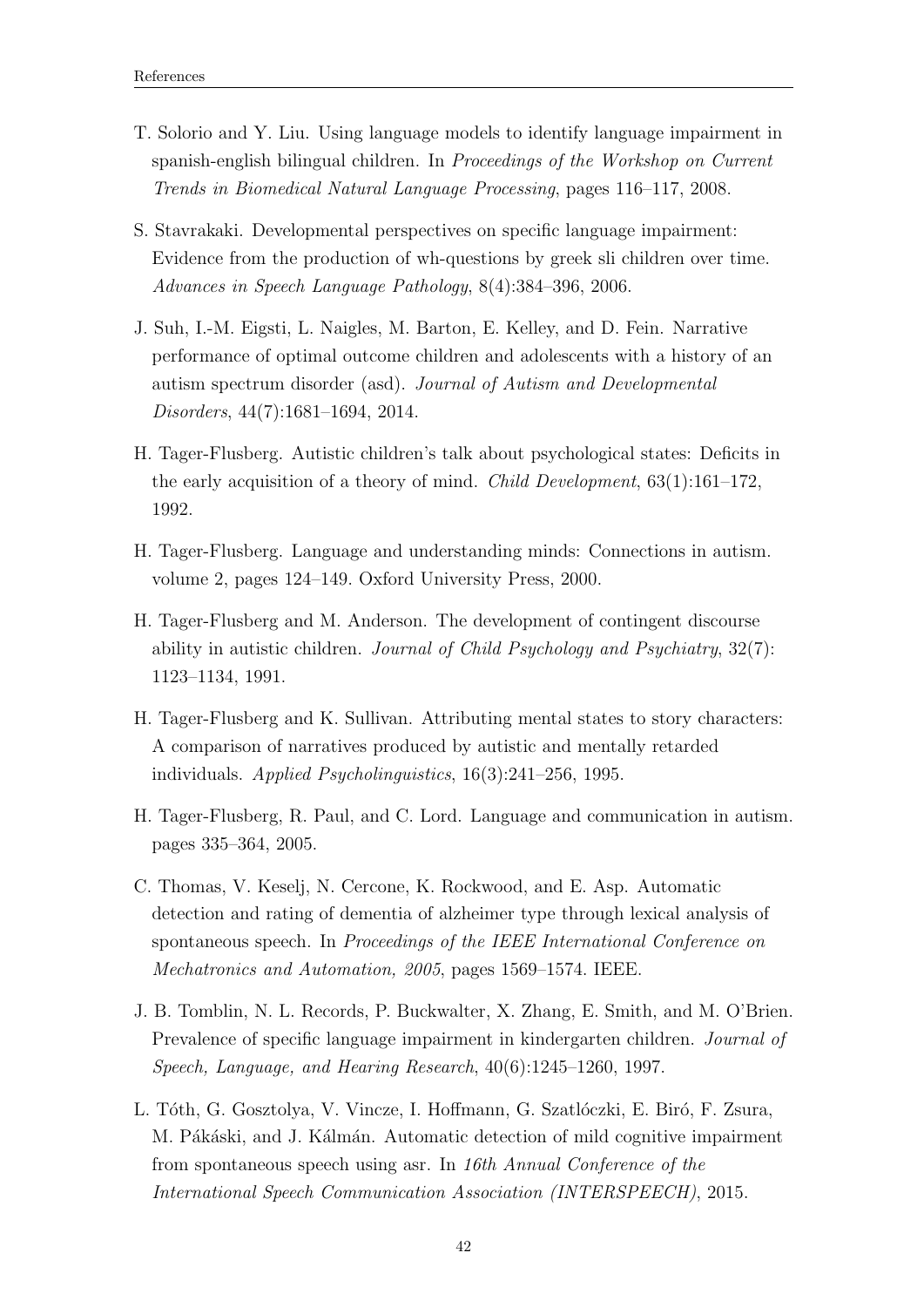- <span id="page-49-3"></span>L. Tóth, I. Hoffmann, G. Gosztolya, V. Vincze, G. Szatlóczki, Z. Bánréti, M. Pákáski, and J. Kálmán. A speech recognition-based solution for the automatic detection of mild cognitive impairment from spontaneous speech. Current Alzheimer Research, 15(2):130–138, 2018.
- <span id="page-49-1"></span>L. A. van de Pol, W. M. van der Flier, A. Hensel, H.-J. Gertz, and P. Scheltens. [p-132]: The effects of age and alzheimer's disease on hippocampal volumes, a mri study. Alzheimer's & Dementia, 1:1S:S51, 2005.
- <span id="page-49-6"></span>J. Volden and C. Lord. Neologisms and idiosyncratic language in autistic speakers. Journal of Autism and Developmental Disorders, 21(2):109–130, 1991.
- <span id="page-49-4"></span>J. Volden, J. Coolican, N. Garon, J. White, and S. Bryson. Brief report: pragmatic language in autism spectrum disorder: relationships to measures of ability and disability. Journal of Autism and Developmental Disorders, 39(2):388–393, 2009.
- <span id="page-49-8"></span>R. Voleti, J. M. Liss, and V. Berisha. A review of automated speech and language features for assessment of cognitive and thought disorders. IEEE Journal of Selected Topics in Signal Processing, 14(2):282–298, 2019.
- <span id="page-49-0"></span>S. Wankerl, E. Nöth, and S. Evert. An n-gram based approach to the automatic diagnosis of alzheimer's disease from spoken language. In INTERSPEECH, pages 3162–3166. ISCA, 2017.
- <span id="page-49-2"></span>H. Whitaker. A case of the isolation of the language function. In Studies in neurolinguistics, volume 2, pages 1–58. Academic Press, 1976.
- <span id="page-49-5"></span>C. Yang, E. Prud'hommeaux, L. B. Silverman, and A. Canfield. Toward characterizing the language of adults with autism in collaborative discourse. In Proceedings of the 12th Language Resources and Evaluation Conference (LREC), page 54, 2020.
- <span id="page-49-7"></span>K. Ziatas, K. Durkin, and C. Pratt. Belief term development in children with autism, asperger syndrome, specific language impairment, and normal development: Links to theory of mind development. Journal of Child Psychology and Psychiatry, 39(5):755–763, 1998.